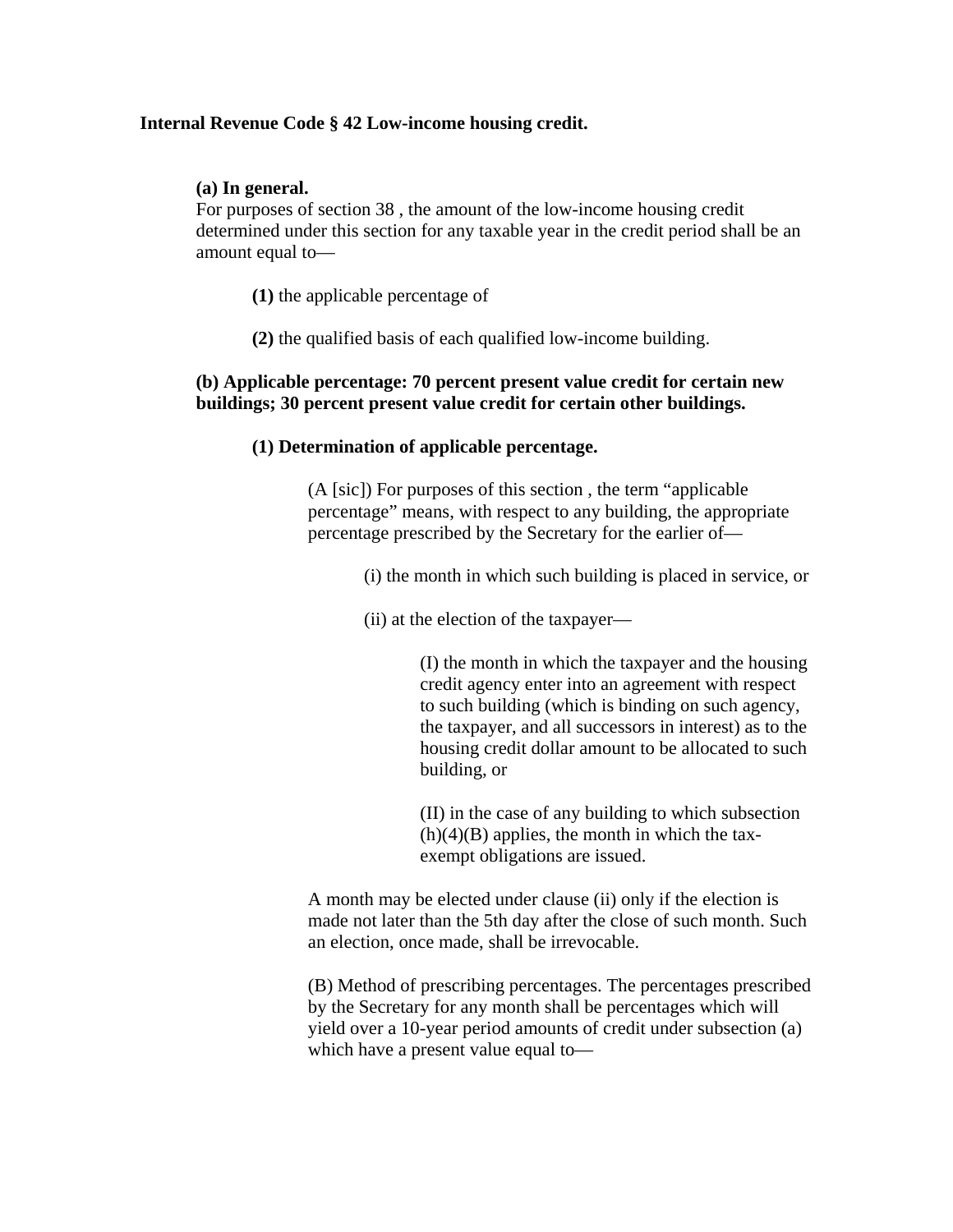(i) 70 percent of the qualified basis of a new building which is not federally subsidized for the taxable year, and

(ii) 30 percent of the qualified basis of a building not described in clause (i) .

(C) Method of discounting. The present value under subparagraph (B) shall be determined—

> (i) as of the last day of the 1st year of the 10-year period referred to in subparagraph (B) ,

(ii) by using a discount rate equal to 72 percent of the average of the annual Federal mid-term rate and the annual Federal long-term rate applicable under section 1274(d)(1) to the month applicable under clause (i) or (ii) of subparagraph (A) and compounded annually, and

(iii) by assuming that the credit allowable under this section for any year is received on the last day of such year.

# **(2) Temporary minimum credit rate for non-federally subsidized new buildings.**

In the case of any new building—

(A) which is placed in service by the taxtayer after the date of the enactment of this paragraph and before December 31, 2013, and

(B) which is not federally subsidized for the taxable year,

the applicable percentage shall not be less than 9 percent.

## **(3) Cross references.**

(A) For treatment of certain rehabilitation expenditures as separate new buildings, see subsection (e) .

(B) For determination of applicable percentage for increases in qualified basis after the 1st year of the credit period, see subsection  $(f)(3)$ .

(C) For authority of housing credit agency to limit applicable percentage and qualified basis which may be taken into account under this section with respect to any building, see subsection  $(h)(7)$ .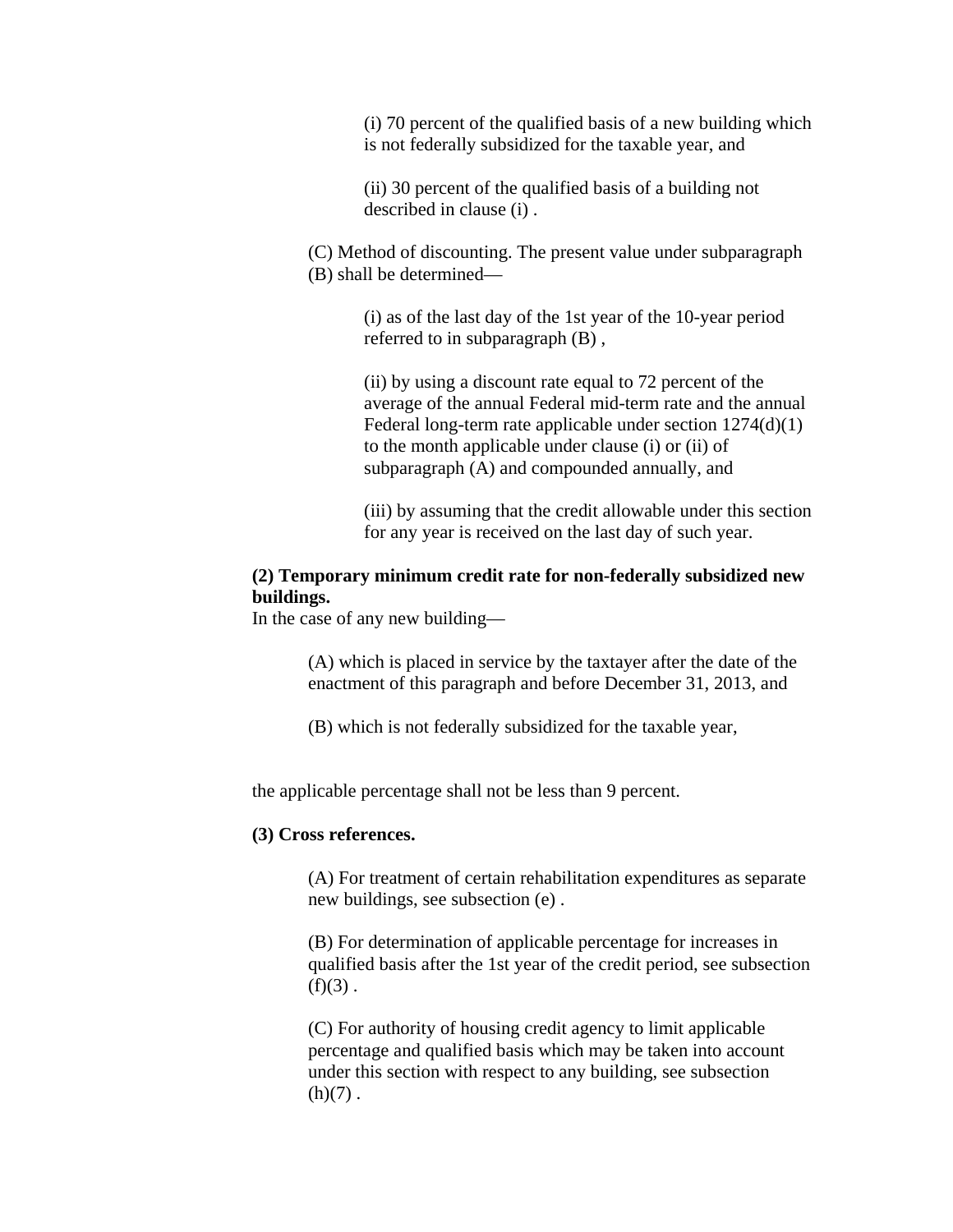## **(c) Qualified basis; qualified low-income building.**

For purposes of this section —

## **(1) Qualified basis.**

(A) Determination. The qualified basis of any qualified lowincome building for any taxable year is an amount equal to—

> (i) the applicable fraction (determined as of the close of such taxable year) of

(ii) the eligible basis of such building (determined under subsection  $(d)(5)$ ).

(B) Applicable fraction. For purposes of subparagraph (A) , the term "applicable fraction" means the smaller of the unit fraction or the floor space fraction.

(C) Unit fraction. For purposes of subparagraph (B) , the term "unit fraction" means the fraction—

> (i) the numerator of which is the number of low-income units in the building, and

(ii) the denominator of which is the number of residential rental units (whether or not occupied) in such building.

(D) Floor space fraction. For purposes of subparagraph (B) , the term "floor space fraction" means the fraction—

> (i) the numerator of which is the total floor space of the low-income units in such building, and

(ii) the denominator of which is the total floor space of the residential rental units (whether or not occupied) in such building.

(E) Qualified basis to include portion of building used to provide supportive services for homeless. In the case of a qualified lowincome building described in subsection  $(i)(3)(B)(iii)$ , the qualified basis of such building for any taxable year shall be increased by the lesser of—

> (i) so much of the eligible basis of such building as is used throughout the year to provide supportive services designed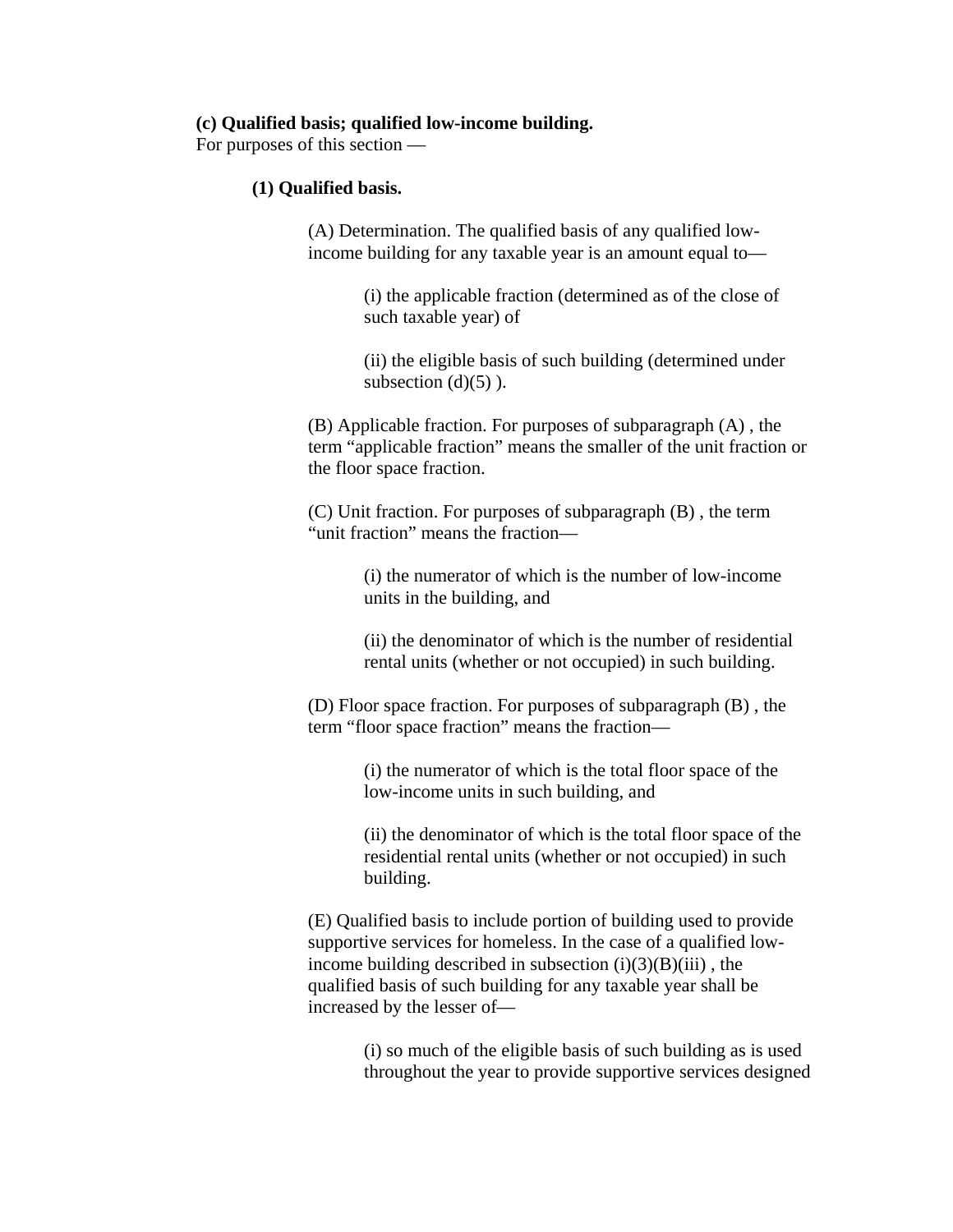to assist tenants in locating and retaining permanent housing, or

(ii) 20 percent of the qualified basis of such building (determined without regard to this subparagraph ).

## **(2) Qualified low-income building.**

The term "qualified low-income building" means any building—

(A) which is part of a qualified low-income housing project at all times during the period—

> (i) beginning on the 1st day in the compliance period on which such building is part of such a project, and

> (ii) ending on the last day of the compliance period with respect to such building, and

(B) to which the amendments made by section 201(a) of the Tax Reform Act of 1986 apply.

# **(d) Eligible basis.**

For purposes of this section —

## **(1) New buildings.**

The eligible basis of a new building is its adjusted basis as of the close of the 1st taxable year of the credit period.

## **(2) Existing buildings.**

(A) In general. The eligible basis of an existing building is—

(i) in the case of a building which meets the requirements of subparagraph (B) , its adjusted basis as of the close of the 1st taxable year of the credit period, and

(ii) zero in any other case.

(B) Requirements. A building meets the requirements of this subparagraph if—

> (i) the building is acquired by purchase (as defined in section  $179(d)(2)$ ),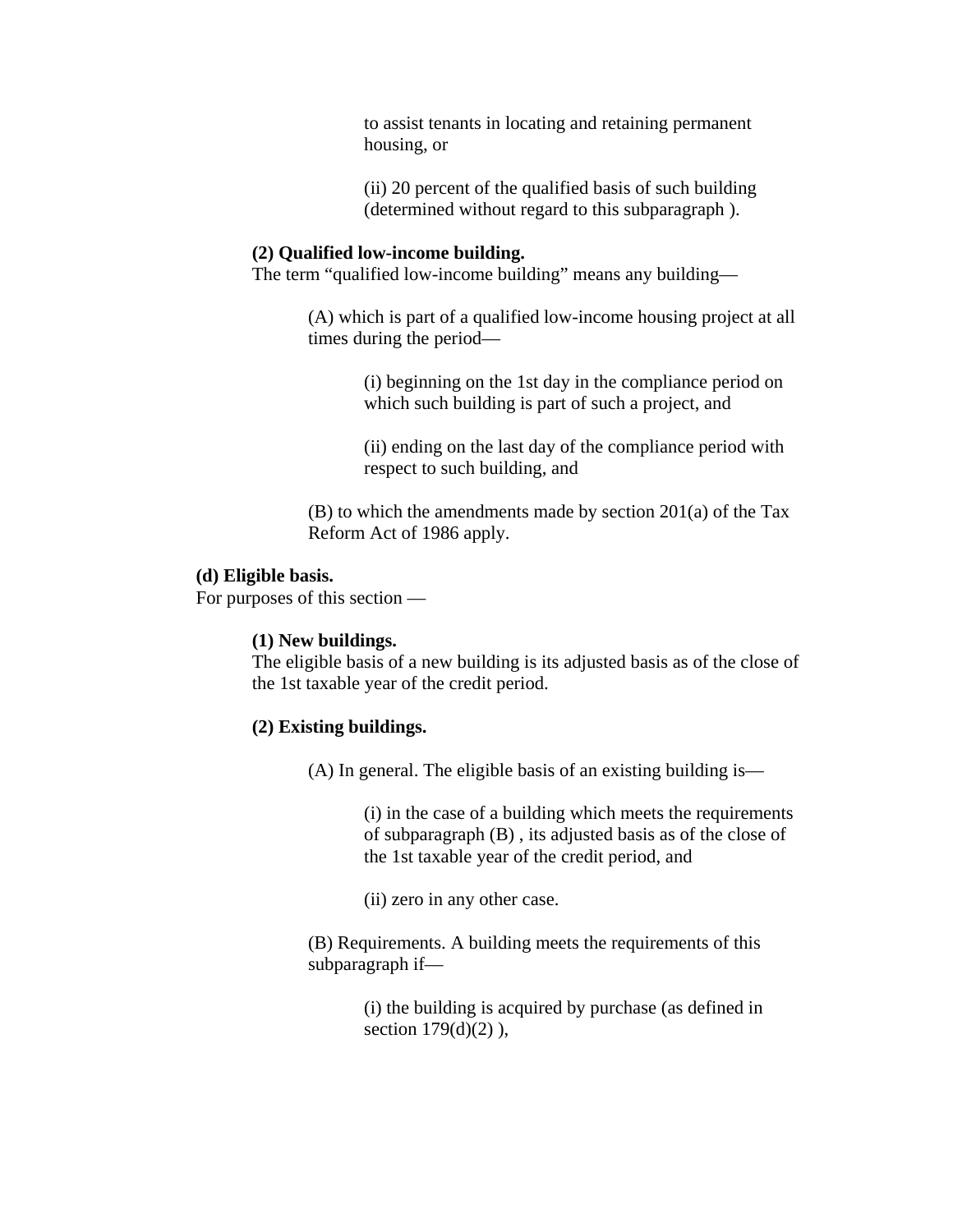(ii) there is a period of at least 10 years between the date of its acquisition by the taxpayer and the date the building was last placed in service,

(iii) the building was not previously placed in service by the taxpayer or by any person who was a related person with respect to the taxpayer as of the time previously placed in service, and

(iv) except as provided in subsection  $(f)(5)$ , a credit is allowable under subsection (a) by reason of subsection (e) with respect to the building.

(C) Adjusted basis. For purposes of subparagraph (A) , the adjusted basis of any building shall not include so much of the basis of such building as is determined by reference to the basis of other property held at any time by the person acquiring the building.

(D) Special rules for subparagraph (B) .

(i) Special rules for certain transfers. For purposes of determining under subparagraph (B)(ii) when a building was last placed in service, there shall not be taken into account any placement in service—

> (I) in connection with the acquisition of the building in a transaction in which the basis of the building in the hands of the person acquiring it is determined in whole or in part by reference to the adjusted basis of such building in the hands of the person from whom acquired,

(II) by a person whose basis in such building is determined under section 1014(a) (relating to property acquired from a decedent),

(III) by any governmental unit or qualified nonprofit organization (as defined in subsection  $(h)(5)$ ) if the requirements of subparagraph  $(B)(ii)$ are met with respect to the placement in service by such unit or organization and all the income from such property is exempt from Federal income taxation,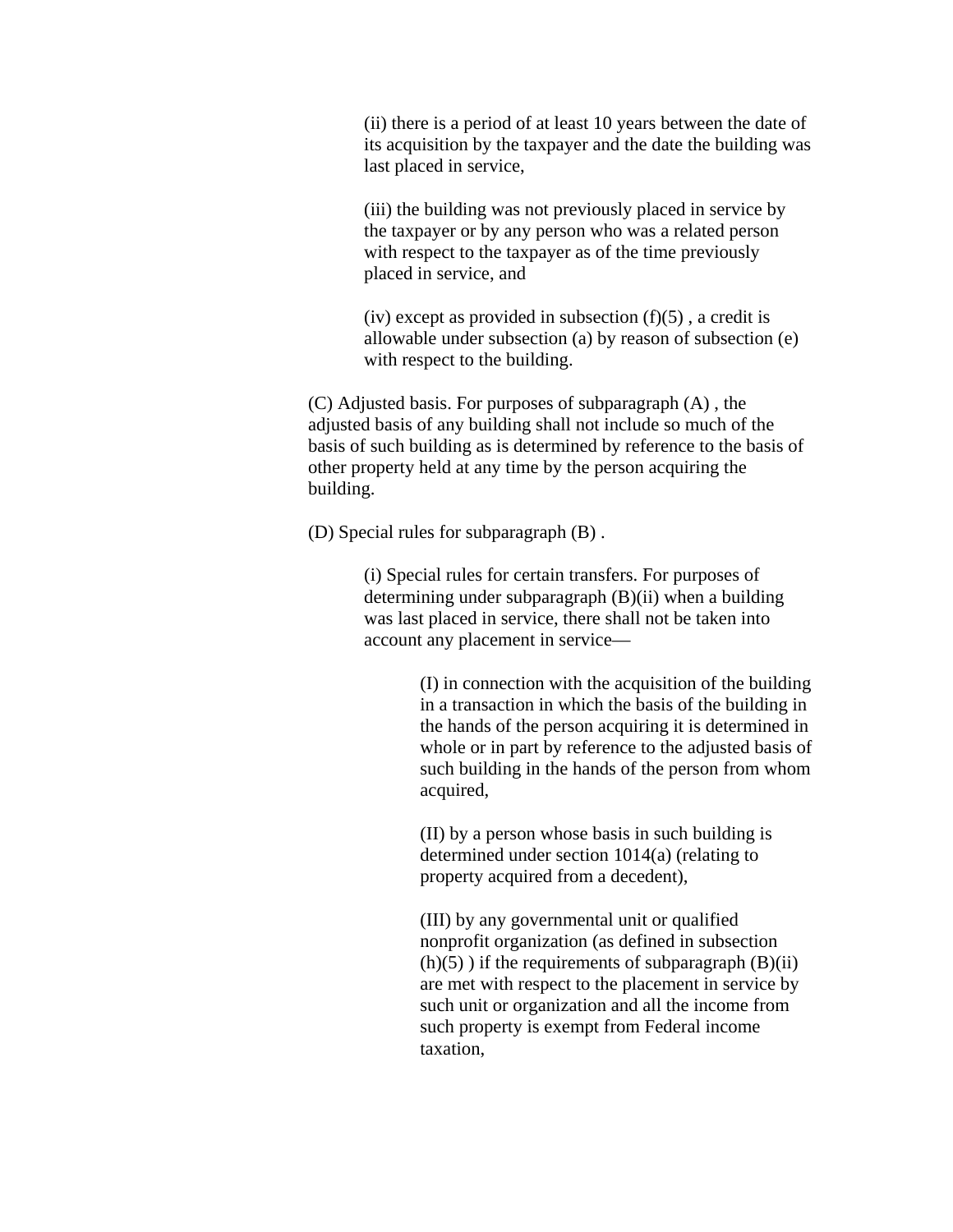(IV) by any person who acquired such building by foreclosure (or by instrument in lieu of foreclosure) of any purchase-money security interest held by such person if the requirements of subparagraph (B)(ii) are met with respect to the placement in service by such person and such building is resold within 12 months after the date such building is placed in service by such person after such foreclosure, or

(V) of a single-family residence by any individual who owned and used such residence for no other purpose than as his principal residence.

(ii) Related person. For purposes of subparagraph (B)(iii) , a person (hereinafter in this subclause referred to as the "related person") is related to any person if the related person bears a relationship to such person specified in section  $267(b)$  or  $707(b)(1)$ , or the related person and such person are engaged in trades or businesses under common control (within the meaning of subsections (a) and (b) of section 52 ).

#### **(3) Eligible basis reduced where disproportionate standards for units.**

(A) In general. Except as provided in subparagraph (B) , the eligible basis of any building shall be reduced by an amount equal to the portion of the adjusted basis of the building which is attributable to residential rental units in the building which are not low-income units and which are above the average quality standard of the low-income units in the building.

(B) Exception where taxpayer elects to exclude excess costs.

(i) In general. Subparagraph (A) shall not apply with respect to a residential rental unit in a building which is not a low-income unit if—

> (I) the excess described in clause (ii) with respect to such unit is not greater than 15 percent of the cost described in clause (ii)(II) , and

> (II) the taxpayer elects to exclude from the eligible basis of such building the excess described in clause (ii) with respect to such unit.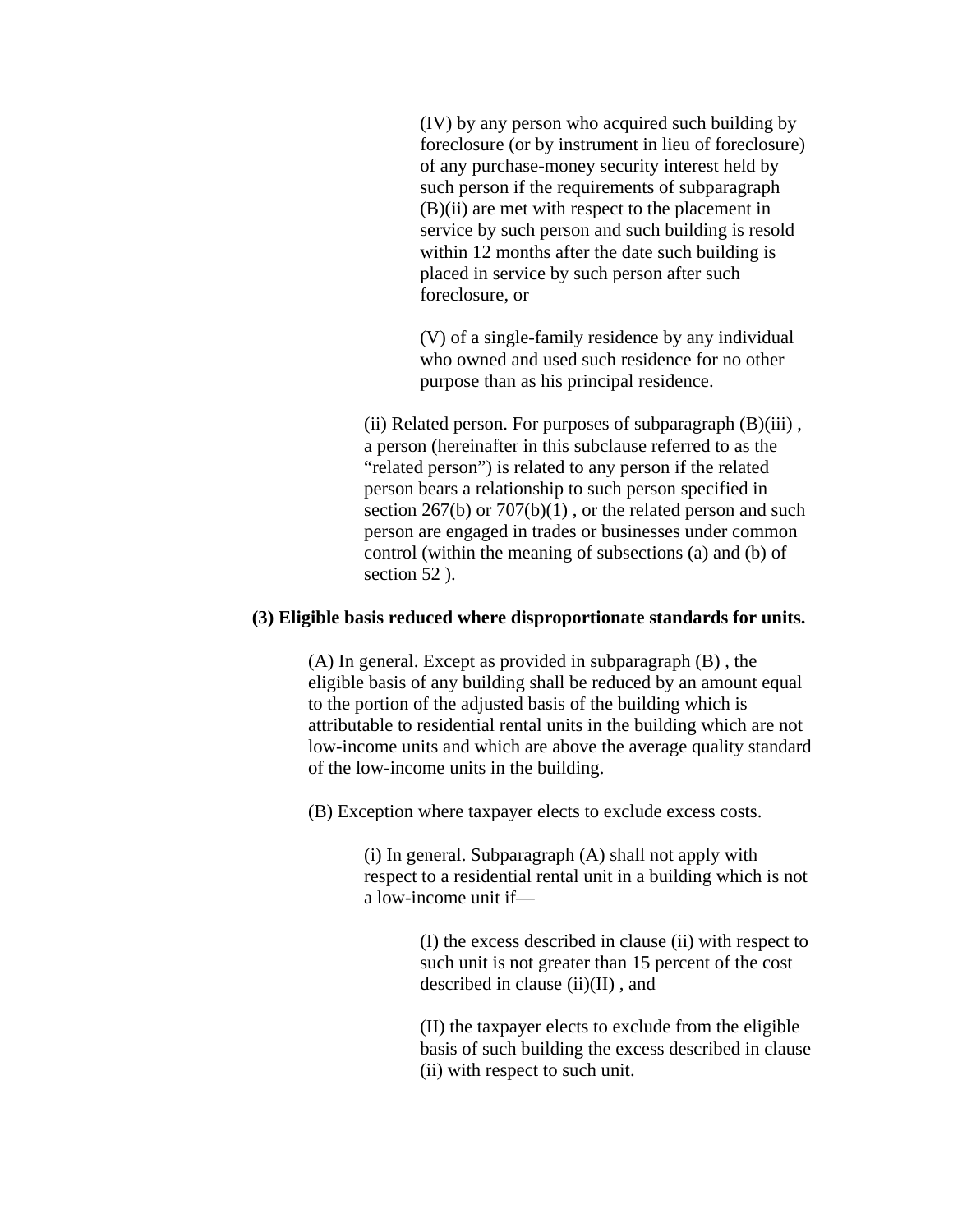(ii) Excess. The excess described in this clause with respect to any unit is the excess of—

(I) the cost of such unit, over

(II) the amount which would be the cost of such unit if the average cost per square foot of low-income units in the building were substituted for the cost per square foot of such unit.

The Secretary may by regulation provide for the determination of the excess under this clause on a basis other than square foot costs.

# **(4) Special rules relating to determination of adjusted basis.**

For purposes of this subsection —

(A) In general. Except as provided in subparagraphs (B) and (C) , the adjusted basis of any building shall be determined without regard to the adjusted basis of any property which is not residential rental property.

(B) Basis of property in common areas, etc., included. The adjusted basis of any building shall be determined by taking into account the adjusted basis of property (of a character subject to the allowance for depreciation) used in common areas or provided as comparable amenities to all residential rental units in such building.

(C) Inclusion of basis of property used to provide services for certain nontenants.

> (i) In general. The adjusted basis of any building located in a qualified census tract (as defined in paragraph  $(5)(C)$ ) shall be determined by taking into account the adjusted basis of property (of a character subject to the allowance for depreciation and not otherwise taken into account) used throughout the taxable year in providing any community service facility.

> (ii) Limitation. The increase in the adjusted basis of any building which is taken into account by reason of clause (i) shall not exceed the sum of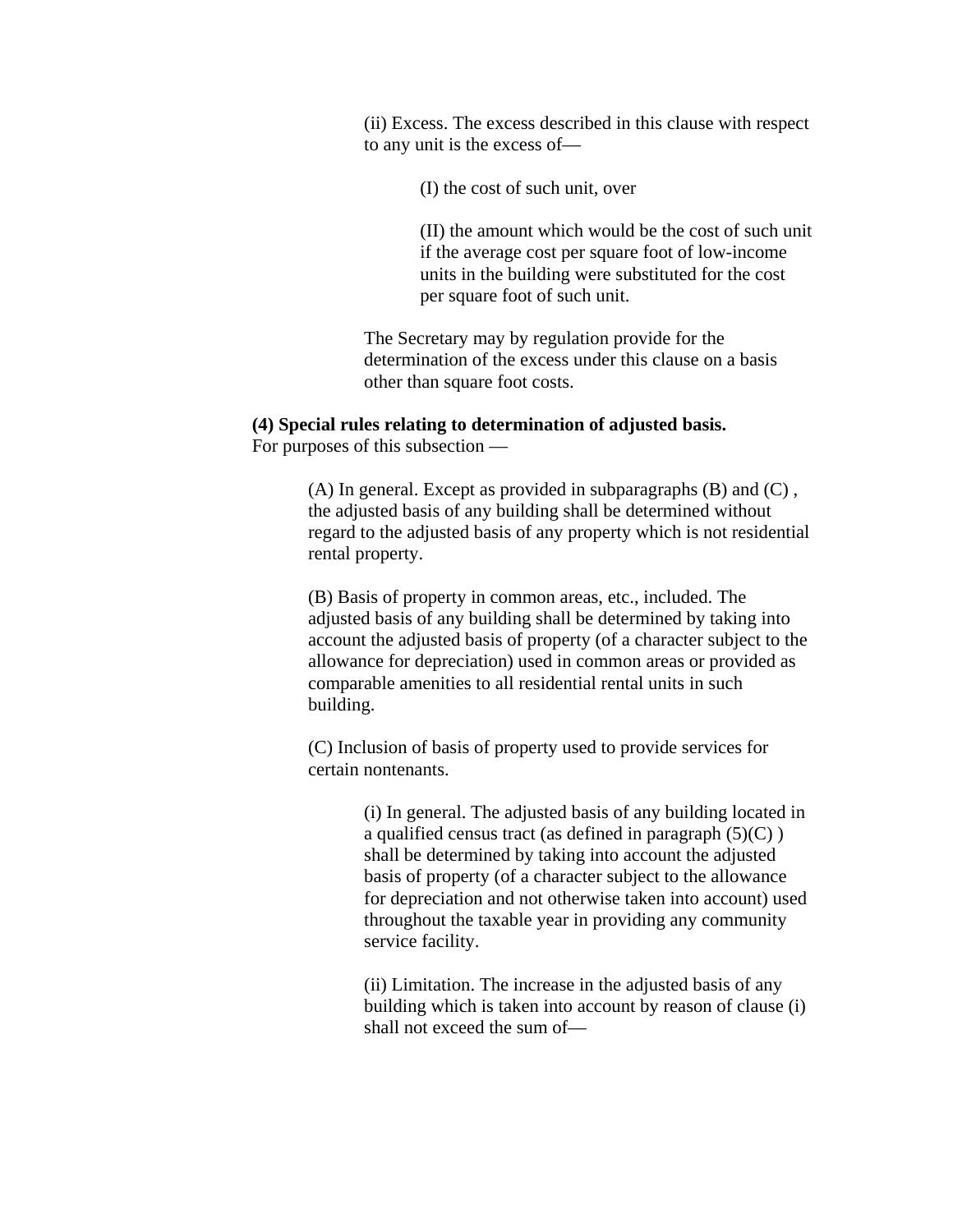(I) 25 percent of so much of the eligible basis of the qualified low-income housing project of which it is a part as does not exceed \$15,000,000, plus

(II) 10 percent of so much of the eligible basis of such project as is not taken into account under subclause (I) .

For purposes of the preceding sentence, all community service facilities which are part of the same qualified lowincome housing project shall be treated as one facility.

(iii) Community service facility. For purposes of this subparagraph, the term "community service facility" means any facility designed to serve primarily individuals whose income is 60 percent or less of area median income (within the meaning of subsection  $(g)(1)(B)$ ).

(D) No reduction for depreciation. The adjusted basis of any building shall be determined without regard to paragraphs (2) and  $(3)$  of section  $1016(a)$ .

#### **(5) Special rules for determining eligible basis.**

(A) Federal grants not taken into account in determining eligible basis. The eligible basis of a building shall not include any costs financed with the proceeds of a federally funded grant.

(B) Increase in credit for buildings in high cost areas.

(i) In general. In the case of any building located in a qualified census tract or difficult development area which is designated for purposes of this subparagraph —

> (I) in the case of a new building, the eligible basis of such building shall be 130 percent of such basis determined without regard to this subparagraph , and

(II) in the case of an existing building, the rehabilitation expenditures taken into account under subsection (e) shall be 130 percent of such expenditures determined without regard to this subparagraph .

(ii) Qualified census tract.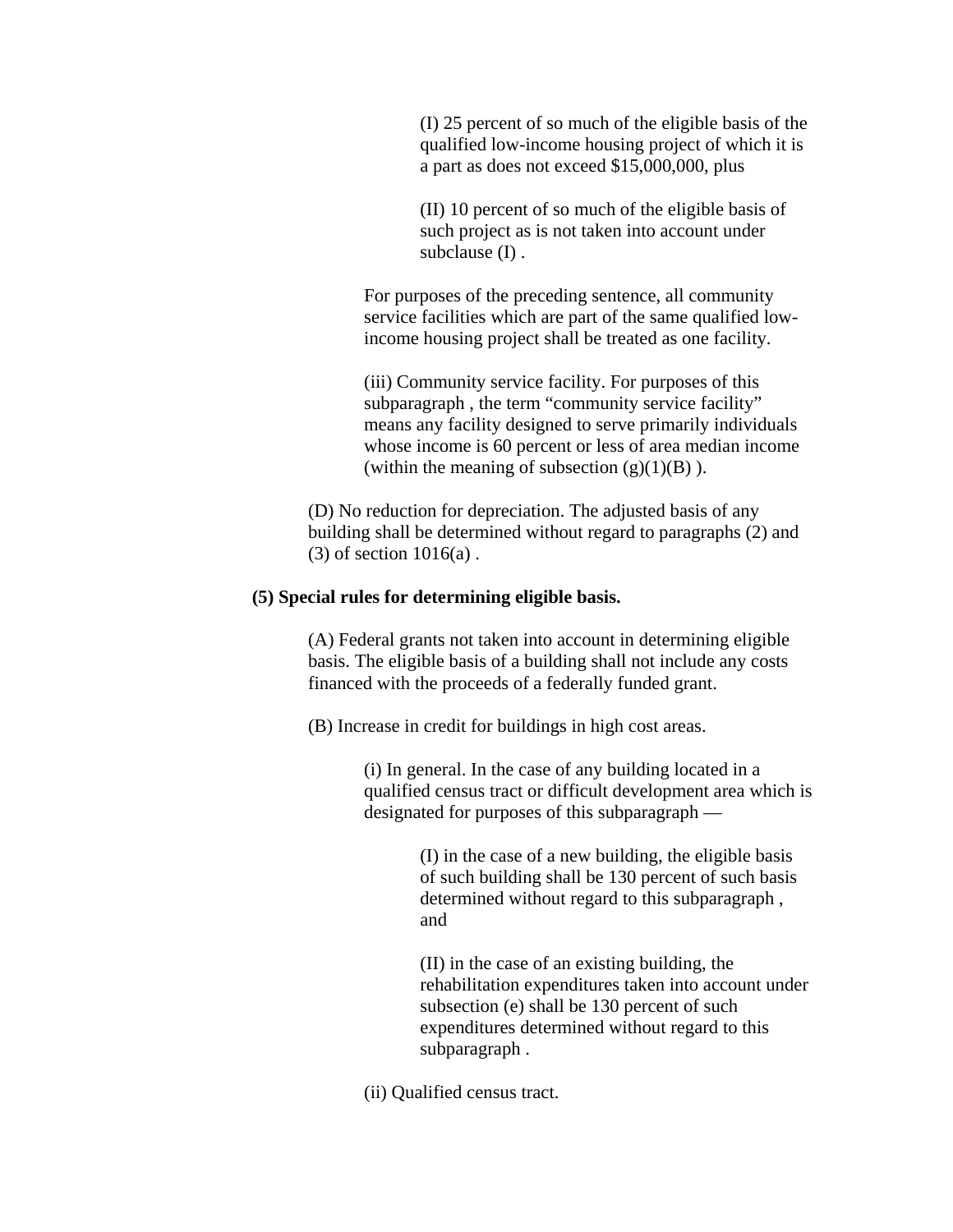(I) In general. The term "qualified census tract" means any census tract which is designated by the Secretary of Housing and Urban Development and, for the most recent year for which census data are available on household income in such tract, either in which 50 percent or more of the households have an income which is less than 60 percent of the area median gross income for such year or which has a poverty rate of at least 25 percent. If the Secretary of Housing and Urban Development determines that sufficient data for any period are not available to apply this clause on the basis of census tracts, such Secretary shall apply this clause for such period on the basis of enumeration districts.

(II) Limit on MSA's designated. The portion of a metropolitan statistical area which may be designated for purposes of this subparagraph shall not exceed an area having 20 percent of the population of such metropolitan statistical area.

(III) Determination of areas. For purposes of this clause , each metropolitan statistical area shall be treated as a separate area and all nonmetropolitan areas in a State shall be treated as 1 area.

(iii) Difficult development areas.

(I) In general. The term "difficult development areas" means any area designated by the Secretary of Housing and Urban Development as an area which has high construction, land, and utility costs relative to area median gross income.

(II) Limit on areas designated. The portions of metropolitan statistical areas which may be designated for purposes of this subparagraph shall not exceed an aggregate area having 20 percent of the population of such metropolitan statistical areas. A comparable rule shall apply to nonmetropolitan areas.

(iv) Special rules and definitions. For purposes of this subparagraph —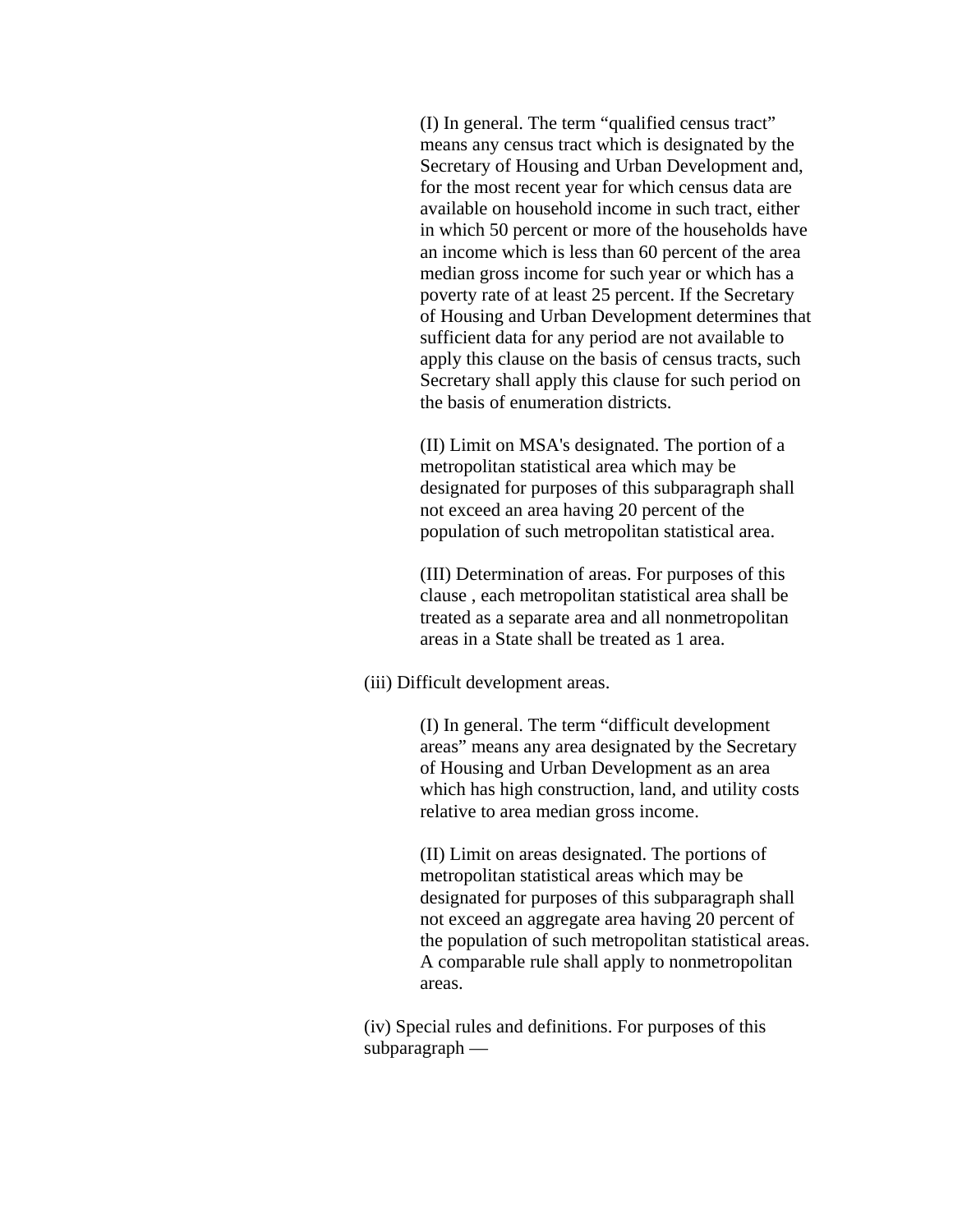(I) population shall be determined on the basis of the most recent decennial census for which data are available,

(II) area median gross income shall be determined in accordance with subsection  $(g)(4)$ ,

(III) the term "metropolitan statistical area" has the same meaning as when used in section  $143(k)(2)(B)$ , and

(IV) the term "nonmetropolitan area" means any county (or portion thereof) which is not within a metropolitan statistical area.

(v) Buildings designated by State housing credit agency. Any building which is designated by the State housing credit agency as requiring the increase in credit under this subparagraph in order for such building to be financially feasible as part of a qualified low-income housing project shall be treated for purposes of this subparagraph as located in a difficult development area which is designated for purposes of this subparagraph . The preceding sentence shall not apply to any building if paragraph (1) of subsection (h) does not apply to any portion of the eligible basis of such building by reason of paragraph (4) of such subsection .

# **(6) Credit allowable for certain buildings acquired during 10-year period described in paragraph (2)(B)(ii).**

(A) In general. Paragraph  $(2)(B)(ii)$  shall not apply to any federally- or State-assisted building.

(B) Buildings acquired from insured depository institutions in default. On application by the taxpayer, the Secretary may waive paragraph  $(2)(B)(ii)$  with respect to any building acquired from an insured depository institution in default (as defined in section 3 of the Federal Deposit Insurance Act) or from a receiver or conservator of such an institution.

(C) Federally- or State-assisted building. For purposes of this paragraph —

> (i) Federally-assisted building. The term "federally-assisted building" means any building which is substantially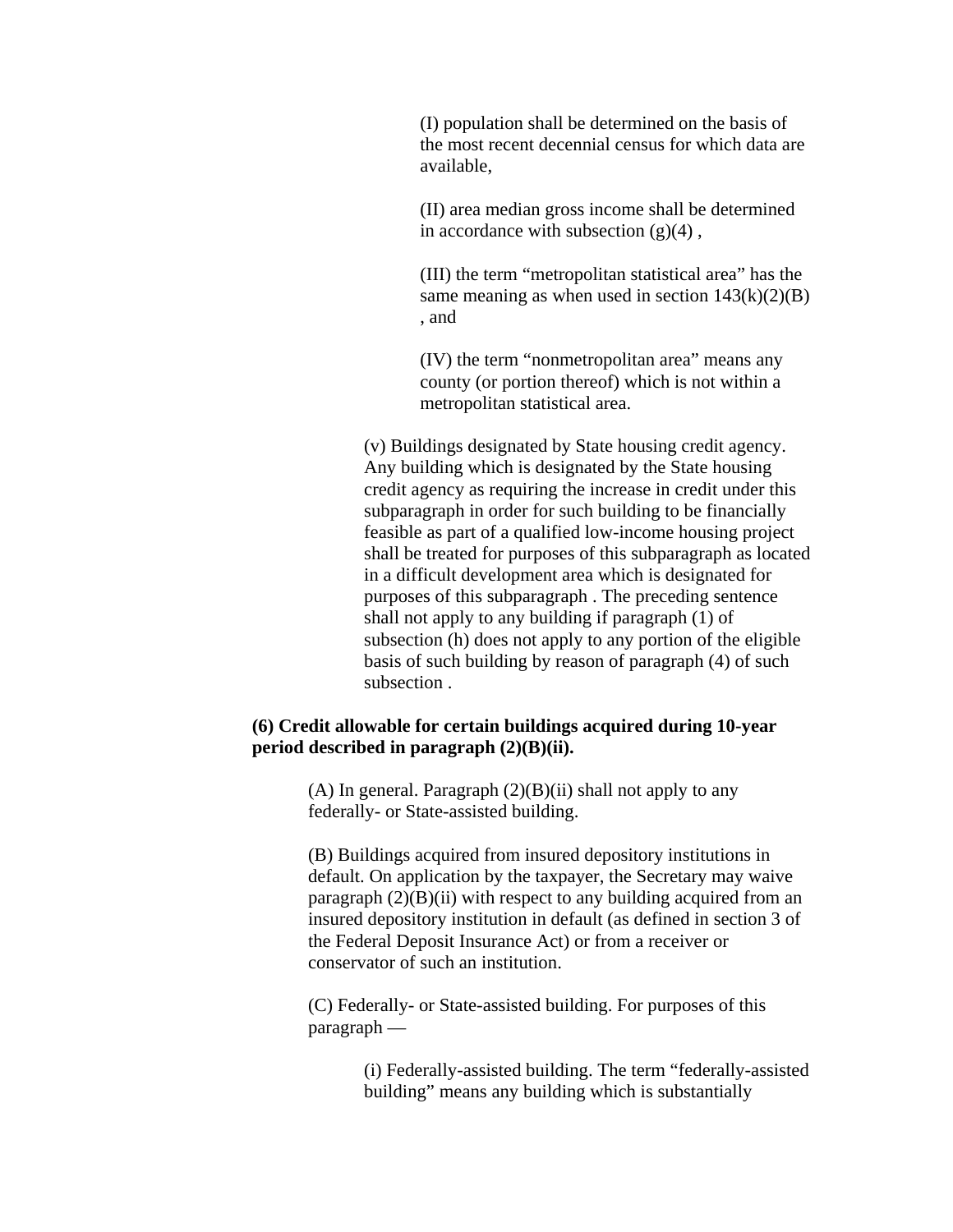assisted, financed, or operated under section 8 of the United States Housing Act of 1937, section 221(d)(3), 221(d)(4), or 236 of the National Housing Act, section 515 of the Housing Act of 1949, or any other housing program administered by the Department of Housing and Urban Development or by the Rural Housing Service of the Department of Agriculture.

(ii) State-assisted building. The term "State-assisted building" means any building which is substantially assisted, financed, or operated under any State law similar in purposes to any of the laws referred to in clause (i) .

## **(7) Acquisition of building before end of prior compliance period.**

(A) In general. Under regulations prescribed by the Secretary, in the case of a building described in subparagraph (B) (or interest therein) which is acquired by the taxpayer—

(i) paragraph  $(2)(B)$  shall not apply, but

(ii) the credit allowable by reason of subsection (a) to the taxpayer for any period after such acquisition shall be equal to the amount of credit which would have been allowable under subsection (a) for such period to the prior owner referred to in subparagraph (B) had such owner not disposed of the building.

(B) Description of building. A building is described in this subparagraph if—

> (i) a credit was allowed by reason of subsection (a) to any prior owner of such building, and

(ii) the taxpayer acquired such building before the end of the compliance period for such building with respect to such prior owner (determined without regard to any disposition by such prior owner).

# **(e) Rehabilitation expenditures treated as separate new building.**

#### **(1) In general.**

Rehabilitation expenditures paid or incurred by the taxpayer with respect to any building shall be treated for purposes of this section as a separate new building.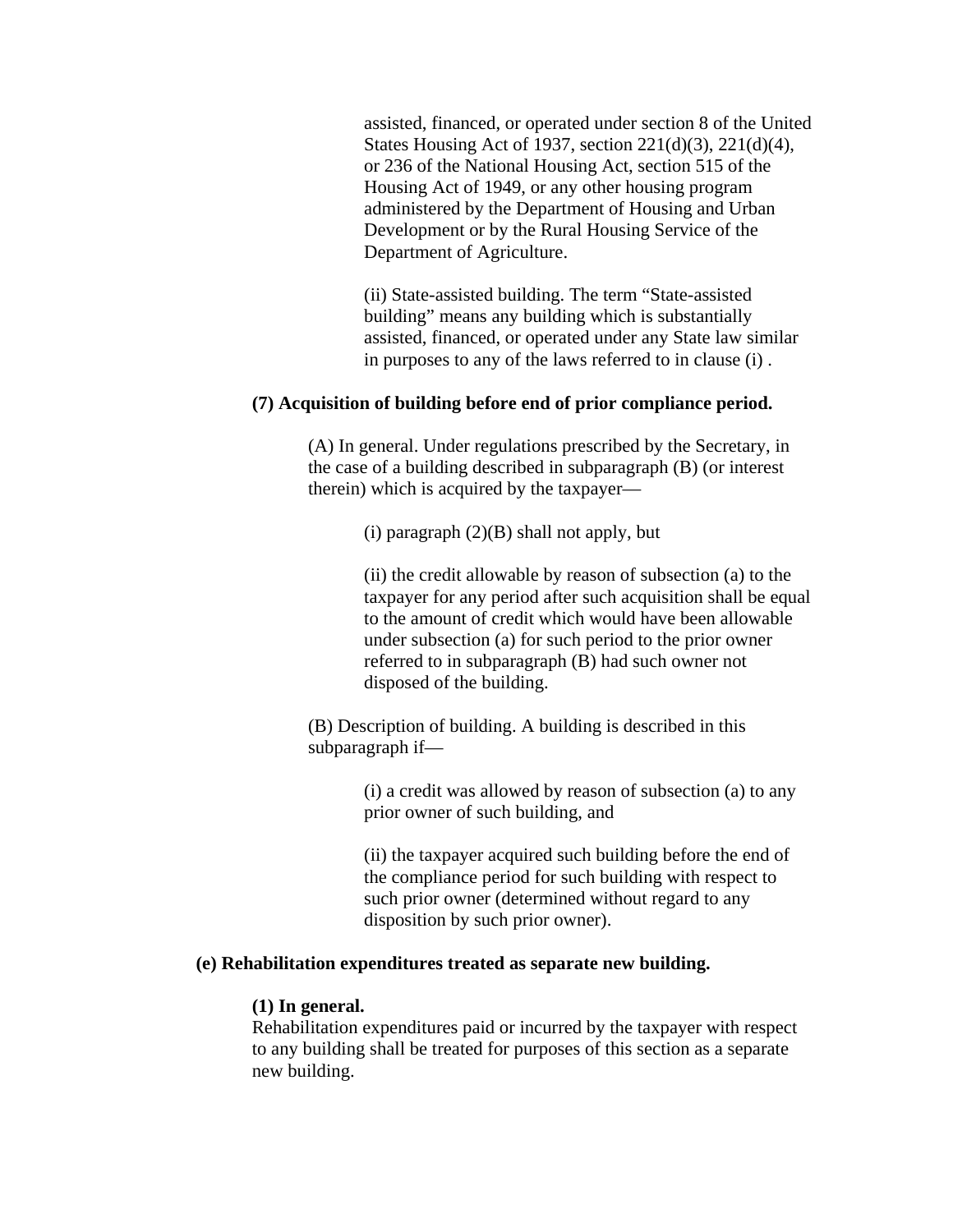## **(2) Rehabilitation expenditures.**

For purposes of paragraph  $(1)$  —

(A) In general. The term "rehabilitation expenditures" means amounts chargeable to capital account and incurred for property (or additions or improvements to property) of a character subject to the allowance for depreciation in connection with the rehabilitation of a building.

(B) Cost of acquisition, etc, not included. Such term does not include the cost of acquiring any building (or interest therein) or any amount not permitted to be taken into account under paragraph  $(3)$  or  $(4)$  of subsection  $(d)$ .

#### **(3) Minimum expenditures to qualify.**

(A) In general. Paragraph (1) shall apply to rehabilitation expenditures with respect to any building only if—

> (i) the expenditures are allocable to 1 or more low-income units or substantially benefit such units, and

> (ii) the amount of such expenditures during any 24-month period meets the requirements of whichever of the following subclauses requires the greater amount of such expenditures:

> > (I) The requirement of this subclause is met if such amount is not less than 20 percent of the adjusted basis of the building (determined as of the 1st day of such period and without regard to paragraphs (2) and  $(3)$  of section  $1016(a)$ ).

(II) The requirement of this subclause is met if the qualified basis attributable to such amount, when divided by the number of low-income units in the building, is \$6,000 or more.

(B) Exception from 10 percent rehabilitation. In the case of a building acquired by the taxpayer from a governmental unit, at the election of the taxpayer, subparagraph  $(A)(ii)(I)$  shall not apply and the credit under this section for such rehabilitation expenditures shall be determined using the percentage applicable under subsection  $(b)(2)(B)(ii)$ .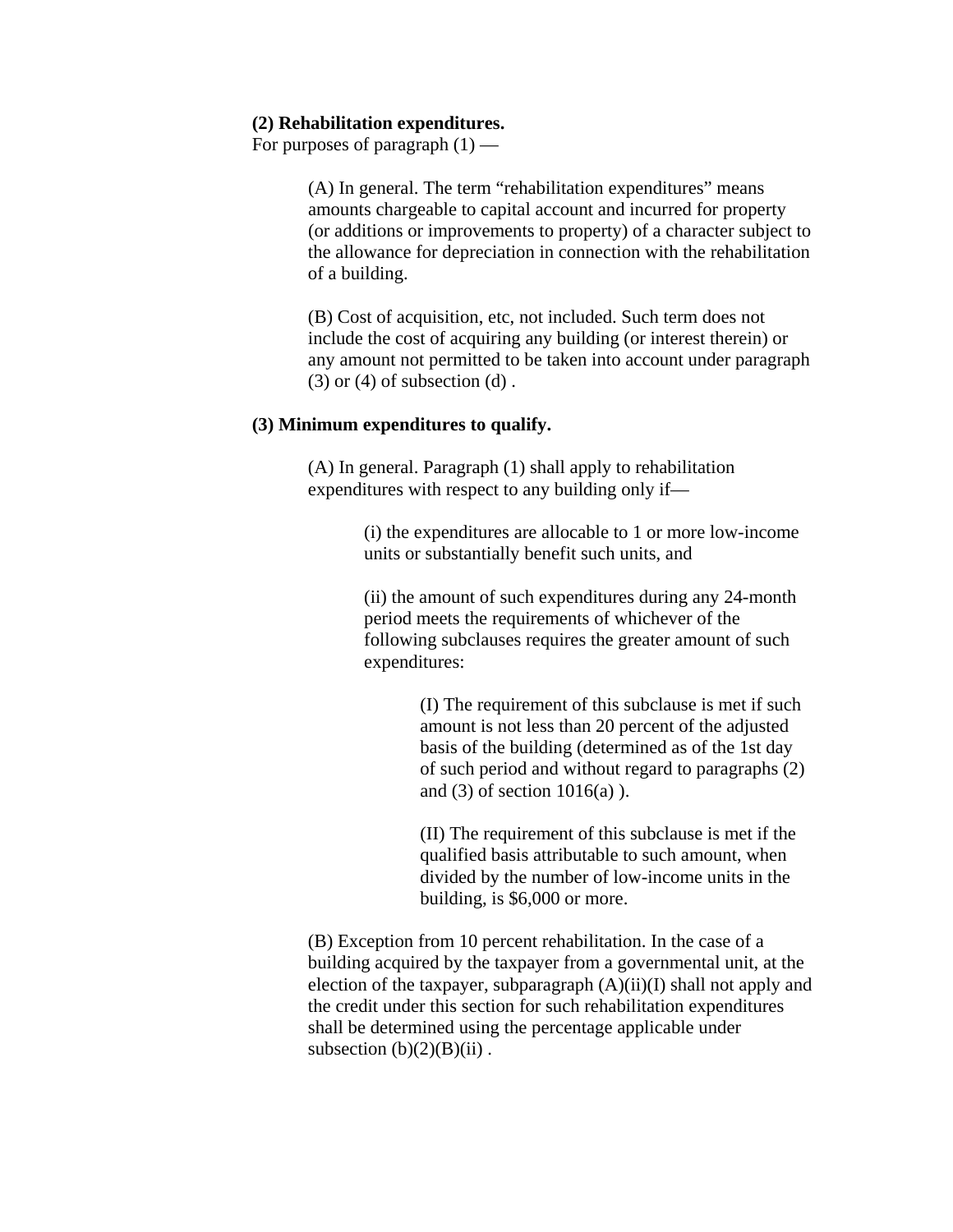(C) Date of determination. The determination under subparagraph (A) shall be made as of the close of the 1st taxable year in the credit period with respect to such expenditures.

(D) Inflation adjustment. In the case of any expenditures which are treated under paragraph (4) as placed in service during any calendar year after 2009, the \$6,000 amount in subparagraph  $(A)(ii)(II)$  shall be increased by an amount equal to—

(i) such dollar amount, multiplied by

(ii) the cost-of-living adjustment determined under section  $1(f)(3)$  for such calendar year by substituting "calendar year 2008" for "calendar year 1992" in subparagraph (B) thereof .

Any increase under the preceding sentence which is not a multiple of \$100 shall be rounded to the nearest multiple of \$100.

## **(4) Special rules.**

For purposes of applying this section with respect to expenditures which are treated as a separate building by reason of this subsection —

> (A) such expenditures shall be treated as placed in service at the close of the 24-month period referred to in paragraph (3)(A) , and

 $(B)$  the applicable fraction under subsection  $(c)(1)$  shall be the applicable fraction for the building (without regard to paragraph (1) ) with respect to which the expenditures were incurred.

Nothing in subsection (d)(2) shall prevent a credit from being allowed by reason of this subsection .

## **(5) No double counting.**

Rehabilitation expenditures may, at the election of the taxpayer, be taken into account under this subsection or subsection  $(d)(2)(A)(i)$  but not under both such subsections.

## **(6) Regulations to apply subsection with respect to group of units in building.**

The Secretary may prescribe regulations, consistent with the purposes of this subsection , treating a group of units with respect to which rehabilitation expenditures are incurred as a separate new building.

#### **(f) Definition and special rules relating to credit period.**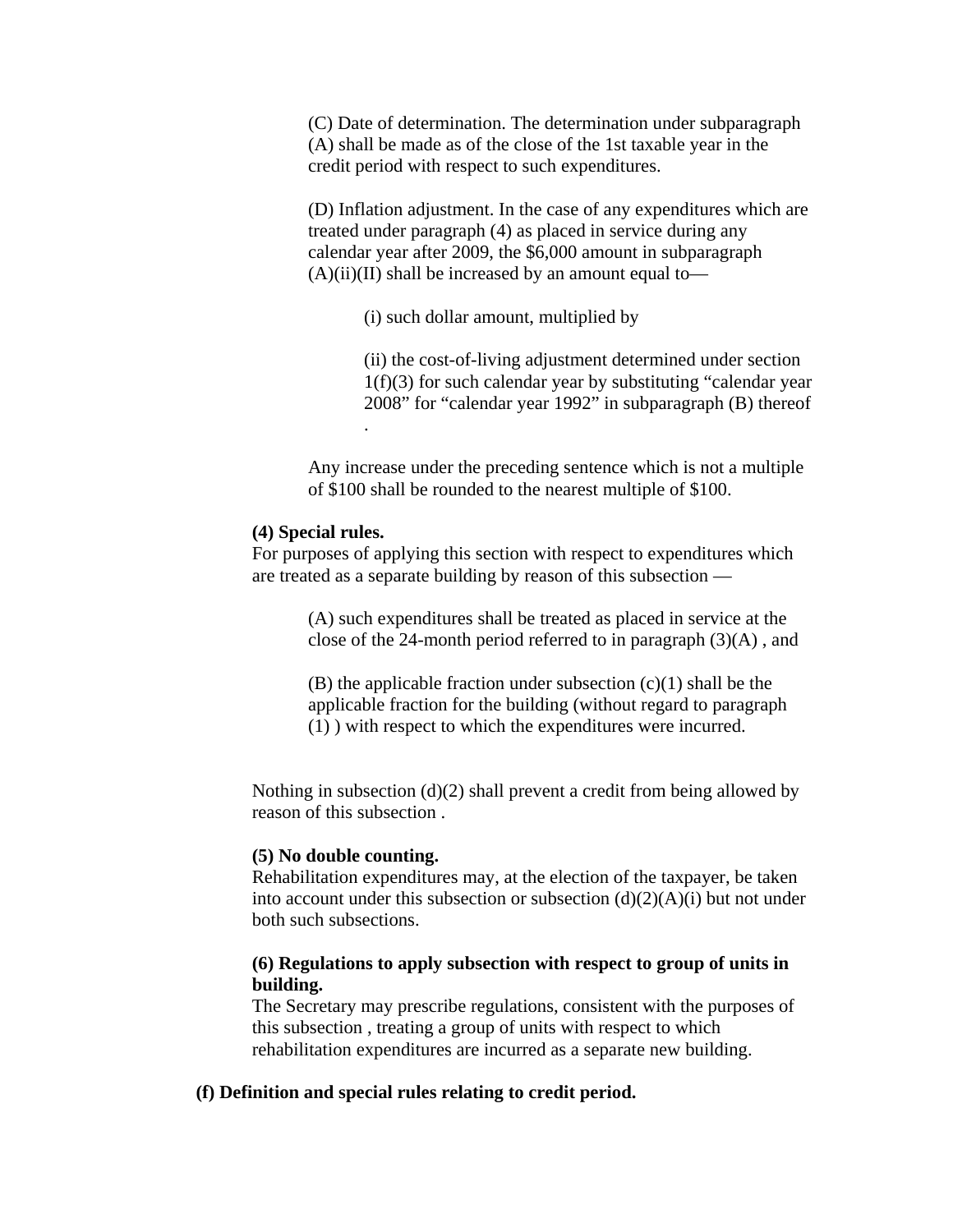# **(1) Credit period defined.**

For purposes of this section , the term "credit period" means, with respect to any building, the period of 10 taxable years beginning with—

- (A) the taxable year in which the building is placed in service, or
- (B) at the election of the taxpayer, the succeeding taxable year,

but only if the building is a qualified low-income building as of the close of the 1st year of such period. The election under subparagraph (B) , once made, shall be irrevocable.

# **(2) Special rule for 1st year of credit period.**

(A) In general. The credit allowable under subsection (a) with respect to any building for the 1st taxable year of the credit period shall be determined by substituting for the applicable fraction under subsection  $(c)(1)$  the fraction—

> (i) the numerator of which is the sum of the applicable fractions determined under subsection  $(c)(1)$  as of the close of each full month of such year during which such building was in service, and

(ii) the denominator of which is 12.

(B) Disallowed 1st year credit allowed in 11th year. Any reduction by reason of subparagraph (A) in the credit allowable (without regard to subparagraph (A) ) for the 1st taxable year of the credit period shall be allowable under subsection (a) for the 1st taxable year following the credit period.

# **(3) Determination of applicable percentage with respect to increases in qualified basis after 1st year of credit period.**

(A) In general. In the case of any building which was a qualified low-income building as of the close of the 1st year of the credit period, if—

> (i) as of the close of any taxable year in the compliance period (after the 1st year of the credit period) the qualified basis of such building exceeds

(ii) the qualified basis of such building as of the close of the 1st year of the credit period,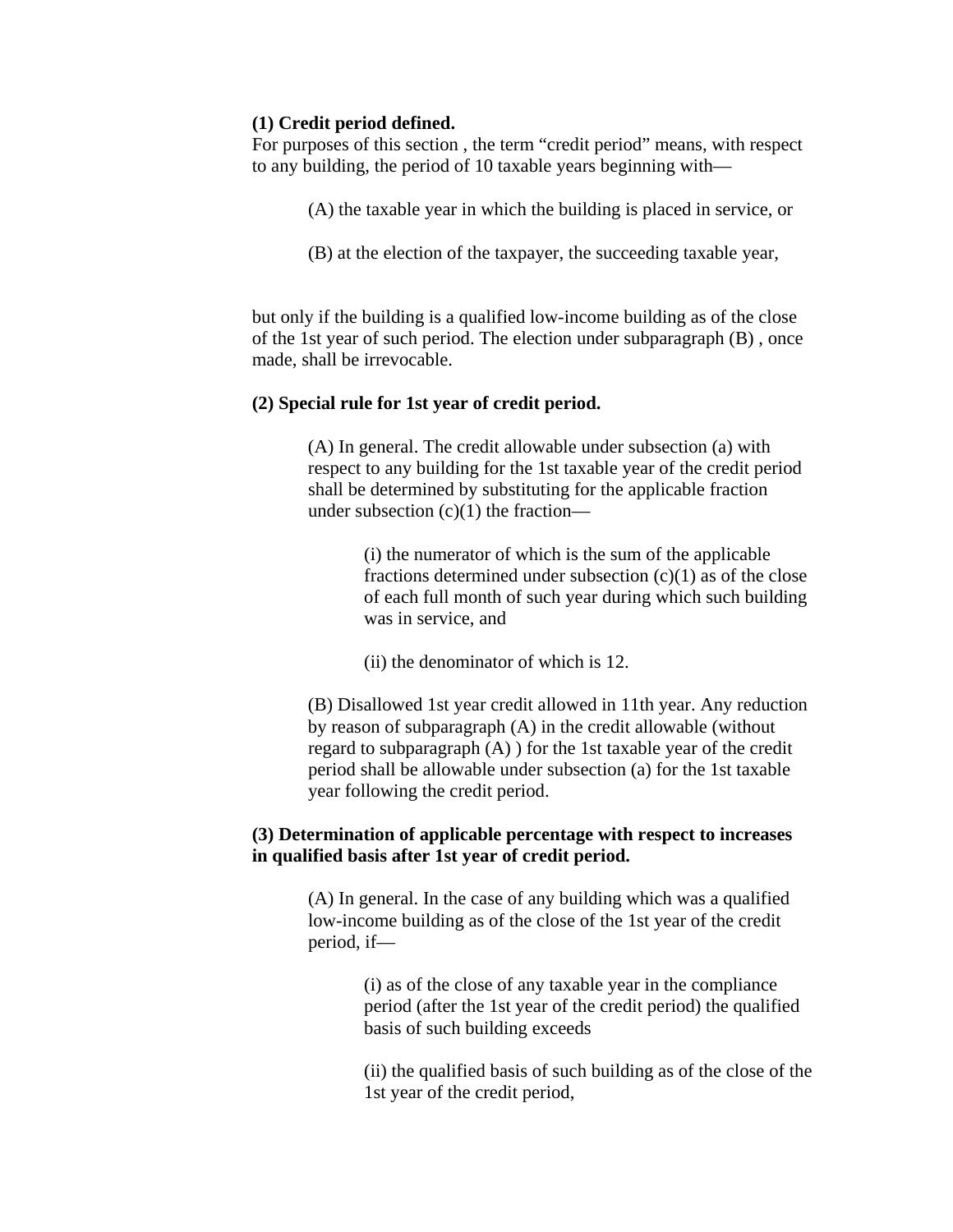the applicable percentage which shall apply under subsection (a) for the taxable year to such excess shall be the percentage equal to 2/3 of the applicable percentage which (after the application of subsection (h) ) would but for this paragraph apply to such basis.

(B) 1st year computation applies. A rule similar to the rule of paragraph (2)(A) shall apply to any increase in qualified basis to which subparagraph (A) applies for the 1st year of such increase.

## **(4) Dispositions of property.**

If a building (or an interest therein) is disposed of during any year for which credit is allowable under subsection (a) , such credit shall be allocated between the parties on the basis of the number of days during such year the building (or interest) was held by each. In any such case, proper adjustments shall be made in the application of subsection (j) .

# **(5) Credit period for existing buildings not to begin before rehabilitation credit allowed.**

(A) In general. The credit period for an existing building shall not begin before the 1st taxable year of the credit period for rehabilitation expenditures with respect to the building.

(B) Acquisition credit allowed for certain buildings not allowed a rehabilitation credit.

> (i) In general. In the case of a building described in clause  $(ii)$  —

> > (I) subsection  $(d)(2)(B)(iv)$  shall not apply, and

(II) the credit period for such building shall not begin before the taxable year which would be the 1st taxable year of the credit period for rehabilitation expenditures with respect to the building under the modifications described in clause  $(ii)(II)$ .

(ii) Building described. A building is described in this clause if—

> (I) a waiver is granted under subsection  $(d)(6)(C)$ with respect to the acquisition of the building, and

(II) a credit would be allowed for rehabilitation expenditures with respect to such building if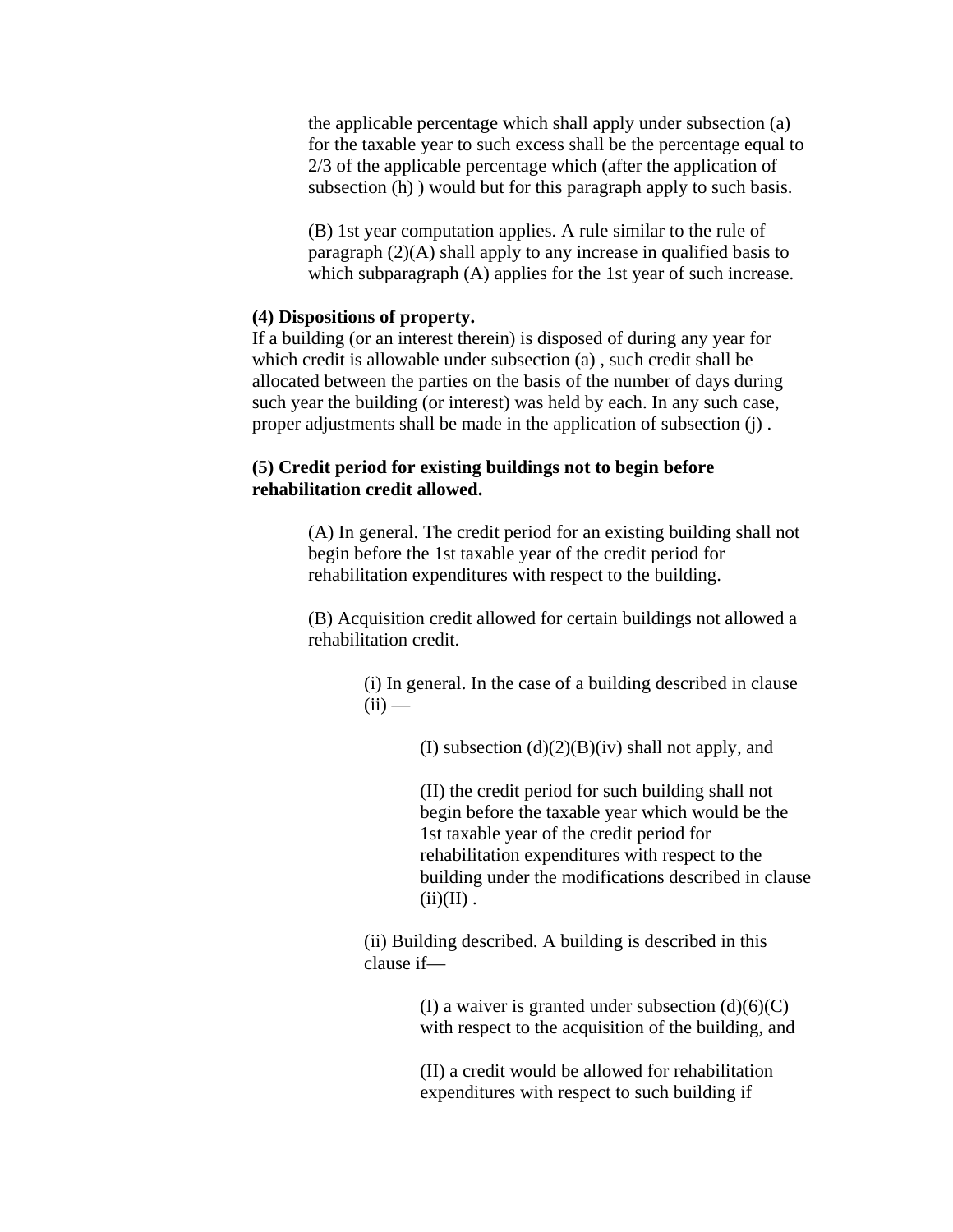subsection  $(e)(3)(A)(ii)(I)$  did not apply and if the dollar amount in effect under subsection  $(e)(3)(A)(ii)(II)$  were two-thirds of such amount.

## **(g) Qualified low-income housing project.**

For purposes of this section —

## **(1) In general.**

The term "qualified low-income housing project" means any project for residential rental property if the project meets the requirements of subparagraph (A) or (B) whichever is elected by the taxpayer:

> (A) 20-50 test. The project meets the requirements of this subparagraph if 20 percent or more of the residential units in such project are both rent-restricted and occupied by individuals whose income is 50 percent or less of area median gross income.

> (B) 40-60 test. The project meets the requirements of this subparagraph if 40 percent or more of the residential units in such project are both rent-restricted and occupied by individuals whose income is 60 percent or less of area median gross income.

Any election under this paragraph , once made, shall be irrevocable. For purposes of this paragraph , any property shall not be treated as failing to be residential rental property merely because part of the building in which such property is located is used for purposes other than residential rental purposes.

## **(2) Rent-restricted units.**

(A) In general. For purposes of paragraph (1) , a residential unit is rent-restricted if the gross rent with respect to such unit does not exceed 30 percent of the imputed income limitation applicable to such unit. For purposes of the preceding sentence, the amount of the income limitation under paragraph (1) applicable for any period shall not be less than such limitation applicable for the earliest period the building (which contains the unit) was included in the determination of whether the project is a qualified lowincome housing project.

(B) Gross rent. For purposes of subparagraph (A) , gross rent—

(i) does not include any payment under section 8 of the United States Housing Act of 1937 or any comparable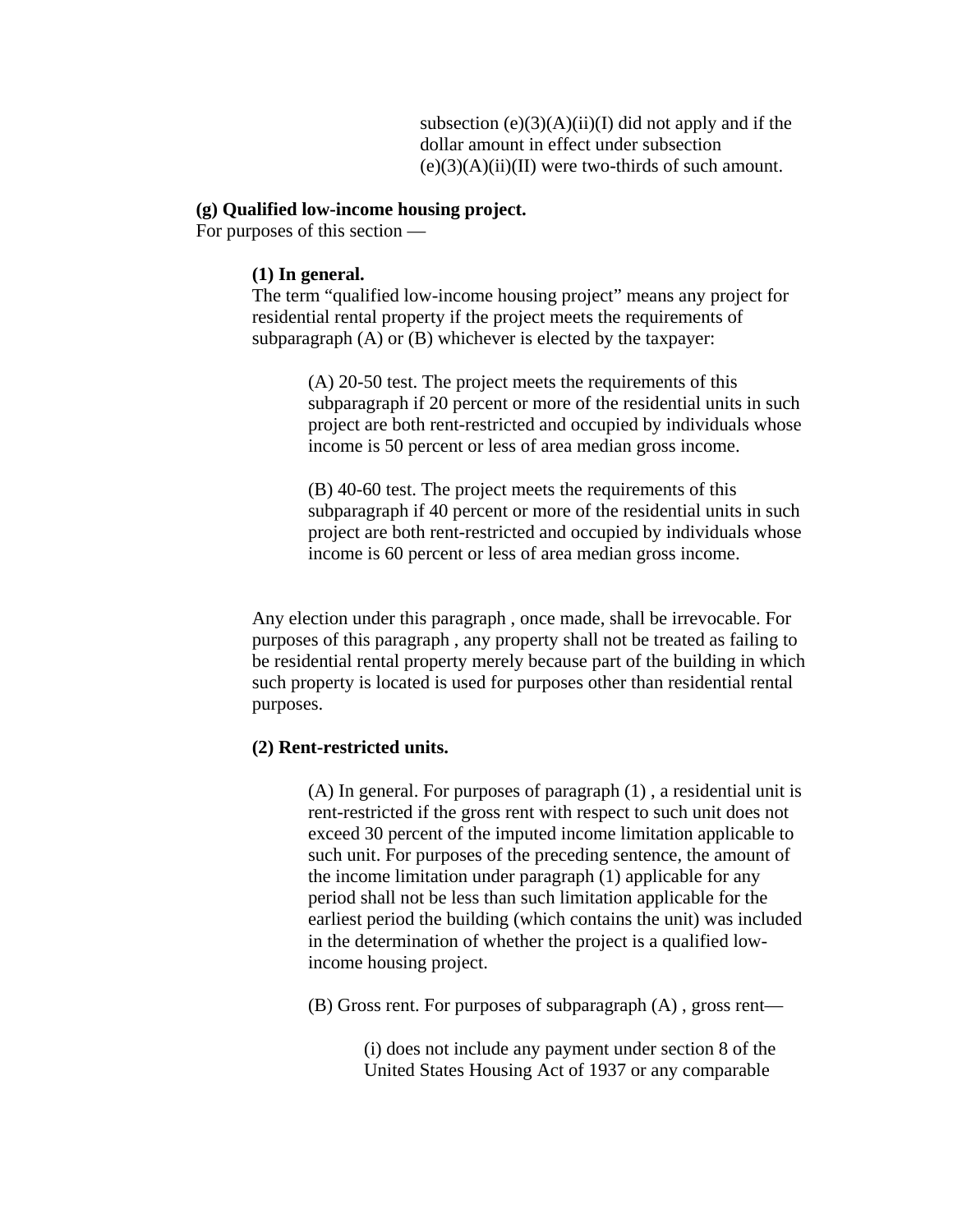rental assistance program (with respect to such unit or occupants thereof),

(ii) includes any utility allowance determined by the Secretary after taking into account such determinations under section 8 of the United States Housing Act of 1937,

(iii) does not include any fee for a supportive service which is paid to the owner of the unit (on the basis of the lowincome status of the tenant of the unit) by any governmental program of assistance (or by an organization described in section  $501(c)(3)$  and exempt from tax under section  $501(a)$ ) if such program (or organization) provides assistance for rent and the amount of assistance provided for rent is not separable from the amount of assistance provided for supportive services, and

(iv) does not include any rental payment to the owner of the unit to the extent such owner pays an equivalent amount to the Farmers' Home Administration under section 515 of the Housing Act of 1949.

For purposes of clause (iii), the term "supportive service" means any service provided under a planned program of services designed to enable residents of a residential rental property to remain independent and avoid placement in a hospital, nursing home, or intermediate care facility for the mentally or physically handicapped. In the case of a single-room occupancy unit or a building described in subsection  $(i)(3)(B)(iii)$ , such term includes any service provided to assist tenants in locating and retaining permanent housing.

(C) Imputed income limitation applicable to unit. For purposes of this paragraph , the imputed income limitation applicable to a unit is the income limitation which would apply under paragraph (1) to individuals occupying the unit if the number of individuals occupying the unit were as follows:

> (i) In the case of a unit which does not have a separate bedroom, 1 individual.

(ii) In the case of a unit which has 1 or more separate bedrooms, 1.5 individuals for each separate bedroom.

In the case of a project with respect to which a credit is allowable by reason of this section and for which financing is provided by a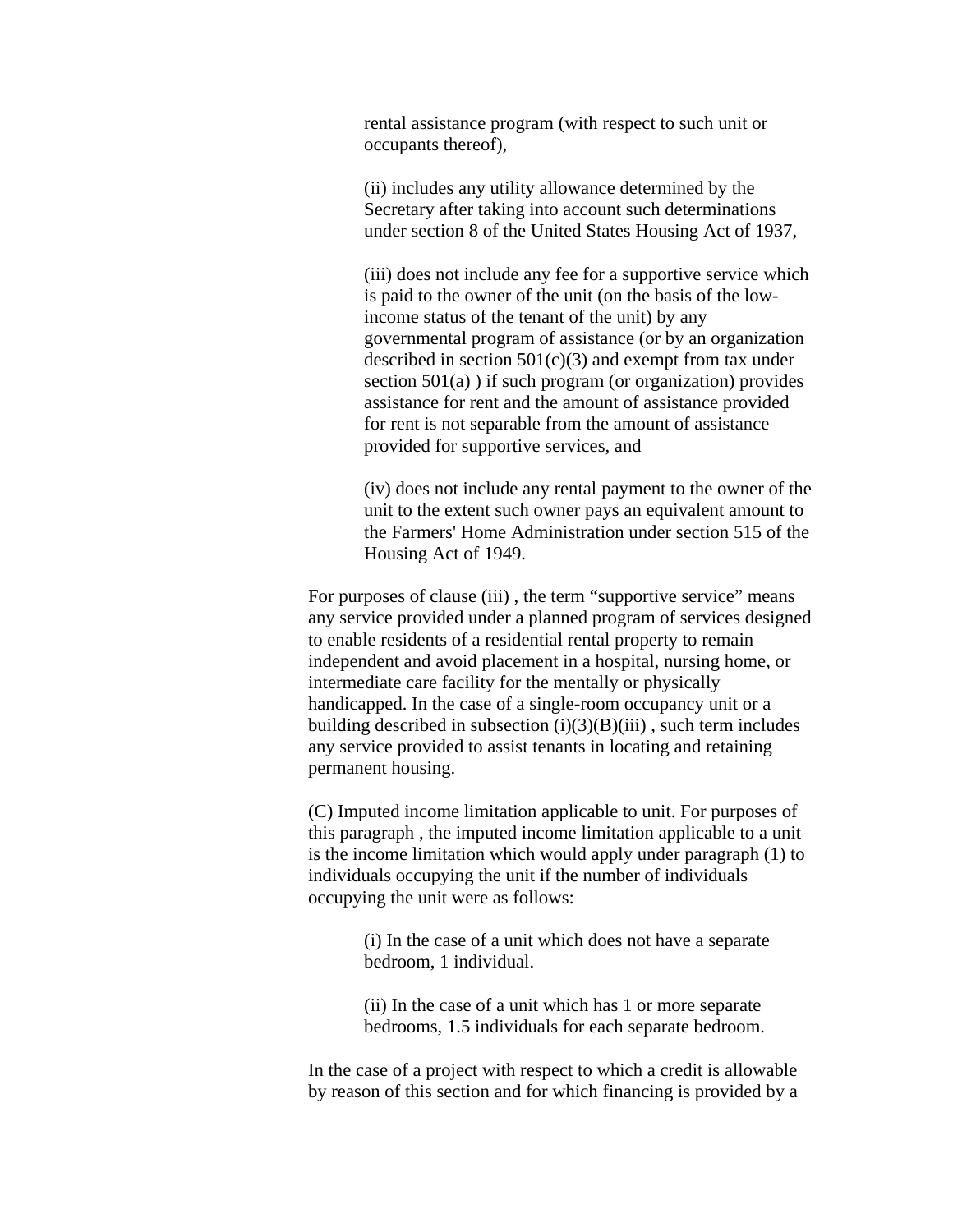bond described in section  $142(a)(7)$ , the imputed income limitation shall apply in lieu of the otherwise applicable income limitation for purposes of applying section  $142(d)(4)(B)(ii)$ .

(D) Treatment of units occupied by individuals whose incomes rise above limit.

> (i) In general. Except as provided in clause (ii) , notwithstanding an increase in the income of the occupants of a low-income unit above the income limitation applicable under paragraph (1) , such unit shall continue to be treated as a low-income unit if the income of such occupants initially met such income limitation and such unit continues to be rent-restricted.

(ii) Next available unit must be rented to low-income tenant if income rises above 140 percent of income limit. If the income of the occupants of the unit increases above 140 percent of the income limitation applicable under paragraph (1) , clause (i) shall cease to apply to such unit if any residential rental unit in the building (of a size comparable to, or smaller than, such unit) is occupied by a new resident whose income exceeds such income limitation. In the case of a project described in section  $142(d)(4)(B)$ , the preceding sentence shall be applied by substituting "170 percent" for "140 percent" and by substituting "any lowincome unit in the building is occupied by a new resident whose income exceeds 40 percent of area median gross income" for "any residential unit in the building (of a size comparable to, or smaller than, such unit) is occupied by a new resident whose income exceeds such income limitation".

(E) Units where federal rental assistance is reduced as tenant's income increases. If the gross rent with respect to a residential unit exceeds the limitation under subparagraph (A) by reason of the fact that the income of the occupants thereof exceeds the income limitation applicable under paragraph (1) , such unit shall, nevertheless, be treated as a rent-restricted unit for purposes of paragraph (1) if—

> (i) a Federal rental assistance payment described in subparagraph  $(B)(i)$  is made with respect to such unit or its occupants, and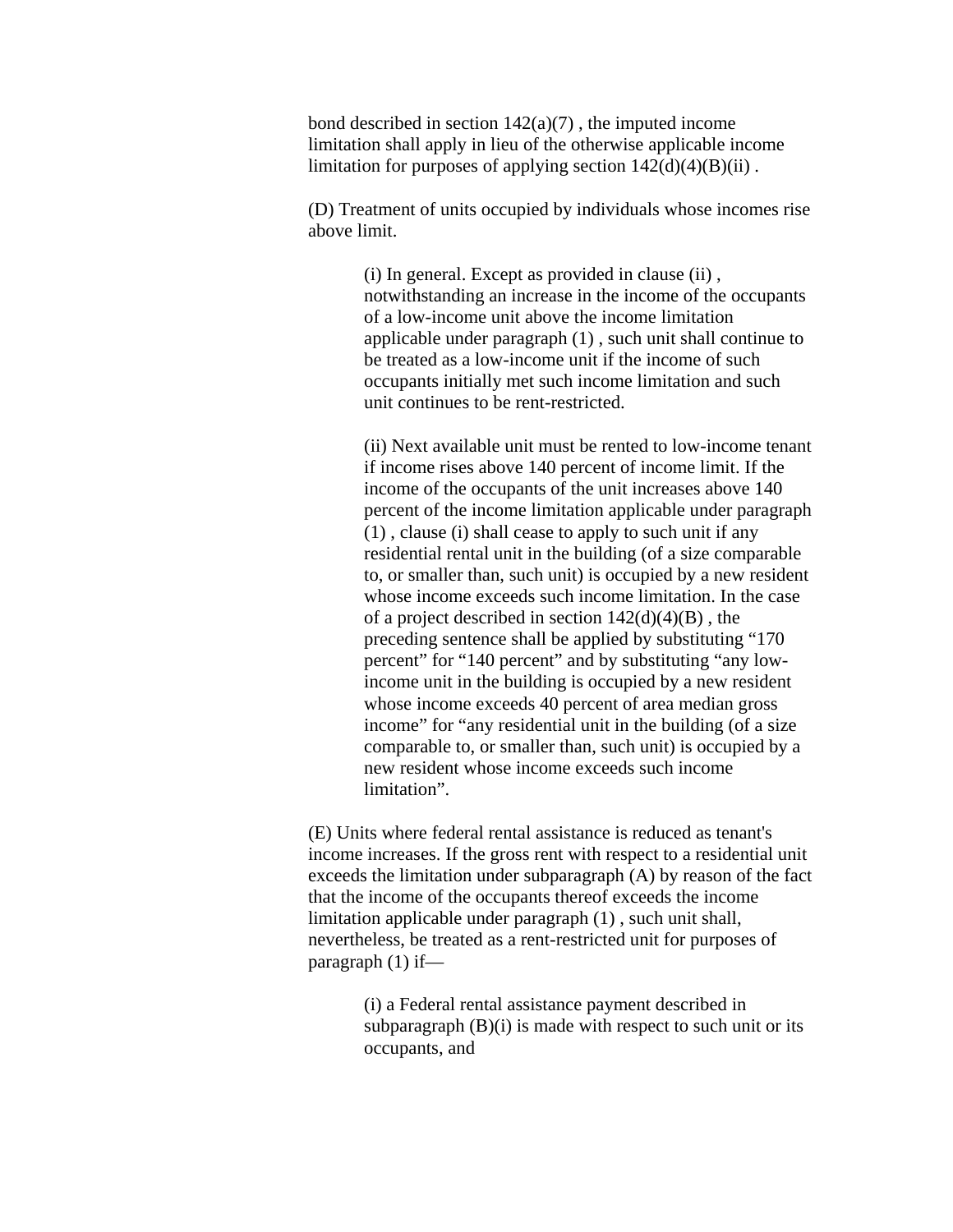(ii) the sum of such payment and the gross rent with respect to such unit does not exceed the sum of the amount of such payment which would be made and the gross rent which would be payable with respect to such unit if—

> (I) the income of the occupants thereof did not exceed the income limitation applicable under paragraph (1) , and

(II) such units were rent-restricted within the meaning of subparagraph (A) .

The preceding sentence shall apply to any unit only if the result described in clause (ii) is required by Federal statute as of the date of the enactment of this subparagraph and as of the date the Federal rental assistance payment is made.

#### **(3) Date for meeting requirements.**

(A) In general. Except as otherwise provided in this paragraph , a building shall be treated as a qualified low-income building only if the project (of which such building is a part) meets the requirements of paragraph (1) not later than the close of the 1st year of the credit period for such building.

(B) Buildings which rely on later buildings for qualification.

(i) In general. In determining whether a building (hereinafter in this subparagraph referred to as the "prior building") is a qualified low-income building, the taxpayer may take into account 1 or more additional buildings placed in service during the 12-month period described in subparagraph (A) with respect to the prior building only if the taxpayer elects to apply clause (ii) with respect to each additional building taken into account.

(ii) Treatment of elected buildings. In the case of a building which the taxpayer elects to take into account under clause (i) , the period under subparagraph (A) for such building shall end at the close of the 12-month period applicable to the prior building.

(iii) Date prior building is treated as placed in service. For purposes of determining the credit period and the compliance period for the prior building, the prior building shall be treated for purposes of this section as placed in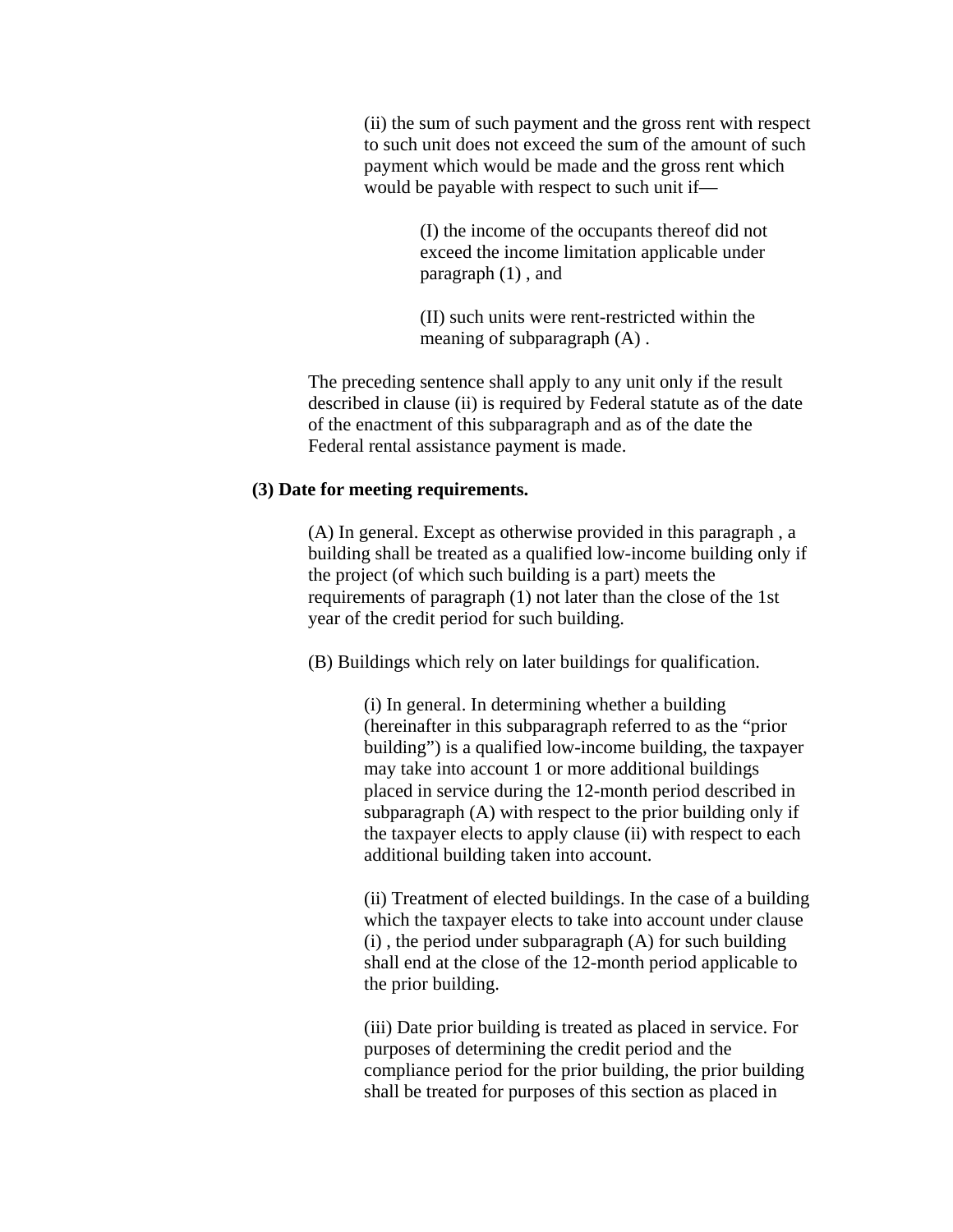service on the most recent date any additional building elected by the taxpayer (with respect to such prior building) was placed in service.

(C) Special rule. A building—

(i) other than the 1st building placed in service as part of a project, and

(ii) other than a building which is placed in service during the 12-month period described in subparagraph (A) with respect to a prior building which becomes a qualified lowincome building,

shall in no event be treated as a qualified low-income building unless the project is a qualified low-income housing project (without regard to such building) on the date such building is placed in service.

(D) Projects with more than 1 building must be identified. For purposes of this section , a project shall be treated as consisting of only 1 building unless, before the close of the 1st calendar year in the project period (as defined in subsection  $(h)(1)(F)(ii)$ ), each building which is (or will be) part of such project is identified in such form and manner as the Secretary may provide.

#### **(4) Certain rules made applicable.**

Paragraphs  $(2)$  (other than subparagraph  $(A)$  thereof  $(3)$ ,  $(4)$ ,  $(5)$ ,  $(6)$ , and (7) of section 142(d) , and section 6652(j) , shall apply for purposes of determining whether any project is a qualified low-income housing project and whether any unit is a low-income unit; except that, in applying such provisions for such purposes, the term "gross rent" shall have the meaning given such term by paragraph  $(2)(B)$  of this subsection

# **(5) Election to treat building after compliance period as not part of a project.**

For purposes of this section , the taxpayer may elect to treat any building as not part of a qualified low-income housing project for any period beginning after the compliance period for such building.

### **(6) Special rule where de minimis equity contribution.**

Property shall not be treated as failing to be residential rental property for purposes of this section merely because the occupant of a residential unit in the project pays (on a voluntary basis) to the lessor a de minimis amount to be held toward the purchase by such occupant of a residential unit in such project if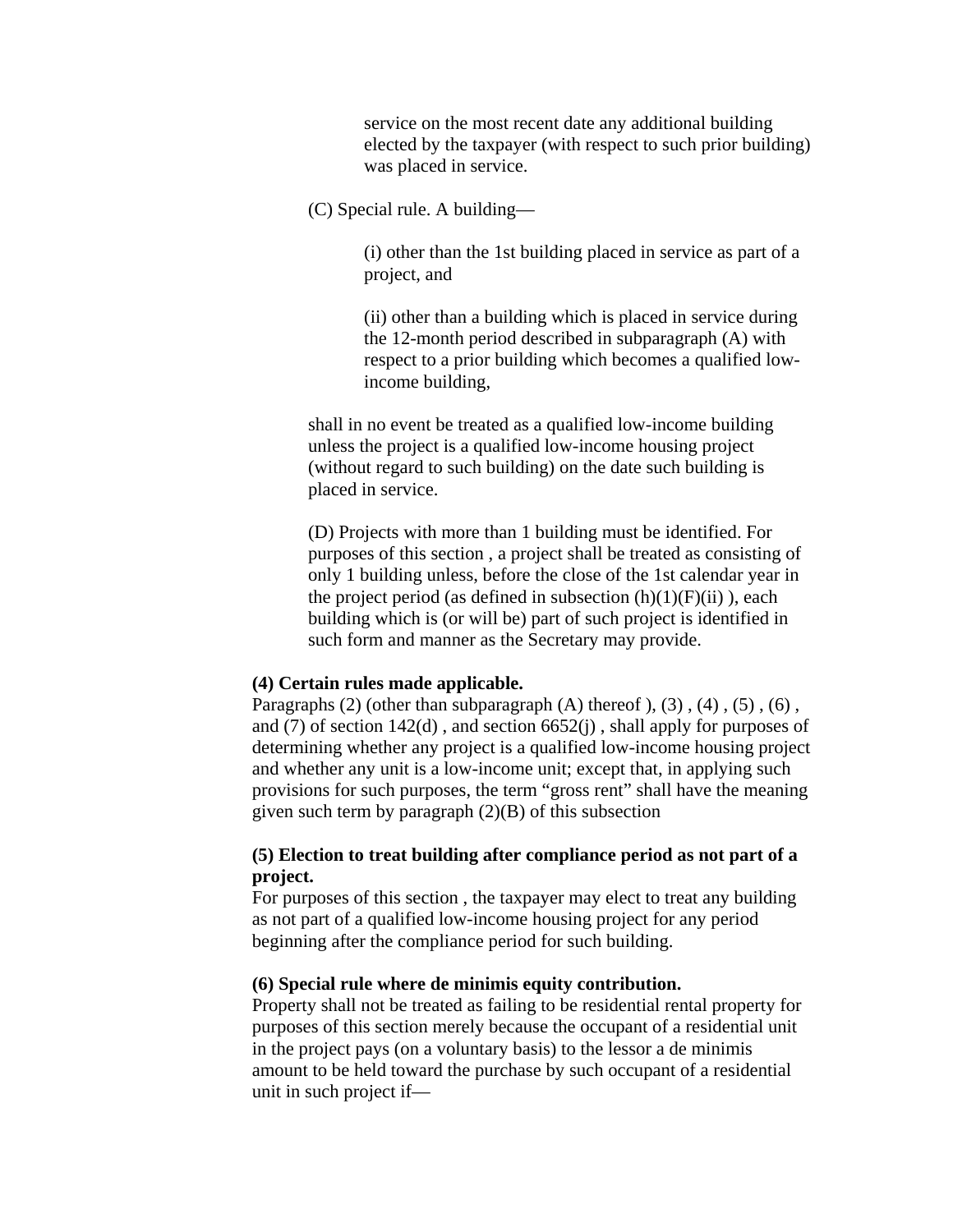(A) all amounts so paid are refunded to the occupant on the cessation of his occupancy of a unit in the project, and

(B) the purchase of the unit is not permitted until after the close of the compliance period with respect to the building in which the unit is located.

Any amount paid to the lessor as described in the preceding sentence shall be included in gross rent under paragraph (2) for purposes of determining whether the unit is rent-restricted.

#### **(7) Scattered site projects.**

Buildings which would (but for their lack of proximity) be treated as a project for purposes of this section shall be so treated if all of the dwelling units in each of the buildings are rent-restricted (within the meaning of paragraph (2) ) residential rental units.

#### **(8) Waiver of certain de minimis errors and recertifications.**

On application by the taxpayer, the Secretary may waive—

(A) any recapture under subsection (j) in the case of any de minimis error in complying with paragraph (1) , or

(B) any annual recertification of tenant income for purposes of this subsection , if the entire building is occupied by low-income tenants.

## **(9) Clarification of general public use requirement.**

A project does not fail to meet the general public use requirement solely because of occupancy restrictions or preferences that favor tenants—

(A) with special needs,

(B) who are members of a specified group under a Federal program or State program or policy that supports housing for such a specified group, or

(C) who are involved in artistic or literary activities.

# **(h) Limitation on aggregate credit allowable with respect to projects located in a state.**

**(1) Credit may not exceed credit amount allocated to building.**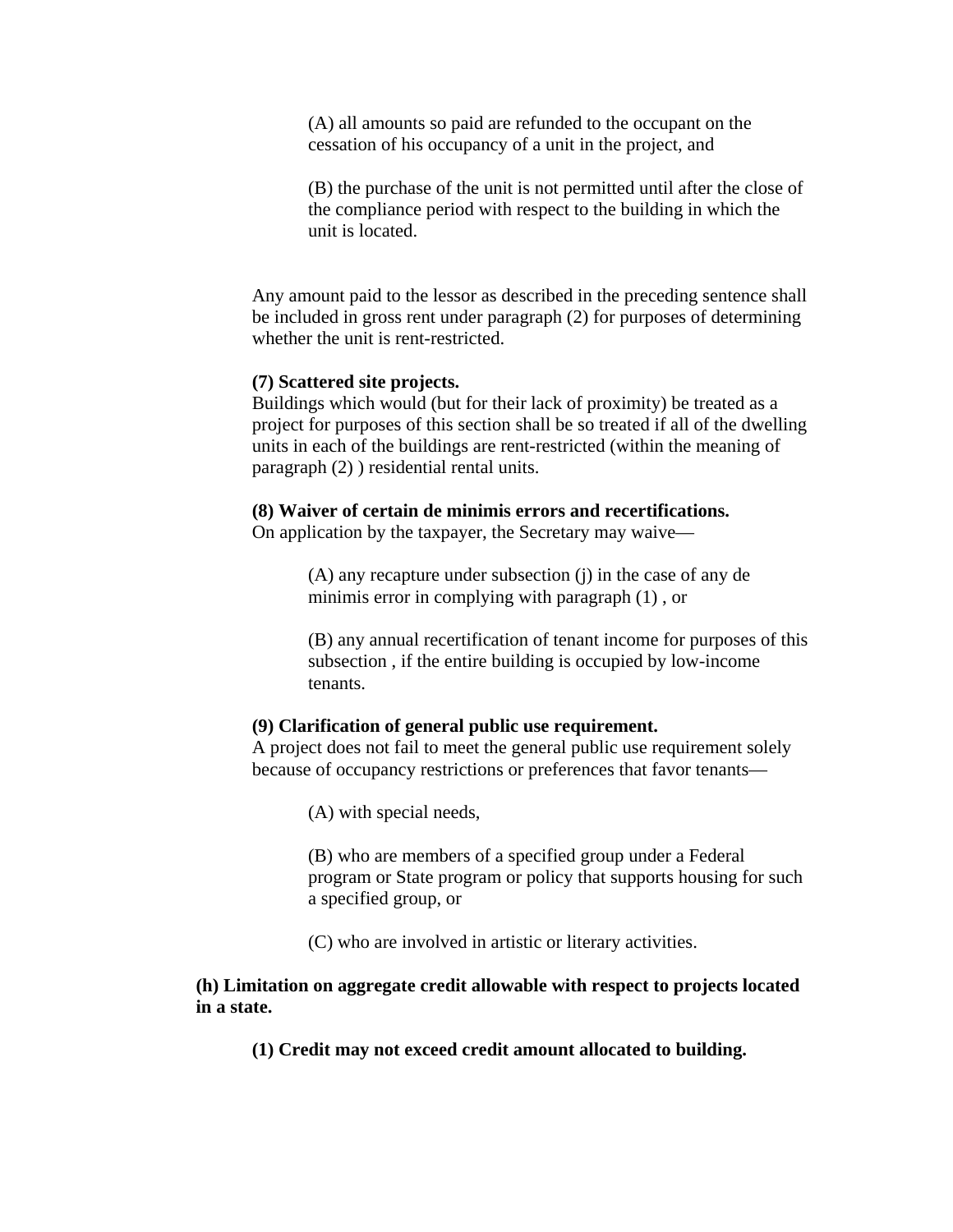(A) In general. The amount of the credit determined under this section for any taxable year with respect to any building shall not exceed the housing credit dollar amount allocated to such building under this subsection .

(B) Time for making allocation. Except in the case of an allocation which meets the requirements of subparagraph  $(C)$ ,  $(D)$ ,  $(E)$ , or (F) an allocation shall be taken into account under subparagraph (A) only if it is made not later than the close of the calendar year in which the building is placed in service.

(C) Exception where binding commitment. An allocation meets the requirements of this subparagraph if there is a binding commitment (not later than the close of the calendar year in which the building is placed in service) by the housing credit agency to allocate a specified housing credit dollar amount to such building beginning in a specified later taxable year.

(D) Exception where increase in qualified basis.

(i) In general. An allocation meets the requirements of this subparagraph if such allocation is made not later than the close of the calendar year in which ends the taxable year to which it will 1st apply but only to the extent the amount of such allocation does not exceed the limitation under clause  $(ii)$ .

(ii) Limitation. The limitation under this clause is the amount of credit allowable under this section (without regard to this subsection ) for a taxable year with respect to an increase in the qualified basis of the building equal to the excess of—

> (I) the qualified basis of such building as of the close of the 1st taxable year to which such allocation will apply, over

(II) the qualified basis of such building as of the close of the 1st taxable year to which the most recent prior housing credit allocation with respect to such building applied.

(iii) Housing credit dollar amount reduced by full allocation. Notwithstanding clause (i) , the full amount of the allocation shall be taken into account under paragraph  $(2)$ .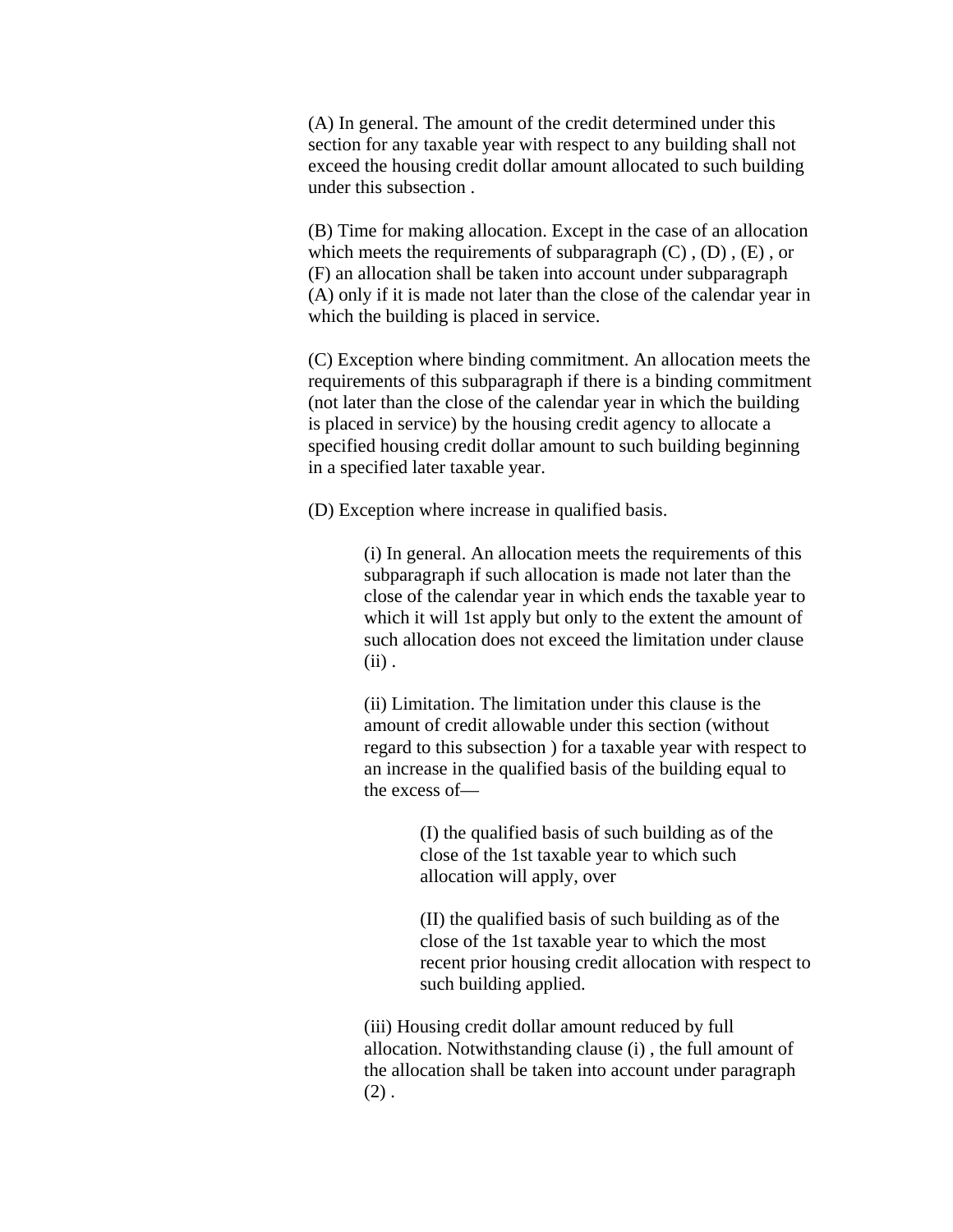(E) Exception where 10 percent of cost incurred.

(i) In general. An allocation meets the requirements of this subparagraph if such allocation is made with respect to a qualified building which is placed in service not later than the close of the second calendar year following the calendar year in which the allocation is made.

(ii) Qualified building. For purposes of clause (i) , the term "qualified building" means any building which is part of a project if the taxpayer's basis in such project (as of the date which is 1 year after the date that the allocation was made) is more than 10 percent of the taxpayer's reasonably expected basis in such project (as of the close of the second calendar year referred to in clause (i) ). Such term does not include any existing building unless a credit is allowable under subsection (e) for rehabilitation expenditures paid or incurred by the taxpayer with respect to such building for a taxable year ending during the second calendar year referred to in clause (i) or the prior taxable year.

(F) Allocation of credit on a project basis.

(i) In general. In the case of a project which includes (or will include) more than 1 building, an allocation meets the requirements of this subparagraph if—

> (I) the allocation is made to the project for a calendar year during the project period,

(II) the allocation only applies to buildings placed in service during or after the calendar year for which the allocation is made, and

(III) the portion of such allocation which is allocated to any building in such project is specified not later than the close of the calendar year in which the building is placed in service.

(ii) Project period. For purposes of clause (i) , the term "project period" means the period—

> (I) beginning with the 1st calendar year for which an allocation may be made for the 1st building placed in service as part of such project, and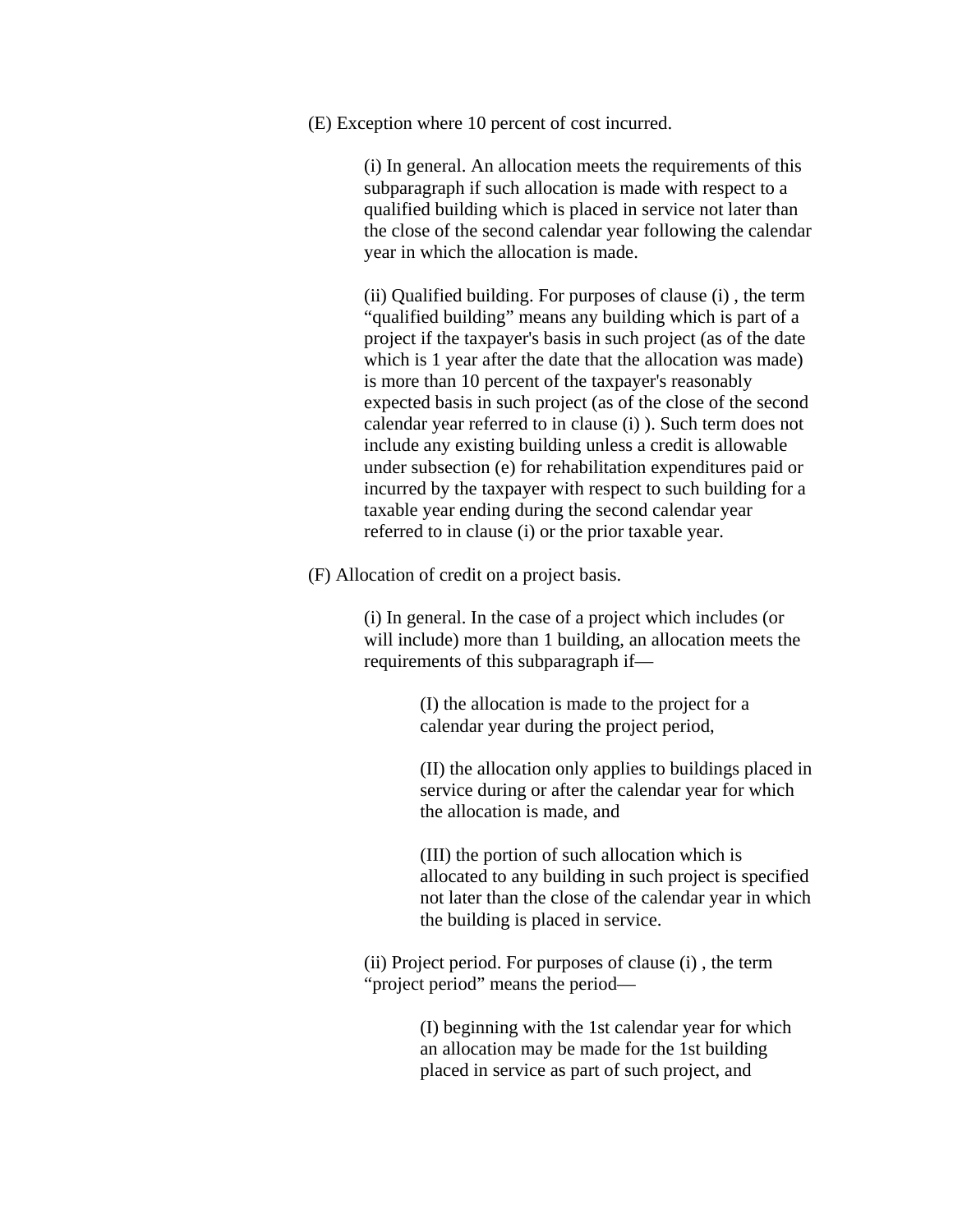(II) ending with the calendar year the last building is placed in service as part of such project.

# **(2) Allocated credit amount to apply to all taxable years ending during or after credit allocation year.**

Any housing credit dollar amount allocated to any building for any calendar year—

> (A) shall apply to such building for all taxable years in the compliance period ending during or after such calendar year, and

> (B) shall reduce the aggregate housing credit dollar amount of the allocating agency only for such calendar year.

#### **(3) Housing credit dollar amount for agencies.**

(A) In general. The aggregate housing credit dollar amount which a housing credit agency may allocate for any calendar year is the portion of the State housing credit ceiling allocated under this paragraph for such calendar year to such agency.

(B) State ceiling initially allocated to state housing credit agencies. Except as provided in subparagraphs (D) and (E) , the State housing credit ceiling for each calendar year shall be allocated to the housing credit agency of such State. If there is more than 1 housing credit agency of a State, all such agencies shall be treated as a single agency.

(C) State housing credit ceiling. The State housing credit ceiling applicable to any State for any calendar year shall be an amount equal to the sum of—

> (i) the unused State housing credit ceiling (if any) of such State for the preceding calendar year,

(ii) the greater of—

(I) \$1.75 (\$1.50 for 2001) multiplied by the State population, or

(II) \$2,000,000,

(iii) the amount of State housing credit ceiling returned in the calendar year, plus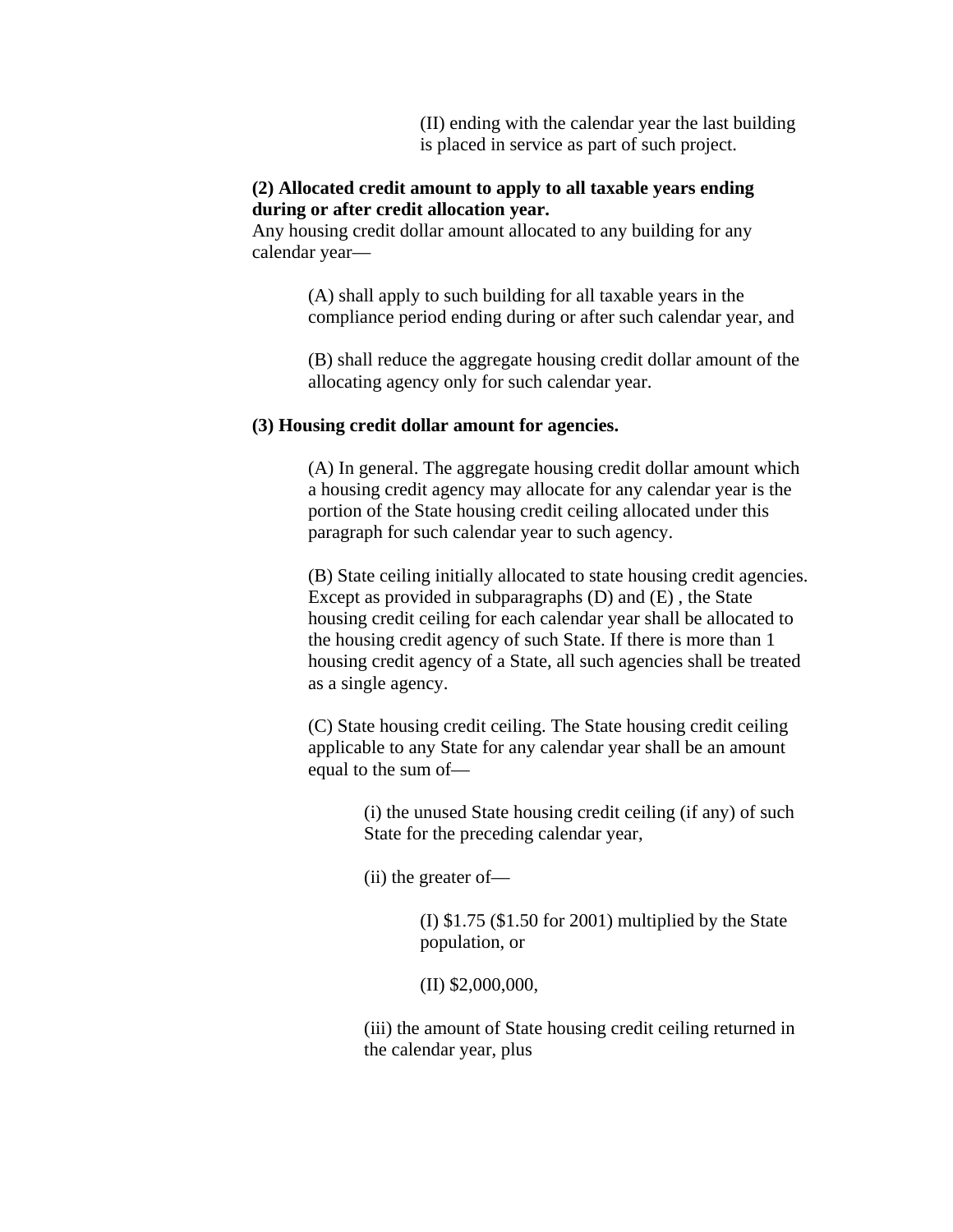(iv) the amount (if any) allocated under subparagraph (D) to such State by the Secretary.

For purposes of clause (i) , the unused State housing credit ceiling for any calendar year is the excess (if any) of the sum of the amounts described in clauses (ii) through (iv) over the aggregate housing credit dollar amount allocated for such year. For purposes of clause (iii) , the amount of State housing credit ceiling returned in the calendar year equals the housing credit dollar amount previously allocated within the State to any project which fails to meet the 10 percent test under paragraph (1)(E)(ii) on a date after the close of the calendar year in which the allocation was made or which does not become a qualified low-income housing project within the period required by this section or the terms of the allocation or to any project with respect to which an allocation is cancelled by mutual consent of the housing credit agency and the allocation recipient.

(D) Unused housing credit carryovers allocated among certain states.

> (i) In general. The unused housing credit carryover of a State for any calendar year shall be assigned to the Secretary for allocation among qualified States for the succeeding calendar year.

(ii) Unused housing credit carryover. For purposes of this subparagraph , the unused housing credit carryover of a State for any calendar year is the excess (if any) of—

> (I) the unused State housing credit ceiling for the year preceding such year, over

(II) the aggregate housing credit dollar amount allocated for such year.

(iii) Formula for allocation of unused housing credit carryovers among qualified states. The amount allocated under this subparagraph to a qualified State for any calendar year shall be the amount determined by the Secretary to bear the same ratio to the aggregate unused housing credit carryovers of all States for the preceding calendar year as such State's population for the calendar year bears to the population of all qualified States for the calendar year. For purposes of the preceding sentence,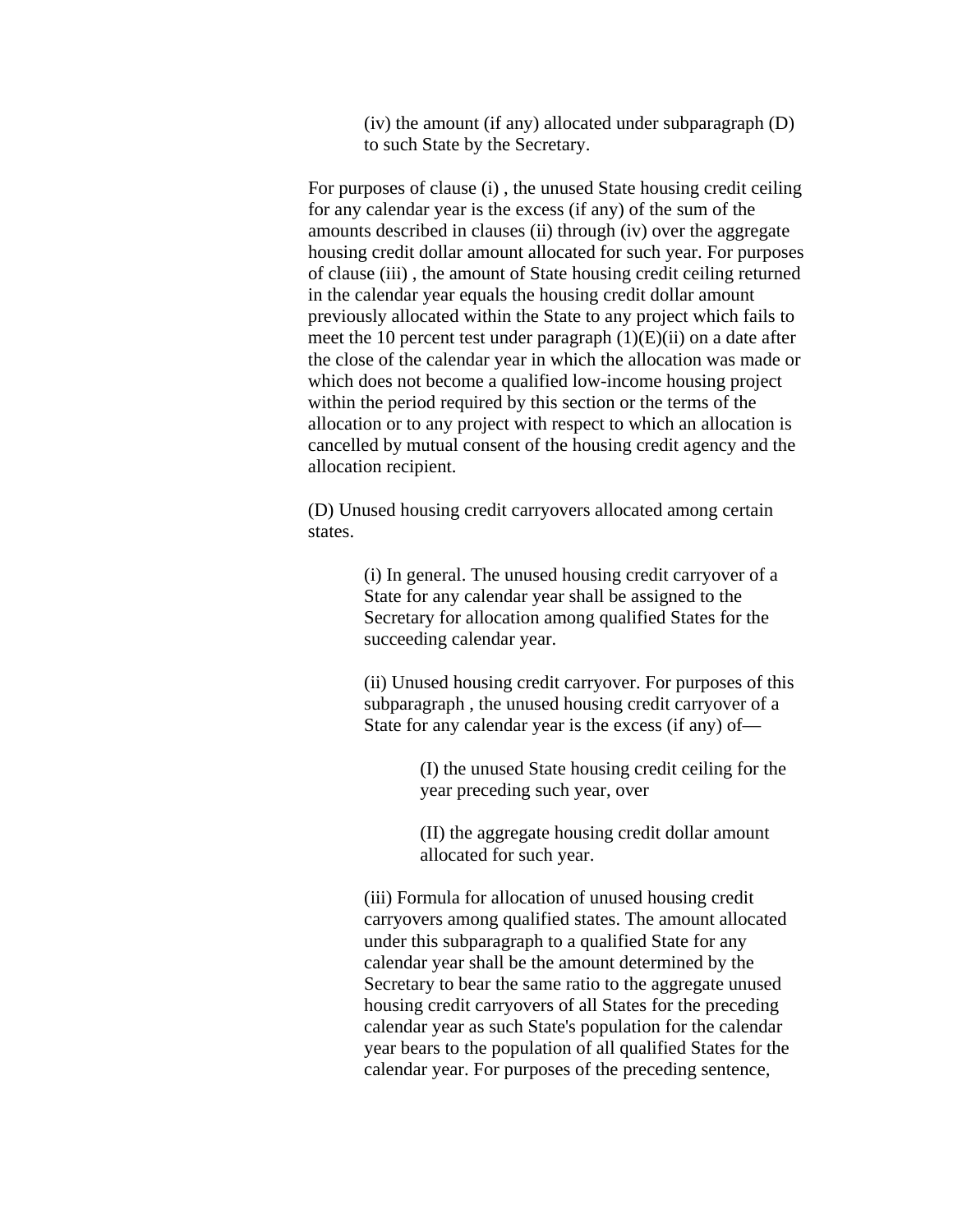population shall be determined in accordance with section  $146(j)$ .

(iv) Qualified State. For purposes of this subparagraph , the term "qualified State" means, with respect to a calendar year, any State—

> (I) which allocated its entire State housing credit ceiling for the preceding calendar year, and

(II) for which a request is made (not later than May 1 of the calendar year) to receive an allocation under clause (iii) .

(E) Special rule for states with constitutional home rule cities. For purposes of this subsection —

> (i) In general. The aggregate housing credit dollar amount for any constitutional home rule city for any calendar year shall be an amount which bears the same ratio to the State housing credit ceiling for such calendar year as—

> > (I) the population of such city, bears to

(II) the population of the entire State.

(ii) Coordination with other allocations. In the case of any State which contains 1 or more constitutional home rule cities, for purposes of applying this paragraph with respect to housing credit agencies in such State other than constitutional home rule cities, the State housing credit ceiling for any calendar year shall be reduced by the aggregate housing credit dollar amounts determined for such year for all constitutional home rule cities in such State.

(iii) Constitutional home rule city. For purposes of this paragraph , the term "constitutional home rule city" has the meaning given such term by section  $146(d)(3)(C)$ .

(F) State may provide for different allocation. Rules similar to the rules of section  $146(e)$  (other than paragraph  $(2)(B)$  thereof) shall apply for purposes of this paragraph .

(G) Population. For purposes of this paragraph , population shall be determined in accordance with section 146(j) .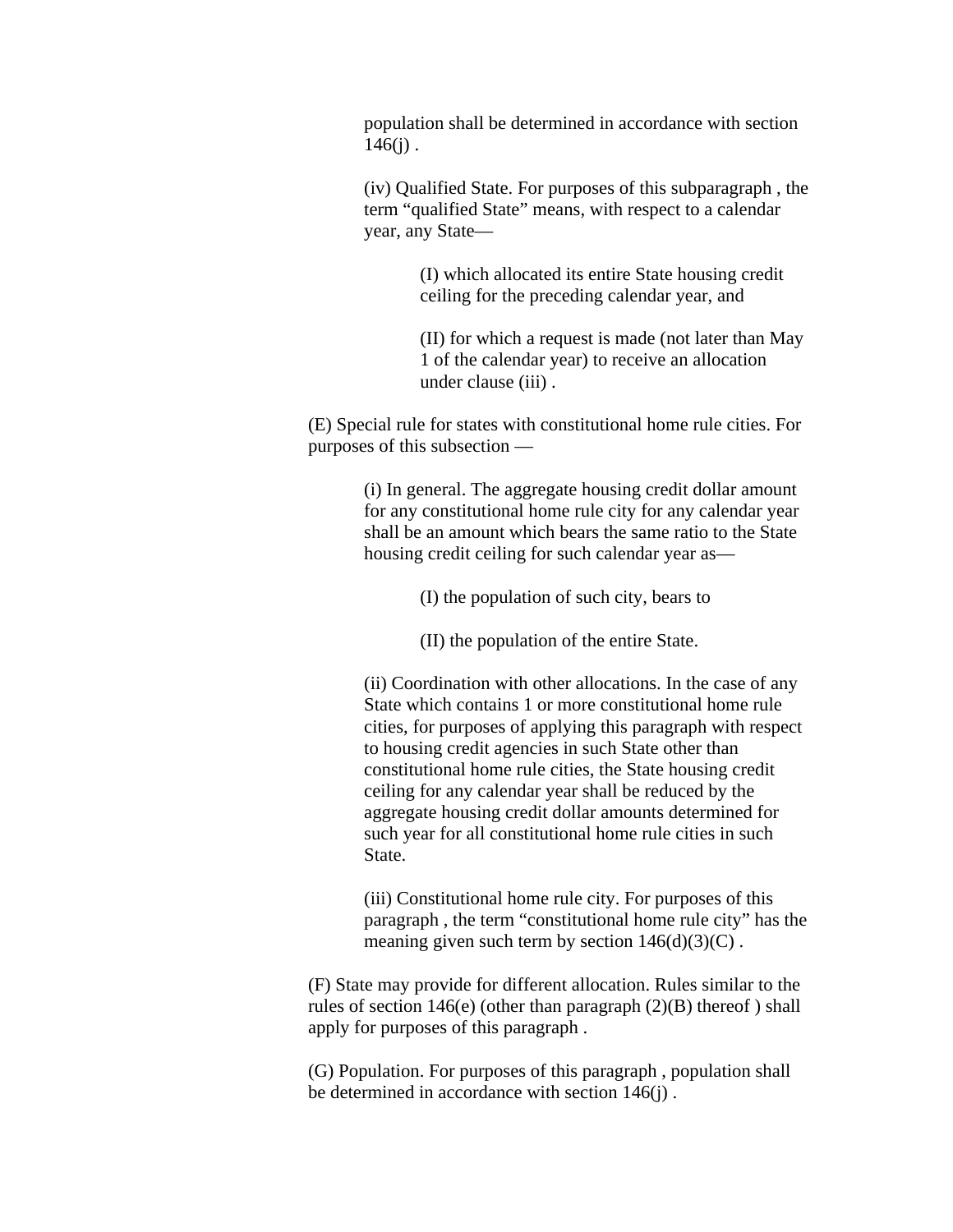(H) Cost-of-living adjustment.

(i) In general. In the case of a calendar year after 2002, the \$2,000,000 and \$1.75 amounts in subparagraph (C) shall each be increased by an amount equal to—

(I) such dollar amount, multiplied by

(II) the cost-of-living adjustment determined under section  $1(f)(3)$  for such calendar year by substituting "calendar year 2001" for "calendar year 1992" in subparagraph (B) thereof.

(ii) Rounding.

(I) In the case of the \$2,000,000 amount, any increase under clause (i) which is not a multiple of \$5,000 shall be rounded to the next lowest multiple of \$5,000.

(II) In the case of the \$1.75 amount, any increase under clause (i) which is not a multiple of 5 cents shall be rounded to the next lowest multiple of 5 cents.

(I) Increase in State housing credit ceiling for 2008 and 2009. In the case of calendar years 2008 and 2009—

> (i) the dollar amount in effect under subparagraph  $(C)(ii)(I)$ for such calendar year (after any increase under subparagraph (H) ) shall be increased by \$0.20, and

(ii) the dollar amount in effect under subparagraph  $(C)(ii)(II)$  for such calendar year (after any increase under subparagraph (H) ) shall be increased by an amount equal to 10 percent of such dollar amount (rounded to the next lowest multiple of \$5,000).

# **(4) Credit for buildings financed by tax-exempt bonds subject to volume cap not taken into account.**

(A) In general. Paragraph (1) shall not apply to the portion of any credit allowable under subsection (a) which is attributable to eligible basis financed by any obligation the interest on which is exempt from tax under section 103 if —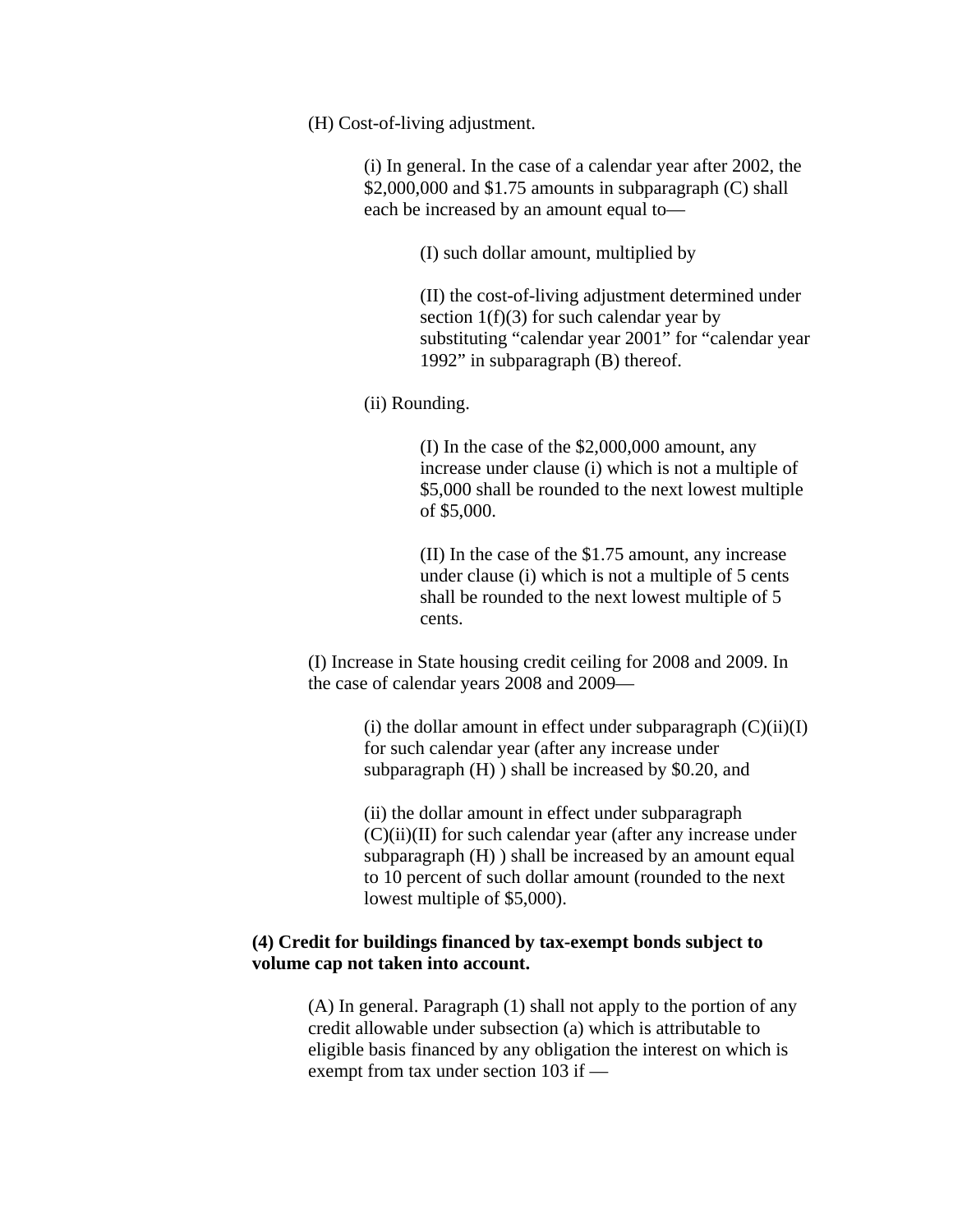(i) such obligation is taken into account under section 146 , and

(ii) principal payments on such financing are applied within a reasonable period to redeem obligations the proceeds of which were used to provide such financing or such financing is refunded and described in section  $146(i)(6)$ .

(B) Special rule where 50 percent or more of building is financed with tax-exempt bonds subject to volume cap. For purposes of subparagraph (A) , if 50 percent or more of the aggregate basis of any building and the land on which the building is located is financed by any obligation described in subparagraph (A) , paragraph (1) shall not apply to any portion of the credit allowable under subsection (a) with respect to such building.

# **(5) Portion of state ceiling set-aside for certain projects involving qualified nonprofit organizations.**

(A) In general. Not more than 90 percent of the State housing credit ceiling for any State for any calendar year shall be allocated to projects other than qualified low-income housing projects described in subparagraph (B) .

(B) Projects involving qualified nonprofit organizations. For purposes of subparagraph (A) , a qualified low-income housing project is described in this subparagraph if a qualified nonprofit organization is to own an interest in the project (directly or through a partnership) and materially participate (within the meaning of section 469(h) ) in the development and operation of the project throughout the compliance period.

(C) Qualified nonprofit organization. For purposes of this paragraph , the term "qualified nonprofit organization" means any organization if—

> (i) such organization is described in paragraph (3) or (4) of section  $501(c)$  and is exempt from tax under section  $501(a)$ ,

(ii) such organization is determined by the State housing credit agency not to be affiliated with or controlled by a for-profit organization; and

(iii) 1 of the exempt purposes of such organization includes the fostering of low-income housing.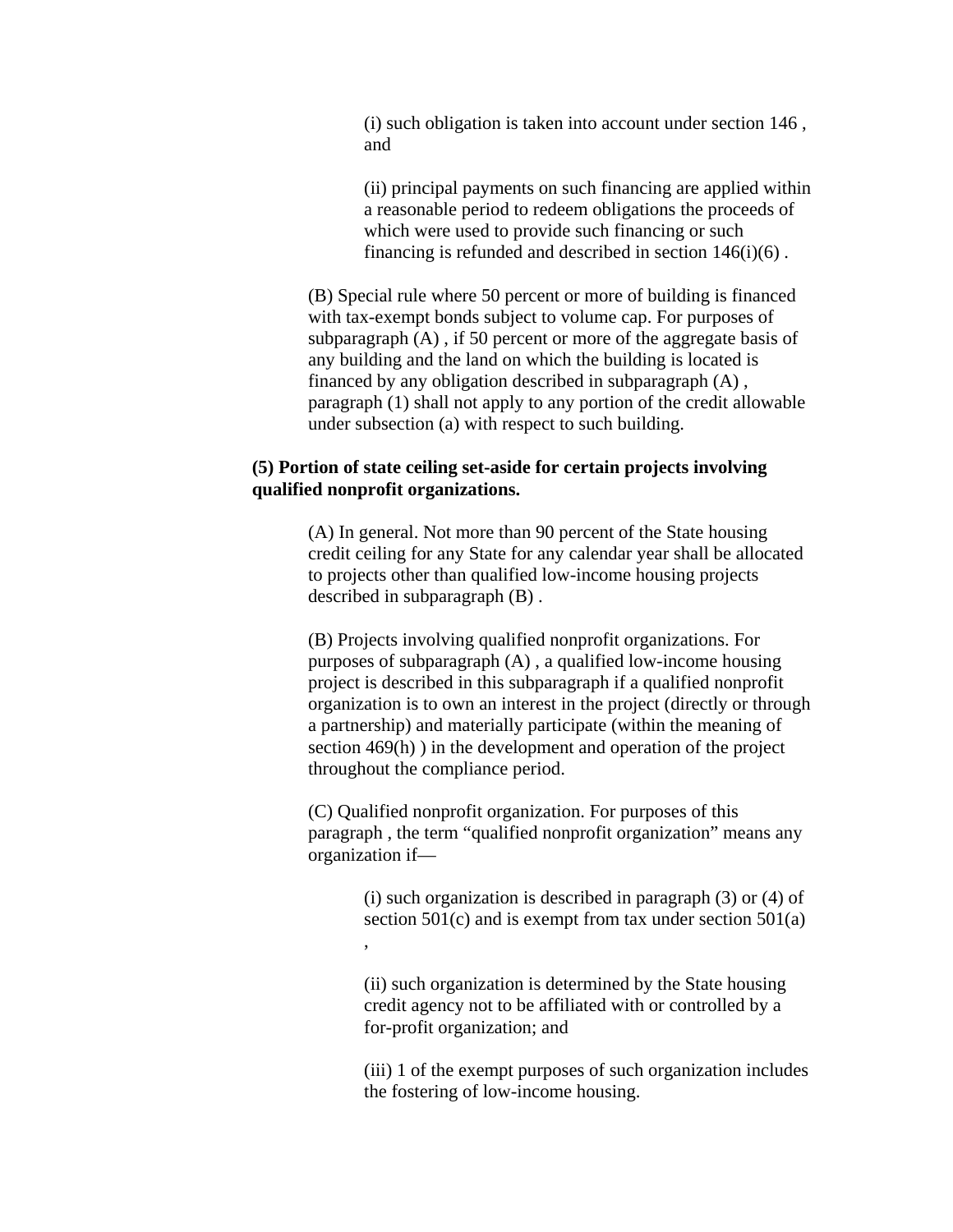(D) Treatment of certain subsidiaries.

(i) In general. For purposes of this paragraph , a qualified nonprofit organization shall be treated as satisfying the ownership and material participation test of subparagraph (B) if any qualified corporation in which such organization holds stock satisfies such test.

(ii) Qualified corporation. For purposes of clause (i) , the term "qualified corporation" means any corporation if 100 percent of the stock of such corporation is held by 1 or more qualified nonprofit organizations at all times during the period such corporation is in existence.

(E) State may not override set-aside. Nothing in subparagraph (F) of paragraph (3) shall be construed to permit a State not to comply with subparagraph  $(A)$  of this paragraph.

# **(6) Buildings eligible for credit only if minimum long-term commitment to low-income housing.**

(A) In general. No credit shall be allowed by reason of this section with respect to any building for the taxable year unless an extended low-income housing commitment is in effect as of the end of such taxable year.

(B) Extended low-income housing commitment. For purposes of this paragraph , the term "extended low-income housing commitment" means any agreement between the taxpayer and the housing credit agency—

> (i) which requires that the applicable fraction (as defined in subsection  $(c)(1)$  ) for the building for each taxable year in the extended use period will not be less than the applicable fraction specified in such agreement and which prohibits the actions described in subclauses (I) and (II) of subparagraph  $(E)(ii)$ ,

(ii) which allows individuals who meet the income limitation applicable to the building under subsection (g) (whether prospective, present, or former occupants of the building) the right to enforce in any State court the requirement and prohibitions of clause (i) ,

(iii) which prohibits the disposition to any person of any portion of the building to which such agreement applies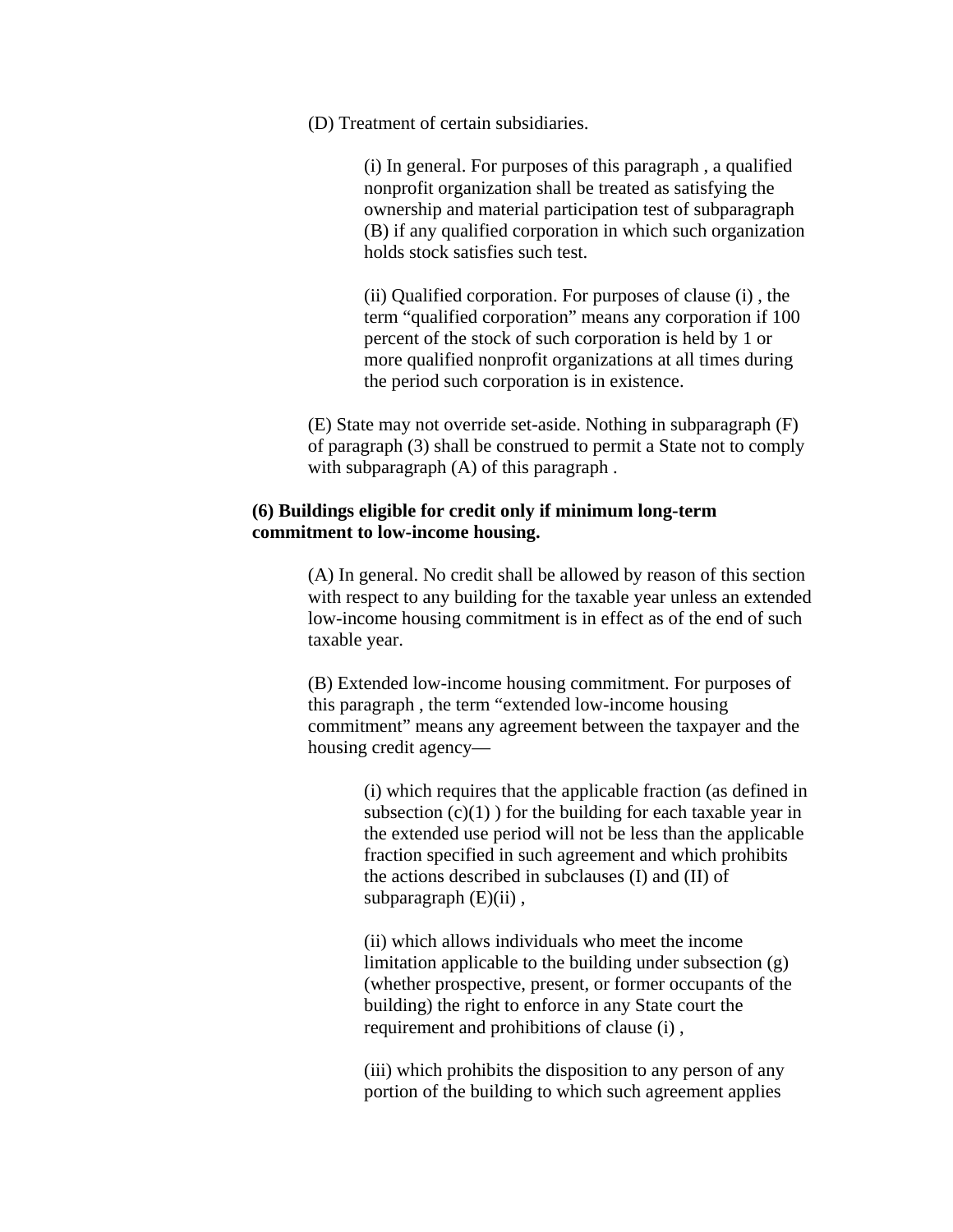unless all of the building to which such agreement applies is disposed of to such person,

(iv) which prohibits the refusal to lease to a holder of a voucher or certificate of eligibility under section 8 of the United States Housing Act of 1937 because of the status of the prospective tenant as such a holder,

(v) which is binding on all successors of the taxpayer, and

(vi) which, with respect to the property, is recorded pursuant to State law as a restrictive covenant.

(C) Allocation of credit may not exceed amount necessary to support commitment.

> (i) In general. The housing credit dollar amount allocated to any building may not exceed the amount necessary to support the applicable fraction specified in the extended low-income housing commitment for such building, including any increase in such fraction pursuant to the application of subsection (f)(3) if such increase is reflected in an amended low-income housing commitment.

(ii) Buildings financed by tax-exempt bonds. If paragraph (4) applies to any building the amount of credit allowed in any taxable year may not exceed the amount necessary to support the applicable fraction specified in the extended low-income housing commitment for such building. Such commitment may be amended to increase such fraction.

(D) Extended use period. For purposes of this paragraph , the term "extended use period" means the period—

> (i) beginning on the 1st day in the compliance period on which such building is part of a qualified low-income housing project, and

(ii) ending on the later of—

(I) the date specified by such agency in such agreement, or

(II) the date which is 15 years after the close of the compliance period.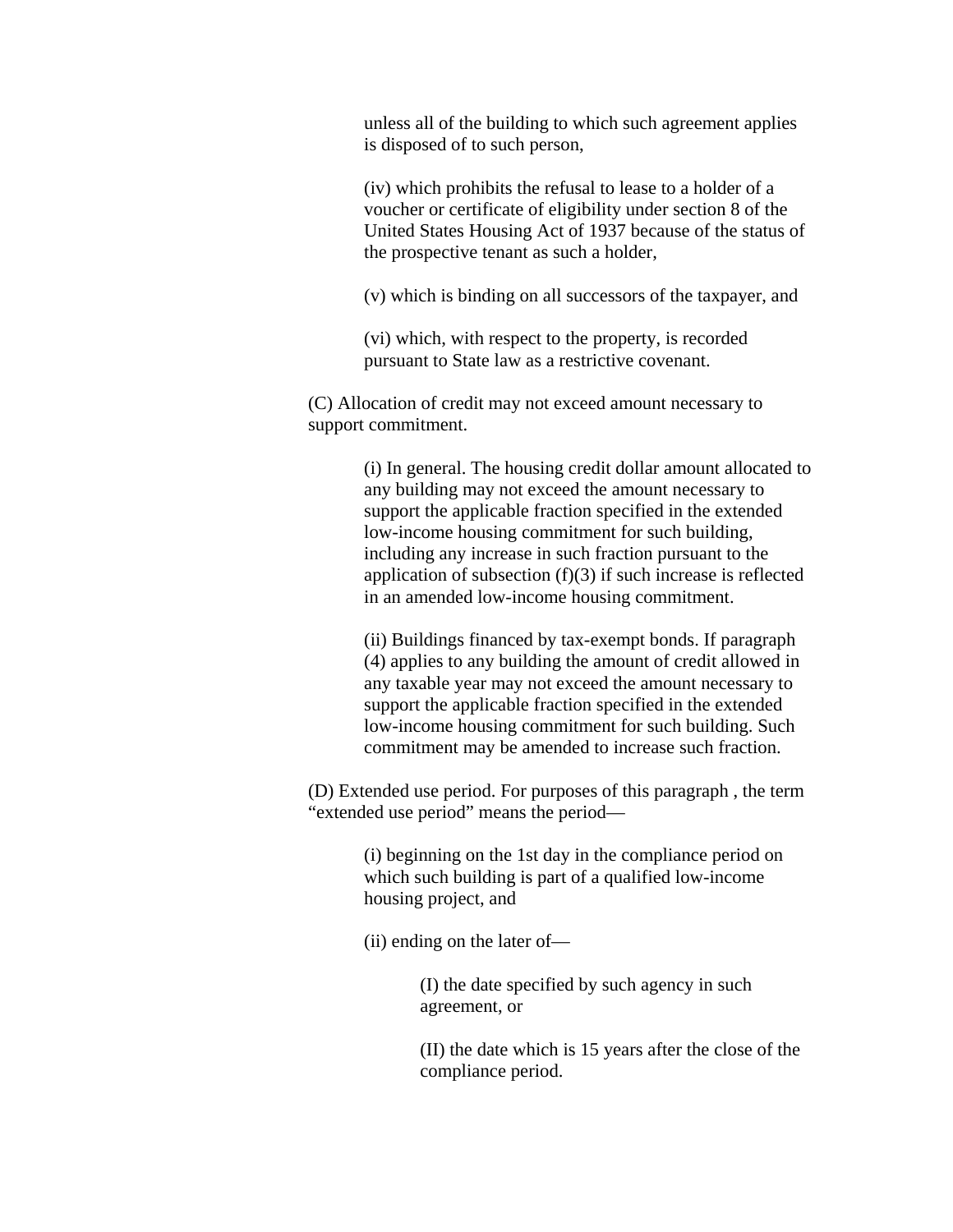(E) Exceptions if foreclosure or if no buyer willing to maintain low-income status.

> (i) In general. The extended use period for any building shall terminate—

> > (I) on the date the building is acquired by foreclosure (or instrument in lieu of foreclosure) unless the Secretary determines that such acquisition is part of an arrangement with the taxpayer a purpose of which is to terminate such period, or

(II) on the last day of the period specified in subparagraph (I) if the housing credit agency is unable to present during such period a qualified contract for the acquisition of the low-income portion of the building by any person who will continue to operate such portion as a qualified lowincome building.

Subclause (II) shall not apply to the extent more stringent requirements are provided in the agreement or in State law.

(ii) Eviction, etc. of existing low-income tenants not permitted. The termination of an extended use period under clause (i) shall not be construed to permit before the close of the 3-year period following such termination—

> (I) the eviction or the termination of tenancy (other than for good cause) of an existing tenant of any low-income unit, or

(II) any increase in the gross rent with respect to such unit not otherwise permitted under this section .

(F) Qualified contract. For purposes of subparagraph (E) , the term "qualified contract" means a bona fide contract to acquire (within a reasonable period after the contract is entered into) the non lowincome portion of the building for fair market value and the lowincome portion of the building for an amount not less than the applicable fraction (specified in the extended low-income housing commitment) of—

(i) the sum of—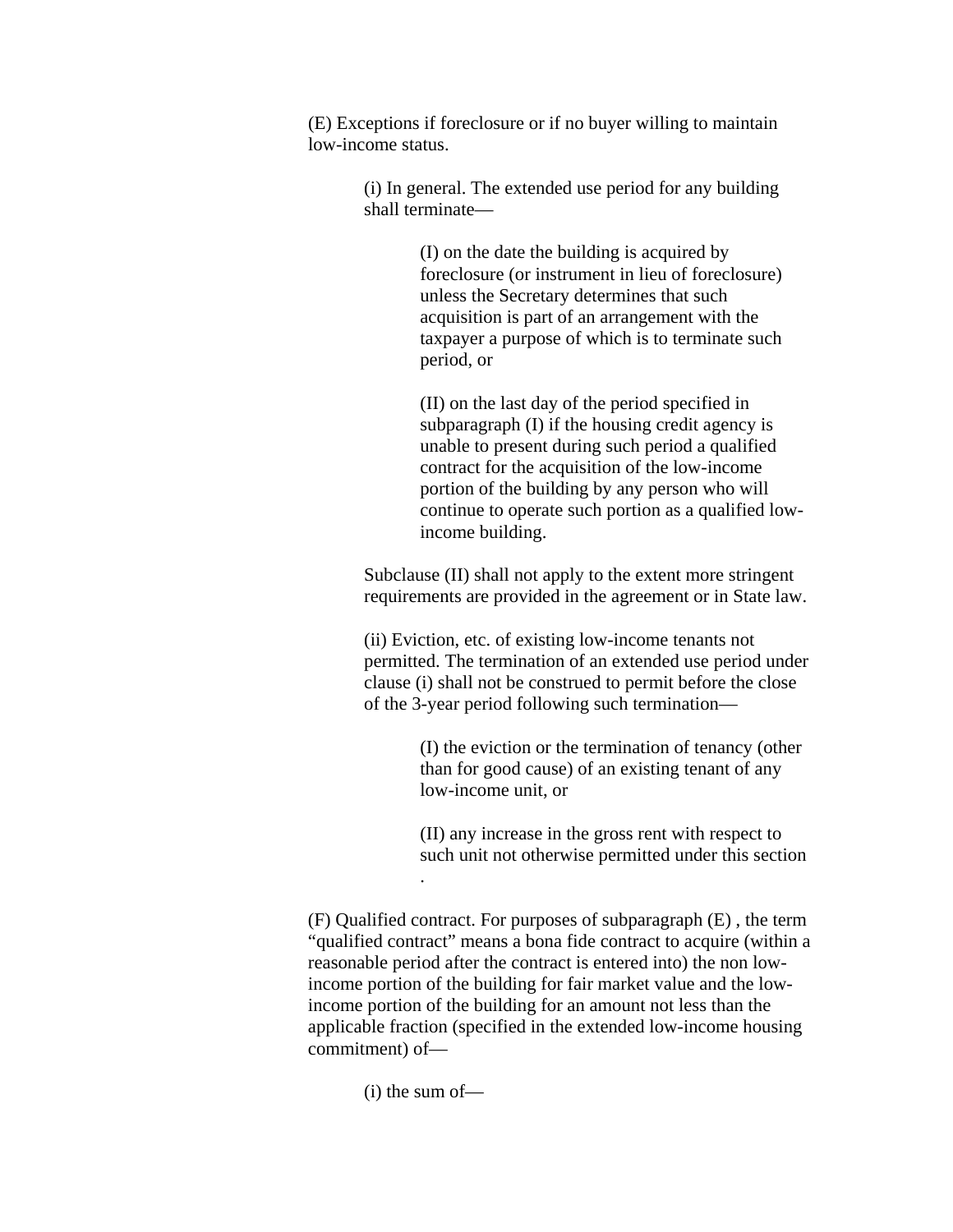(I) the outstanding indebtedness secured by, or with respect to, the building,

(II) the adjusted investor equity in the building, plus

(III) other capital contributions not reflected in the amounts described in subclause (I) or (II) , reduced by

(ii) cash distributions from (or available for distribution from) the project.

The Secretary shall prescribe such regulations as may be necessary or appropriate to carry out this paragraph , including regulations to prevent the manipulation of the amount determined under the preceding sentence.

(G) Adjusted investor equity.

(i) In general. For purposes of subparagraph (E) , the term "adjusted investor equity" means, with respect to any calendar year, the aggregate amount of cash taxpayers invested with respect to the project increased by the amount equal to—

(I) such amount, multiplied by

(II) the cost-of-living adjustment for such calendar year, determined under section  $1(f)(3)$  by substituting the base calendar year for "calendar year 1987".

An amount shall be taken into account as an investment in the project only to the extent there was an obligation to invest such amount as of the beginning of the credit period and to the extent such amount is reflected in the adjusted basis of the project.

(ii) Cost-of-living increases in excess of 5 percent not taken into account. Under regulations prescribed by the Secretary, if the CPI for any calendar year (as defined in section  $1(f)(4)$ ) exceeds the CPI for the preceding calendar year by more than 5 percent, the CPI for the base calendar year shall be increased such that such excess shall never be taken into account under clause (i) .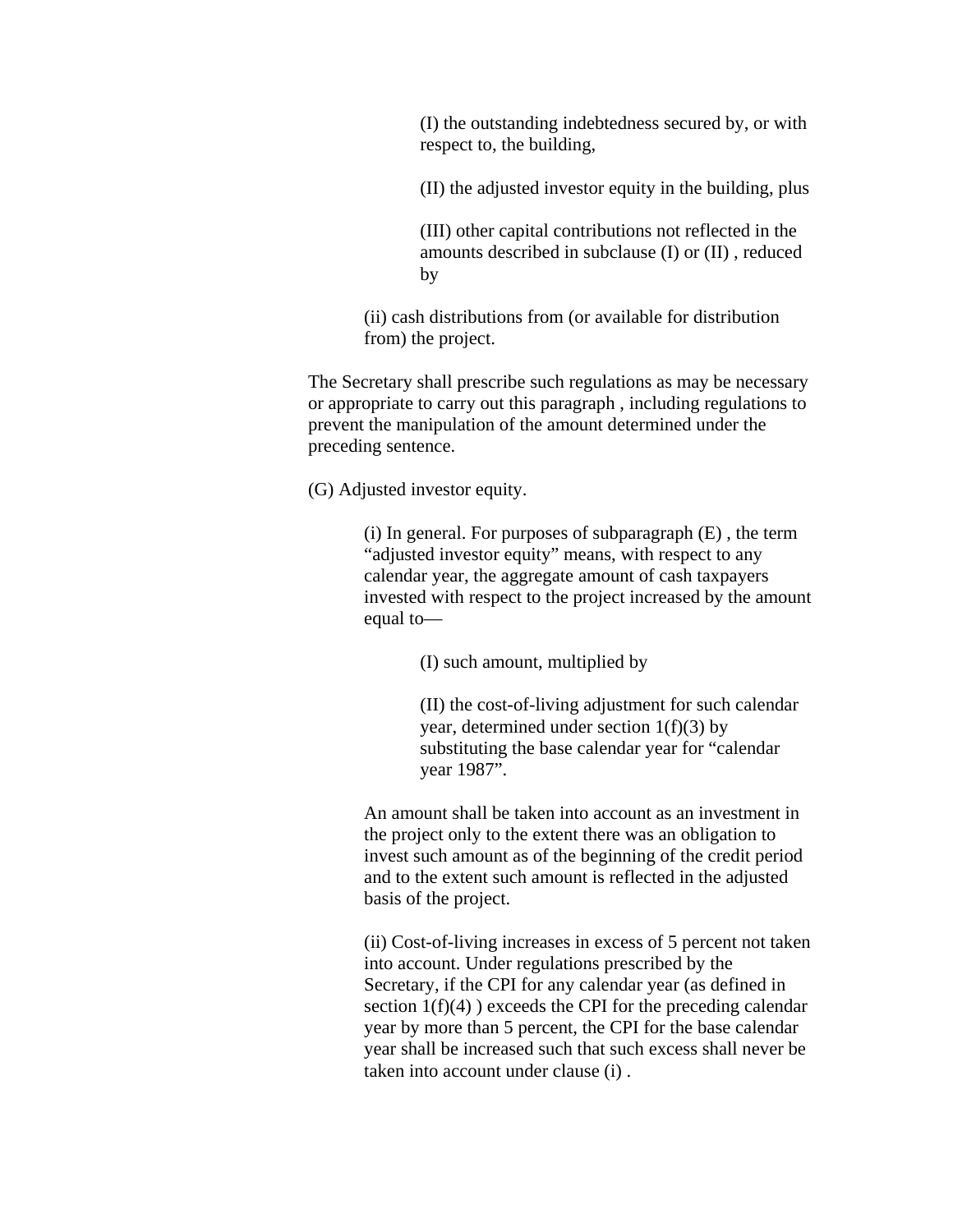(iii) Base calendar year. For purposes of this subparagraph , the term "base calendar year" means the calendar year with or within which the 1st taxable year of the credit period ends.

(H) Low-income portion. For purposes of this paragraph , the lowincome portion of a building is the portion of such building equal to the applicable fraction specified in the extended low-income housing commitment for the building.

(I) Period for finding buyer. The period referred to in this subparagraph is the 1-year period beginning on the date (after the 14th year of the compliance period) the taxpayer submits a written request to the housing credit agency to find a person to acquire the taxpayer's interest in the low-income portion of the building.

(J) Effect of noncompliance. If, during a taxable year, there is a determination that an extended low-income housing agreement was not in effect as of the beginning of such year, such determination shall not apply to any period before such year and subparagraph (A) shall be applied without regard to such determination if the failure is corrected within 1 year from the date of the determination.

(K) Projects which consist of more than 1 building. The application of this paragraph to projects which consist of more than 1 building shall be made under regulations prescribed by the Secretary.

# **(7) Special rules.**

(A) Building must be located within jurisdiction of credit agency. A housing credit agency may allocate its aggregate housing credit dollar amount only to buildings located in the jurisdiction of the governmental unit of which such agency is a part.

(B) Agency allocations in excess of limit. If the aggregate housing credit dollar amounts allocated by a housing credit agency for any calendar year exceed the portion of the State housing credit ceiling allocated to such agency for such calendar year, the housing credit dollar amounts so allocated shall be reduced (to the extent of such excess) for buildings in the reverse of the order in which the allocations of such amounts were made.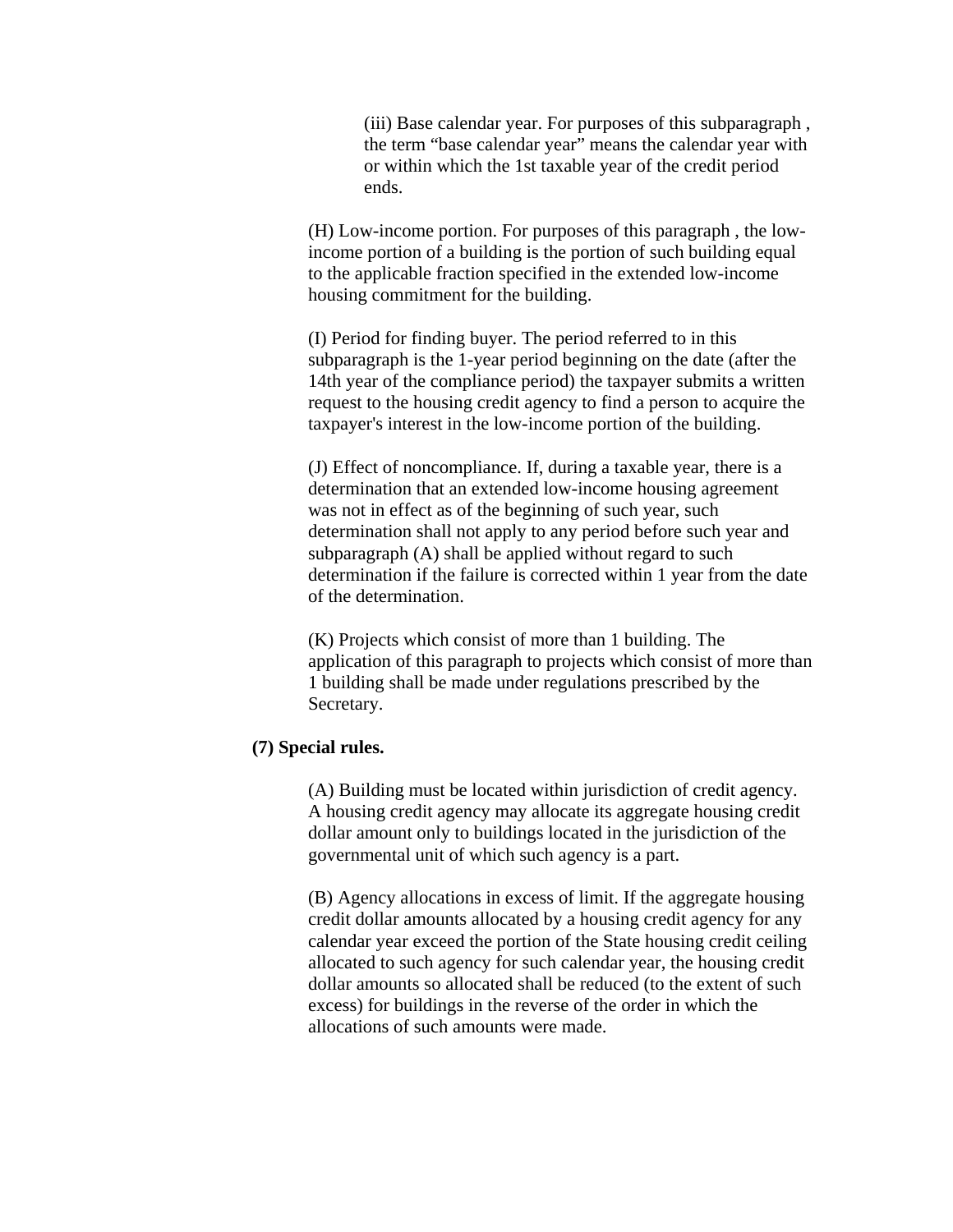(C) Credit reduced if allocated credit dollar amount is less than credit which would be allowable without regard to placed in service convention, etc.

> (i) In general. The amount of the credit determined under this section with respect to any building shall not exceed the clause (ii) percentage of the amount of the credit which would (but for this subparagraph ) be determined under this section with respect to such building.

> (ii) Determination of percentage. For purposes of clause (i) , the clause (ii) percentage with respect to any building is the percentage which—

> > (I) the housing credit dollar amount allocated to such building bears to

> > (II) the credit amount determined in accordance with clause (iii).

(iii) Determination of credit amount. The credit amount determined in accordance with this clause is the amount of the credit which would (but for this subparagraph ) be determined under this section with respect to the building if—

> (I) this section were applied without regard to paragraphs  $(2)(A)$  and  $(3)(B)$  of subsection (f), and

(II) subsection  $(f)(3)(A)$  were applied without regard to "the percentage equal to 2/3 of".

(D) Housing credit agency to specify applicable percentage and maximum qualified basis. In allocating a housing credit dollar amount to any building, the housing credit agency shall specify the applicable percentage and the maximum qualified basis which may be taken into account under this section with respect to such building. The applicable percentage and maximum qualified basis so specified shall not exceed the applicable percentage and qualified basis determined under this section without regard to this subsection .

## **(8) Other definitions.**

For purposes of this subsection —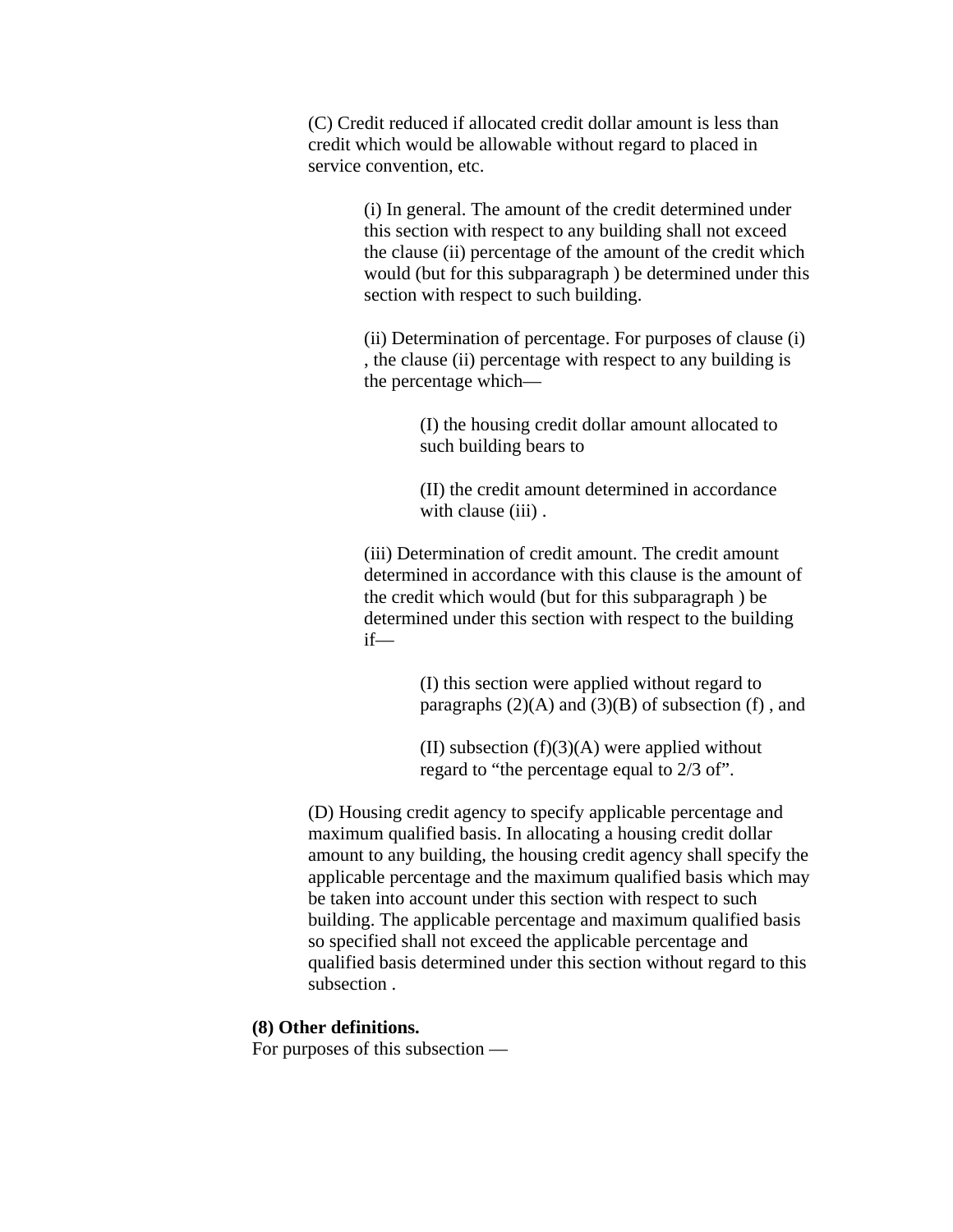(A) Housing credit agency. The term "housing credit agency" means any agency authorized to carry out this subsection .

(B) Possessions treated as states. The term "State" includes a possession of the United States.

#### **(i) Definitions and special rules.**

For purposes of this section —

#### **(1) Compliance period.**

The term "compliance period" means, with respect to any building, the period of 15 taxable years beginning with the 1st taxable year of the credit period with respect thereto.

#### **(2) Determination of whether building is federally subsidized.**

(A) In general. Except as otherwise provided in this paragraph , for purposes of subsection  $(b)(1)$ , a new building shall be treated as federally subsidized for any taxable year if, at any time during such taxable year or any prior taxable year, there is or was outstanding any obligation the interest on which is exempt from tax under section 103 the proceeds of which are or were used (directly or indirectly) with respect to such building or the operation thereof.

(B) Election to reduce eligible basis by proceeds of obligations. A tax-exempt obligation shall not be taken into account under subparagraph (A) if the taxpayer elects to exclude from the eligible basis of the building for purposes of subsection (d) the proceeds of such obligation.

(C) Special rule for subsidized construction financing. Subparagraph (A) shall not apply to any tax-exempt obligation used to provide construction financing for any building if—

> (i) such obligation (when issued) identified the building for which the proceeds of such obligation would be used, and

(ii) such obligation is redeemed before such building is placed in service.

## **(3) Low-income unit.**

(A) In general. The term "low-income unit" means any unit in a building if—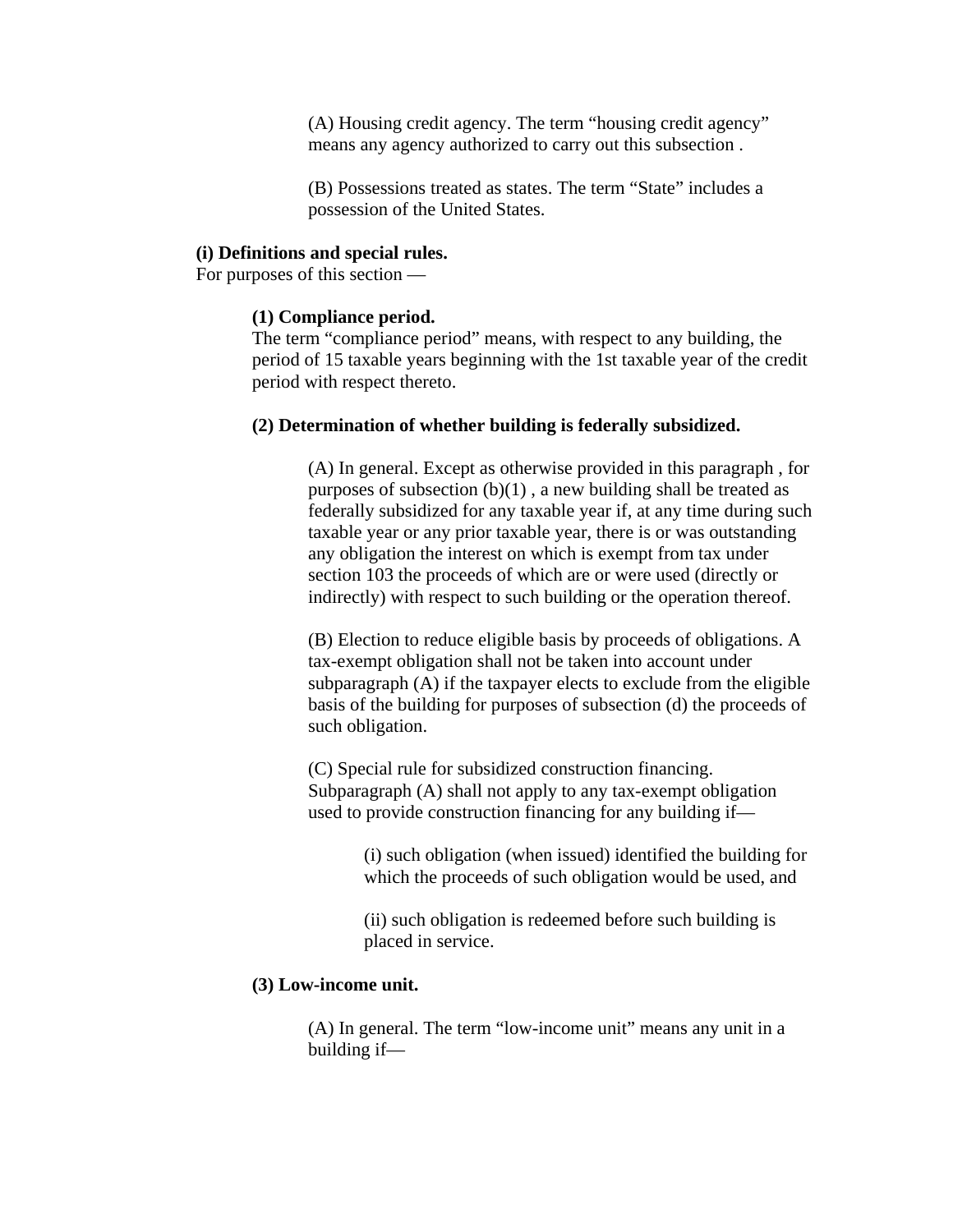(i) such unit is rent-restricted (as defined in subsection  $(g)(2)$ , and

(ii) the individuals occupying such unit meet the income limitation applicable under subsection  $(g)(1)$  to the project of which such building is a part.

#### (B) Exceptions.

(i) In general. A unit shall not be treated as a low-income unit unless the unit is suitable for occupancy and used other than on a transient basis.

(ii) Suitability for occupancy. For purposes of clause (i) , the suitability of a unit for occupancy shall be determined under regulations prescribed by the Secretary taking into account local health, safety, and building codes.

(iii) Transitional housing for homeless. For purposes of clause (i) , a unit shall be considered to be used other than on a transient basis if the unit contains sleeping accommodations and kitchen and bathroom facilities and is located in a building—

> (I) which is used exclusively to facilitate the transition of homeless individuals (within the meaning of section 103 of the Stewart B. McKinney Homeless Assistance Act ( 42 U.S.C. 11302 ), as in effect on the date of the enactment of this clause ) to independent living within 24 months, and

> (II) in which a governmental entity or qualified nonprofit organization (as defined in subsection  $(h)(5)$ ) provides such individuals with temporary housing and supportive services designed to assist such individuals in locating and retaining permanent housing.

(iv) Single-room occupancy units. For purposes of clause (i) , a single-room occupancy unit shall not be treated as used on a transient basis merely because it is rented on a month-by-month basis.

(C) Special rule for buildings having 4 or fewer units. In the case of any building which has 4 or fewer residential rental units, no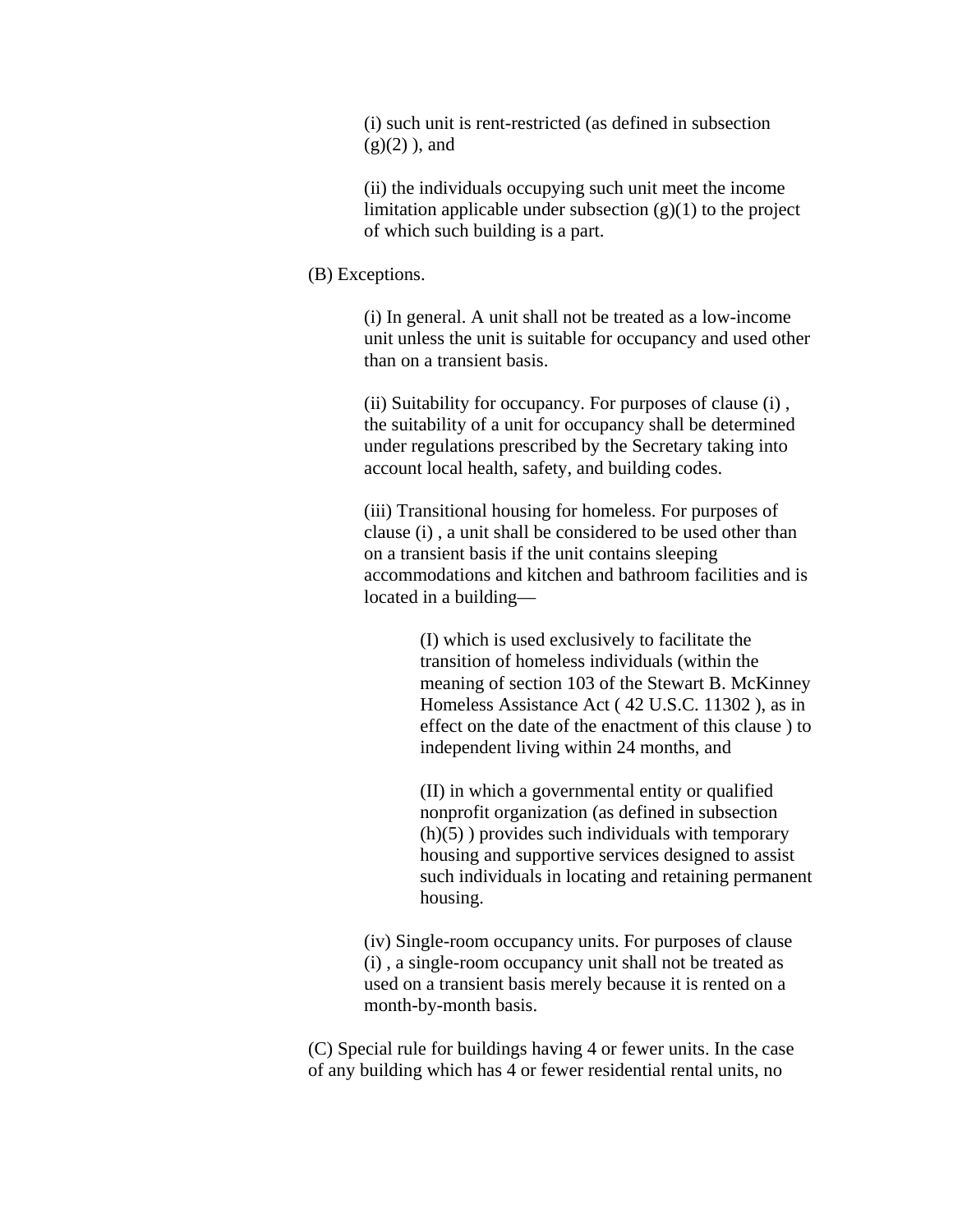unit in such building shall be treated as a low-income unit if the units in such building are owned by—

> (i) any individual who occupies a residential unit in such building, or

(ii) any person who is related (as defined in subsection  $(d)(2)(D)(iii)$ ) to such individual.

(D) Certain students not to disqualify unit. A unit shall not fail to be treated as a low-income unit merely because it is occupied—

(i) by an individual who is—

(I) a student and receiving assistance under title IV of the Social Security Act,

(II) a student who was previously under the care and placement responsibility of the State agency responsible for administering a plan under part B or part E of title IV of the Social Security Act, or

(III) enrolled in a job training program receiving assistance under the Job Training Partnership Act or under other similar Federal, State, or local laws, or

(ii) entirely by full-time students if such students are—

(I) single parents and their children and such parents are not dependents (as defined in section 152 , determined without regard to subsections (b)(1) ,  $(b)(2)$ , and  $(d)(1)(B)$  thereof) of another individual and such children are not dependents (as so defined) of another individual other than a parent of such children, or. [sic ,]

(II) married and file a joint return.

(E) Owner-occupied buildings having 4 or fewer units eligible for credit where development plan.

> (i) In general. Subparagraph (C) shall not apply to the acquisition or rehabilitation of a building pursuant to a development plan of action sponsored by a State or local government or a qualified nonprofit organization (as defined in subsection  $(h)(5)(C)$ ).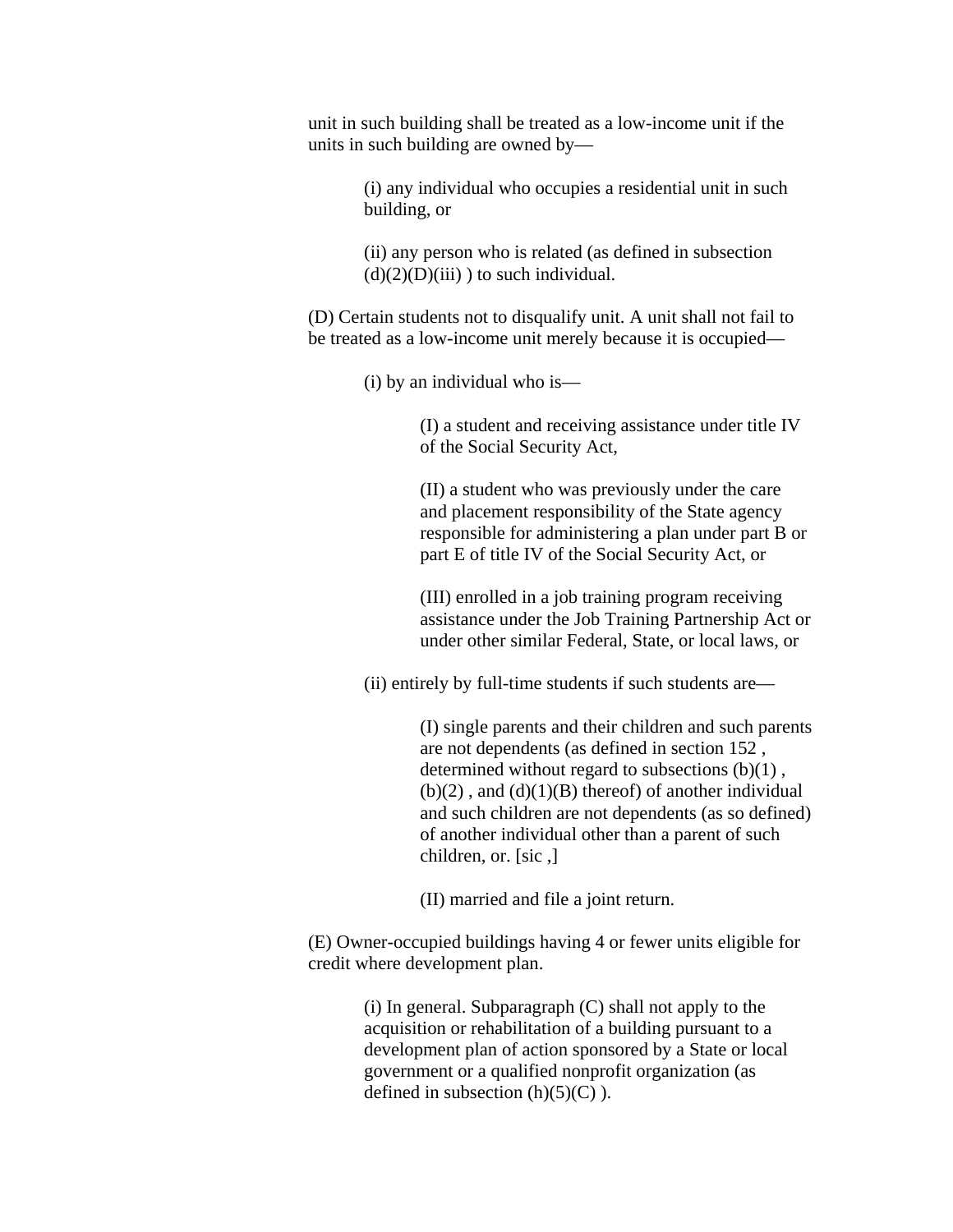(ii) Limitation on credit. In the case of a building to which clause (i) applies, the applicable fraction shall not exceed 80 percent of the unit fraction.

(iii) Certain unrented units treated as owner-occupied. In the case of a building to which clause (i) applies, any unit which is not rented for 90 days or more shall be treated as occupied by the owner of the building as of the 1st day it is not rented.

#### **(4) New building.**

The term "new building" means a building the original use of which begins with the taxpayer.

#### **(5) Existing building.**

The term "existing building" means any building which is not a new building.

#### **(6) Application to estates and trusts.**

In the case of an estate or trust, the amount of the credit determined under subsection (a) and any increase in tax under subsection (j) shall be apportioned between the estate or trust and the beneficiaries on the basis of the income of the estate or trust allocable to each.

## **(7) Impact of tenant's right of 1st refusal to acquire property.**

(A) In general. No Federal income tax benefit shall fail to be allowable to the taxpayer with respect to any qualified low-income building merely by reason of a right of 1st refusal held by the tenants (in cooperative form or otherwise) or resident management corporation of such building or by a qualified nonprofit organization (as defined in subsection  $(h)(5)(C)$ ) or government agency to purchase the property after the close of the compliance period for a price which is not less than the minimum purchase price determined under subparagraph (B) .

(B) Minimum purchase price. For purposes of subparagraph (A) , the minimum purchase price under this subparagraph is an amount equal to the sum of—

> (i) the principal amount of outstanding indebtedness secured by the building (other than indebtedness incurred within the 5-year period ending on the date of the sale to the tenants), and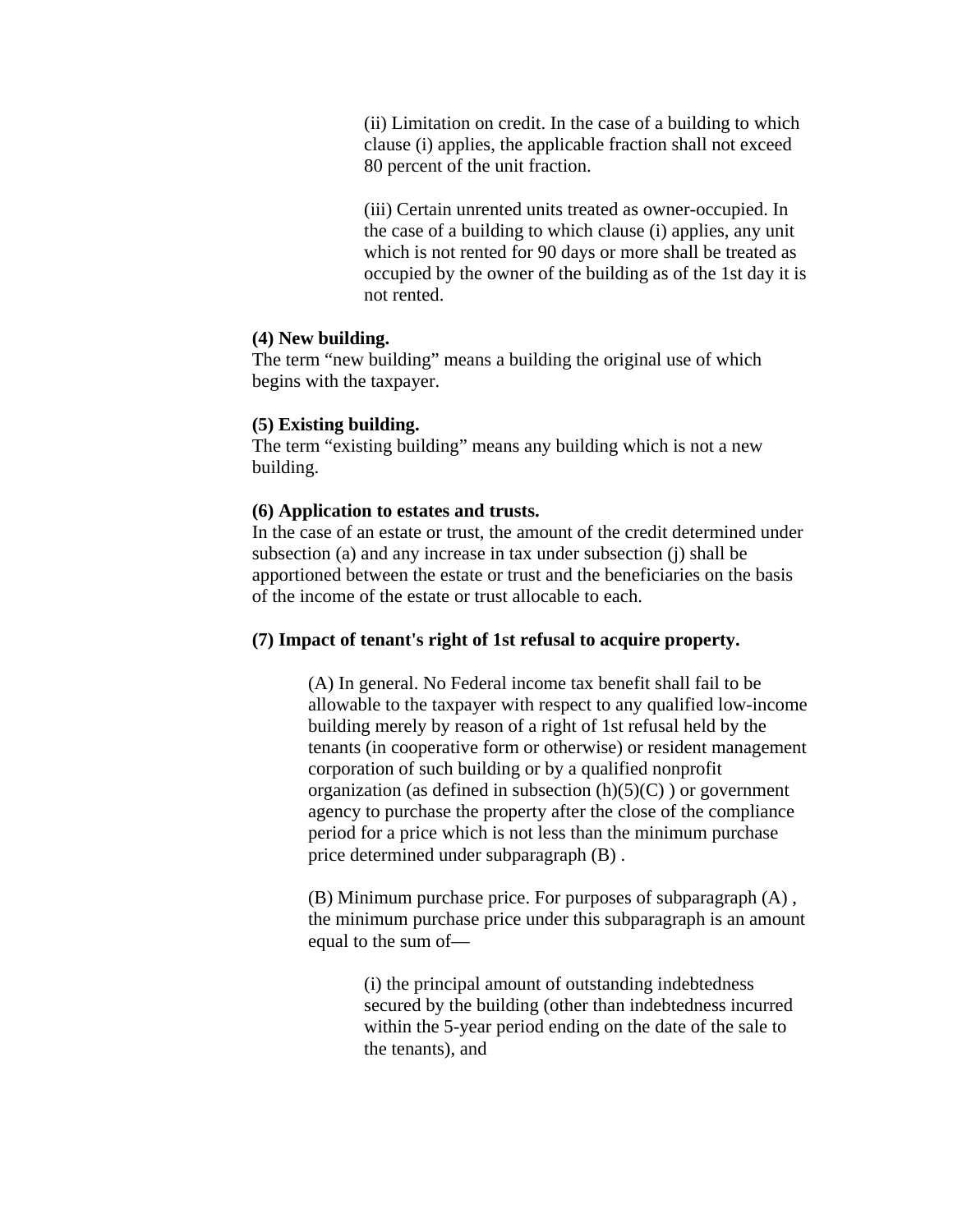(ii) all Federal, State, and local taxes attributable to such sale.

Except in the case of Federal income taxes, there shall not be taken into account under clause (ii) any additional tax attributable to the application of clause (ii) .

## **(8) Treatment of rural projects.**

For purposes of this section , in the case of any project for residential rental property located in a rural area (as defined in section 520 of the Housing Act of 1949), any income limitation measured by reference to area median gross income shall be measured by reference to the greater of area median gross income or national non-metropolitan median income. The preceding sentence shall not apply with respect to any building if paragraph (1) of section 42(h) does not apply by reason of paragraph (4) thereof to any portion of the credit determined under this section with respect to such building.

#### **(j) Recapture of credit.**

#### **(1) In general.**

 $If$ —

(A) as of the close of any taxable year in the compliance period, the amount of the qualified basis of any building with respect to the taxpayer is less than

(B) the amount of such basis as of the close of the preceding taxable year, then the taxpayer's tax under this chapter for the taxable year shall be increased by the credit recapture amount.

### **(2) Credit recapture amount.**

For purposes of paragraph (1) , the credit recapture amount is an amount equal to the sum of—

> (A) the aggregate decrease in the credits allowed to the taxpayer under section 38 for all prior taxable years which would have resulted if the accelerated portion of the credit allowable by reason of this section were not allowed for all prior taxable years with respect to the excess of the amount described in paragraph (1)(B) over the amount described in paragraph  $(1)(A)$ , plus

> (B) interest at the overpayment rate established under section 6621 on the amount determined under subparagraph (A) for each prior taxable year for the period beginning on the due date for filing the return for the prior taxable year involved.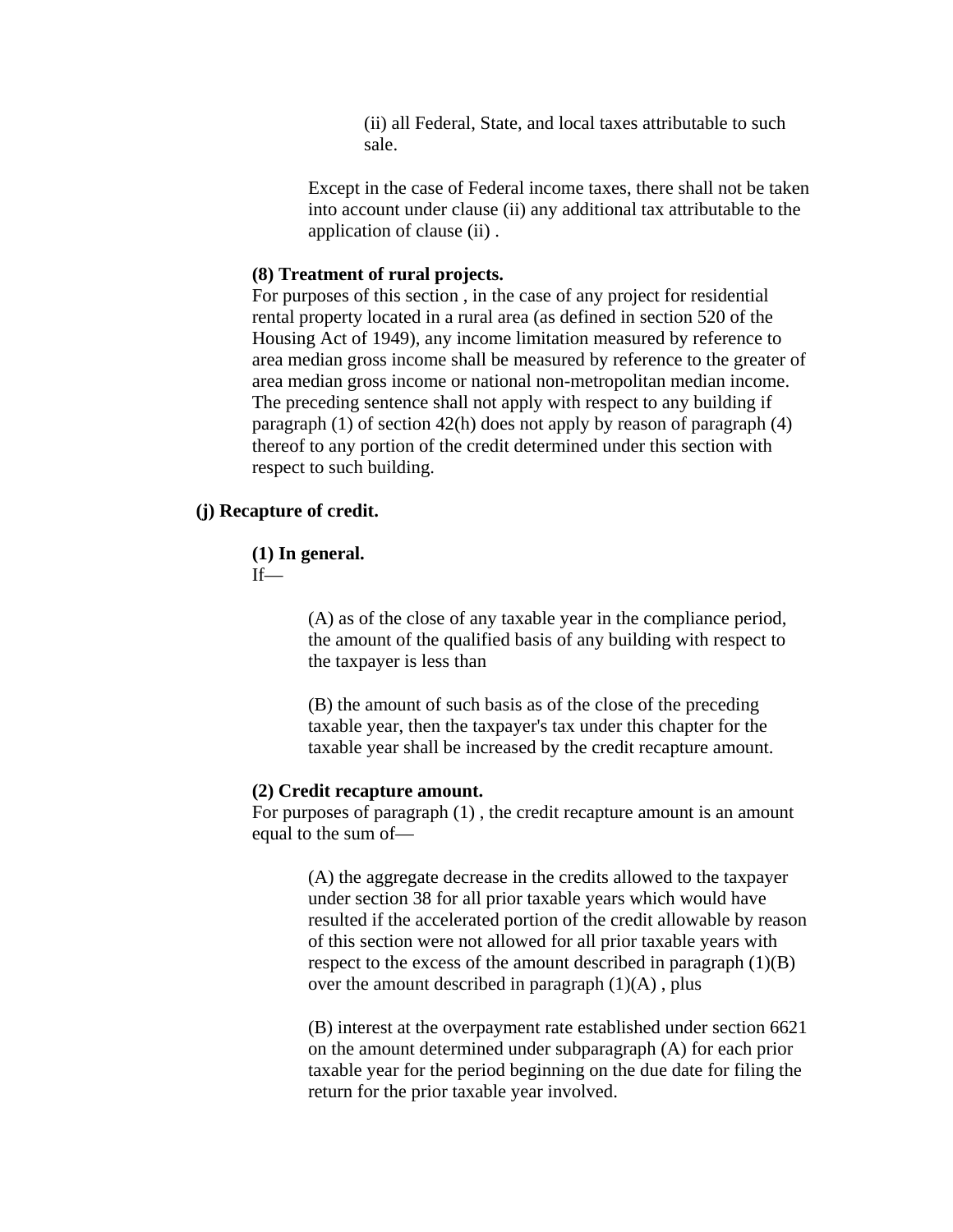No deduction shall be allowed under this chapter for interest described in subparagraph (B) .

## **(3) Accelerated portion of credit.**

For purposes of paragraph (2) , the accelerated portion of the credit for the prior taxable years with respect to any amount of basis is the excess of—

> (A) the aggregate credit allowed by reason of this section (without regard to this subsection ) for such years with respect to such basis, over

(B) the aggregate credit which would be allowable by reason of this section for such years with respect to such basis if the aggregate credit which would (but for this subsection ) have been allowable for the entire compliance period were allowable ratably over 15 years.

# **(4) Special rules.**

(A) Tax benefit rule. The tax for the taxable year shall be increased under paragraph (1) only with respect to credits allowed by reason of this section which were used to reduce tax liability. In the case of credits not so used to reduce tax liability, the carryforwards and carrybacks under section 39 shall be appropriately adjusted.

(B) Only basis for which credit allowed taken into account. Qualified basis shall be taken into account under paragraph  $(1)(B)$ only to the extent such basis was taken into account in determining the credit under subsection (a) for the preceding taxable year referred to in such paragraph.

(C) No recapture of additional credit allowable by reason of subsection  $(f)(3)$ . Paragraph  $(1)$  shall apply to a decrease in qualified basis only to the extent such decrease exceeds the amount of qualified basis with respect to which a credit was allowable for the taxable year referred to in paragraph  $(1)(B)$  by reason of subsection  $(f)(3)$ .

(D) No credits against tax. Any increase in tax under this subsection shall not be treated as a tax imposed by this chapter for purposes of determining the amount of any credit under this chapter.

(E) No recapture by reason of casualty loss. The increase in tax under this subsection shall not apply to a reduction in qualified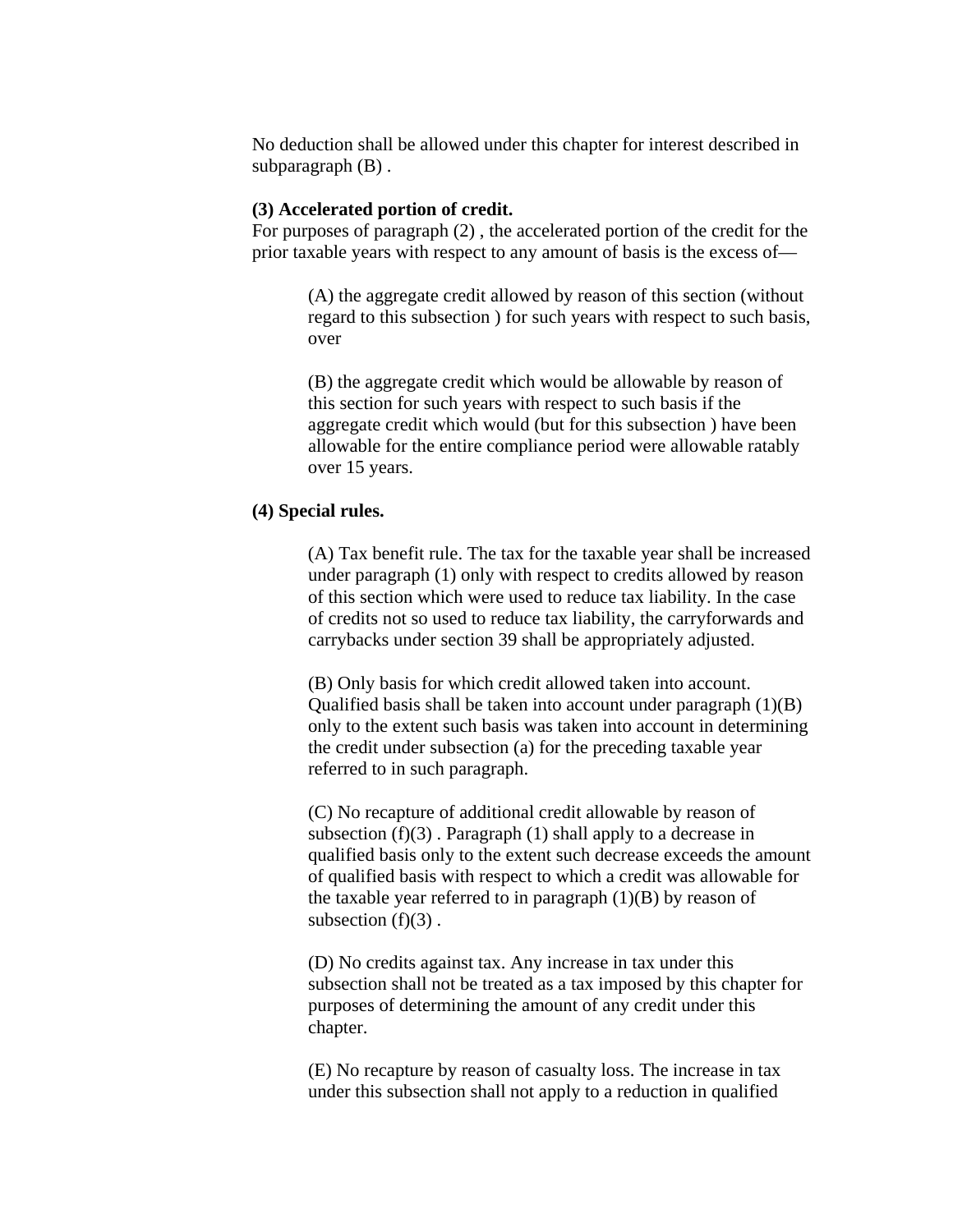basis by reason of a casualty loss to the extent such loss is restored by reconstruction or replacement within a reasonable period established by the Secretary.

(F) No recapture where de minimis changes in floor space. The Secretary may provide that the increase in tax under this subsection shall not apply with respect to any building if—

> (i) such increase results from a de minimis change in the floor space fraction under subsection  $(c)(1)$ , and

> (ii) the building is a qualified low-income building after such change.

#### **(5) Certain partnerships treated as the taxpayer.**

(A) In general. For purposes of applying this subsection to a partnership to which this paragraph applies—

> (i) such partnership shall be treated as the taxpayer to which the credit allowable under subsection (a) was allowed,

(ii) the amount of such credit allowed shall be treated as the amount which would have been allowed to the partnership were such credit allowable to such partnership,

(iii) paragraph  $(4)(A)$  shall not apply, and

(iv) the amount of the increase in tax under this subsection for any taxable year shall be allocated among the partners of such partnership in the same manner as such partnership's taxable income for such year is allocated among such partners.

(B) Partnerships to which paragraph applies. This paragraph shall apply to any partnership which has 35 or more partners unless the partnership elects not to have this paragraph apply.

(C) Special rules.

(i) Husband and wife treated as 1 partner. For purposes of subparagraph (B)(i) , a husband and wife (and their estates) shall be treated as 1 partner.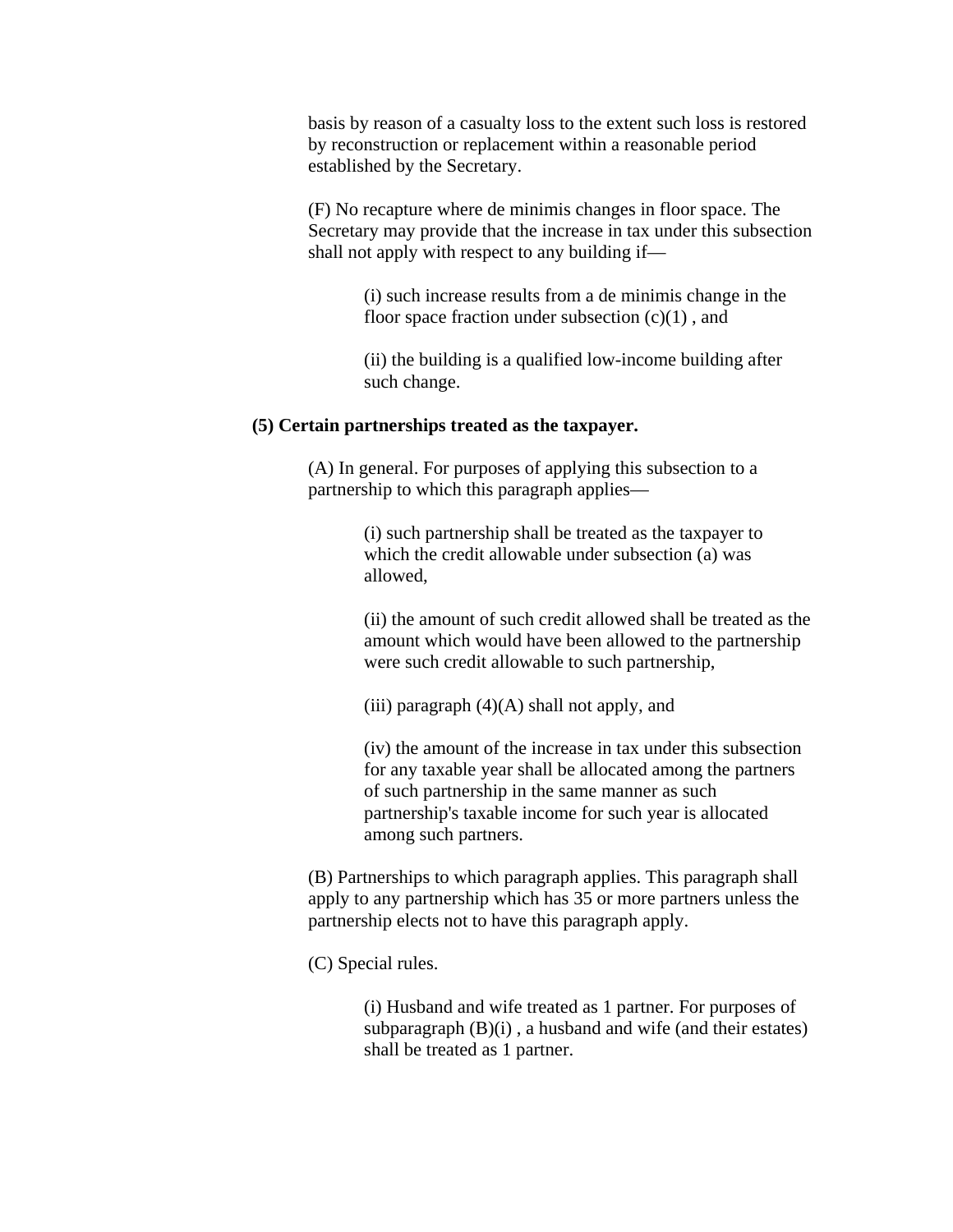(ii) Election irrevocable. Any election under subparagraph (B) , once made, shall be irrevocable.

# **(6) No recapture on disposition of building which continues in qualified use.**

(A) In general. The increase in tax under this subsection shall not apply solely by reason of the disposition of a building (or an interest therein) if it is reasonably expected that such building will continue to be operated as a qualified low-income building for the remaining compliance period with respect to such building.

(B) Statute of limitations. If a building (or an interest therein) is disposed of during any taxable year and there is any reduction in the qualified basis of such building which results in an increase in tax under this subsection for such taxable or any subsequent taxable year, then—

> (i) the statutory period for the assessment of any deficiency with respect to such increase in tax shall not expire before the expiration of 3 years from the date the Secretary is notified by the taxpayer (in such manner as the Secretary may prescribe) of such reduction in qualified basis, and

> (ii) such deficiency may be assessed before the expiration of such 3-year period notwithstanding the provisions of any other law or rule of law which would otherwise prevent such assessment.

## **(k) Application of at-risk rules.**

For purposes of this section —

## **(1) In general.**

Except as otherwise provided in this subsection , rules similar to the rules of section  $49(a)(I)$  (other than subparagraphs  $(D)(ii)(II)$  and  $(D)(iv)(I)$ thereof), section  $49(a)(2)$ , and section  $49(b)(1)$  shall apply in determining the qualified basis of any building in the same manner as such sections apply in determining the credit base of property.

#### **(2) Special rules for determining qualified person.**

For purposes of paragraph  $(1)$  —

 $(A)$  In general. If the requirements of subparagraphs  $(B)$ ,  $(C)$ , and (D) are met with respect to any financing borrowed from a qualified nonprofit organization (as defined in subsection  $(h)(5)$ ), the determination of whether such financing is qualified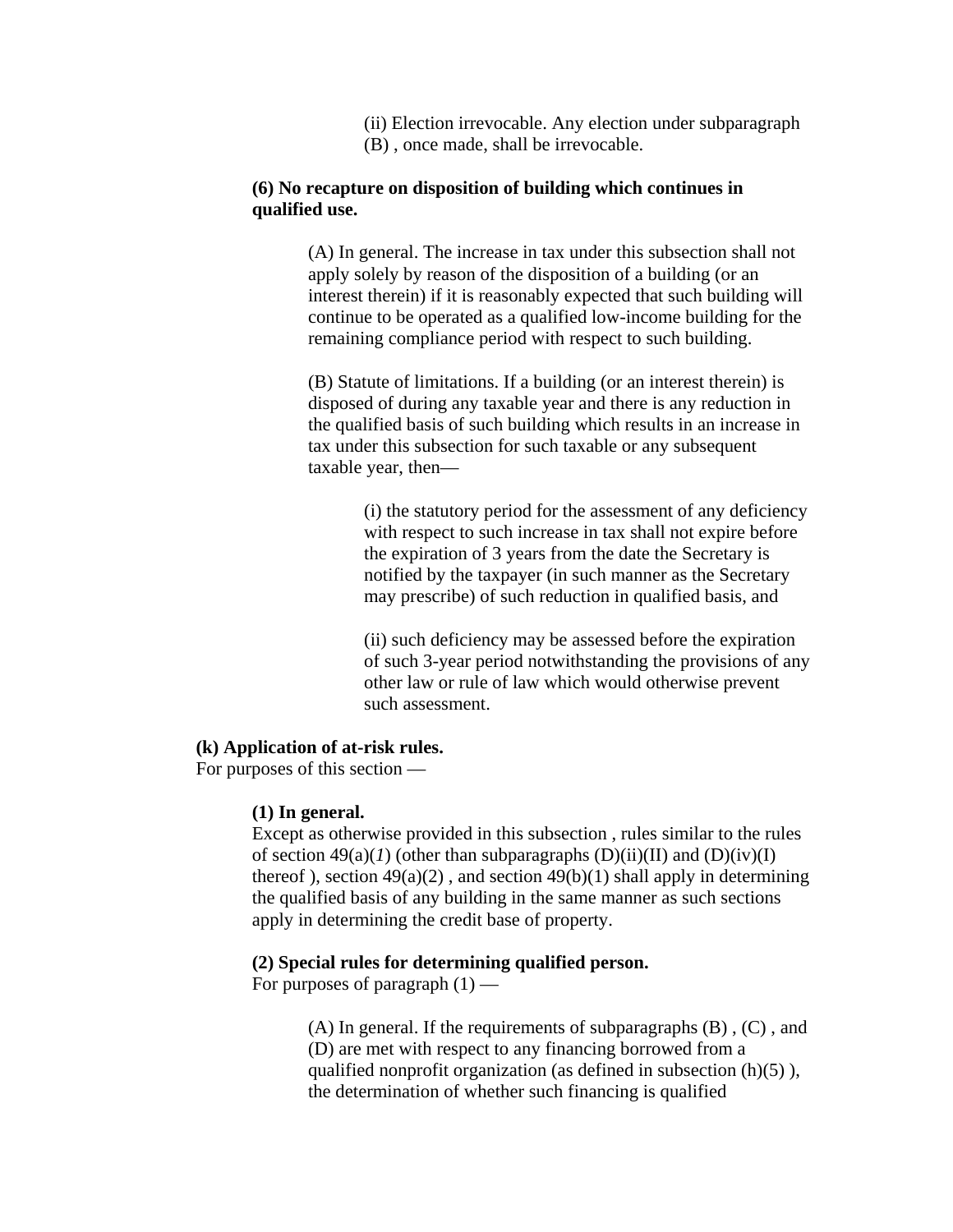commercial financing with respect to any qualified low-income building shall be made without regard to whether such organization—

> (i) is actively and regularly engaged in the business of lending money, or

(ii) is a person described in section  $49(a)(1)(D)(iv)(II)$ .

(B) Financing secured by property. The requirements of this subparagraph are met with respect to any financing if such financing is secured by the qualified low-income building, except that this subparagraph shall not apply in the case of a federally assisted building described in subsection  $(d)(6)(B)$  if—

> (i) a security interest in such building is not permitted by a Federal agency holding or insuring the mortgage secured by such building, and

(ii) the proceeds from the financing (if any) are applied to acquire or improve such building.

(C) Portion of building attributable to financing. The requirements of this subparagraph are met with respect to any financing for any taxable year in the compliance period if, as of the close of such taxable year, not more than 60 percent of the eligible basis of the qualified low-income building is attributable to such financing (reduced by the principal and interest of any governmental financing which is part of a wrap-around mortgage involving such financing).

(D) Repayment of principal and interest. The requirements of this subparagraph are met with respect to any financing if such financing is fully repaid on or before the earliest of—

(i) the date on which such financing matures,

(ii) the 90th day after the close of the compliance period with respect to the qualified low-income building, or

(iii) the date of its refinancing or the sale of the building to which such financing relates.

In the case of a qualified nonprofit organization which is not described in section  $49(a)(1)(D)(iv)(II)$  with respect to a building, clause (ii) of this subparagraph shall be applied as if the date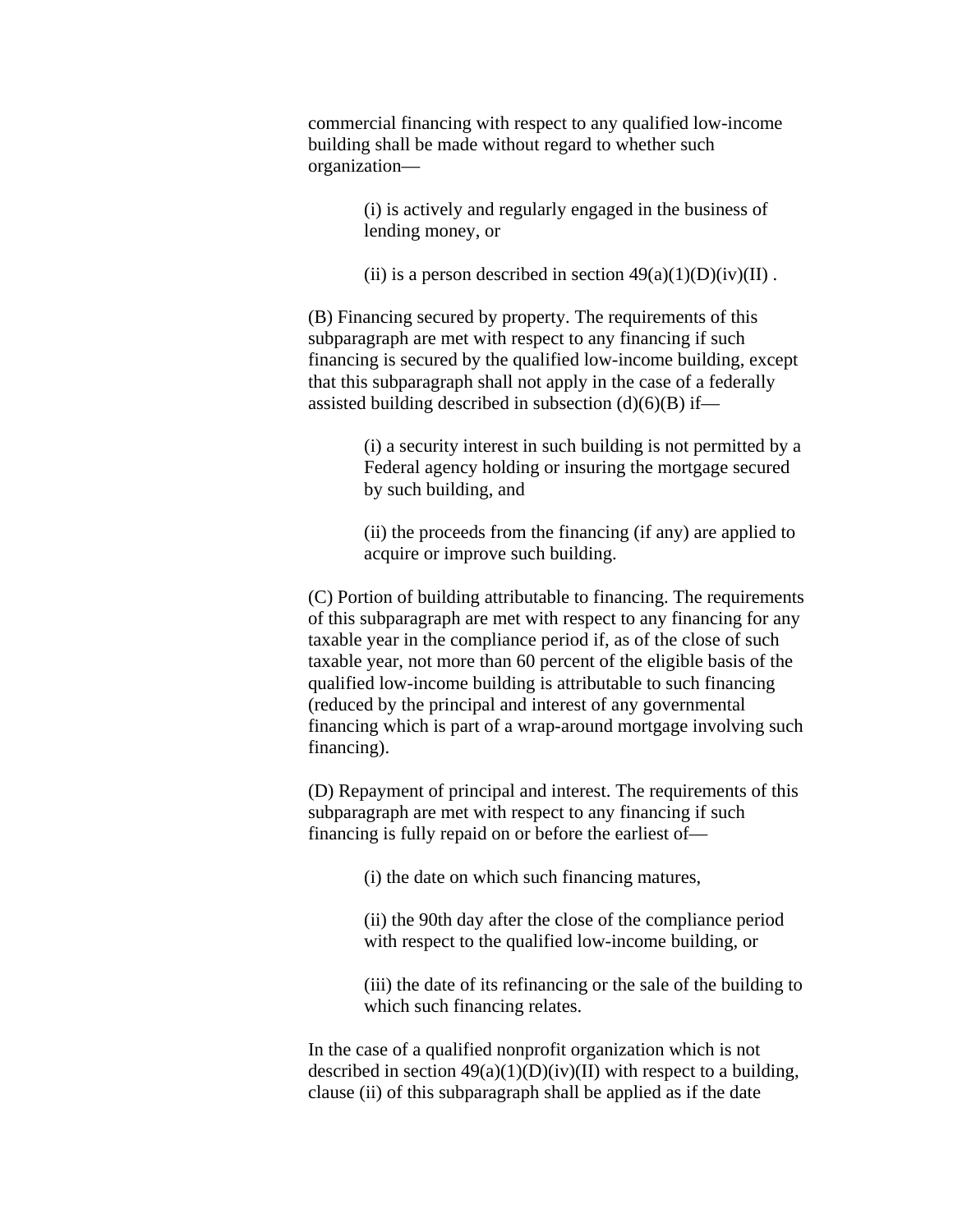described therein were the 90th day after the earlier of the date the building ceases to be a qualified low-income building or the date which is 15 years after the close of a compliance period with respect thereto.

# **(3) Present value of financing.**

If the rate of interest on any financing described in paragraph  $(2)(A)$  is less than the rate which is 1 percentage point below the applicable Federal rate as of the time such financing is incurred, then the qualified basis (to which such financing relates) of the qualified low-income building shall be the present value of the amount of such financing, using as the discount rate such applicable Federal rate. For purposes of the preceding sentence, the rate of interest on any financing shall be determined by treating interest to the extent of government subsidies as not payable.

# **(4) Failure to fully repay.**

(A) In general. To the extent that the requirements of paragraph (2)(D) are not met, then the taxpayer's tax under this chapter for the taxable year in which such failure occurs shall be increased by an amount equal to the applicable portion of the credit under this section with respect to such building, increased by an amount of interest for the period—

> (i) beginning with the due date for the filing of the return of tax imposed by chapter 1 for the 1st taxable year for which such credit was allowable, and

(ii) ending with the due date for the taxable year in which such failure occurs,

determined by using the underpayment rate and method under section 6621 .

(B) Applicable portion. For purposes of subparagraph (A) , the term "applicable portion" means the aggregate decrease in the credits allowed to a taxpayer under section 38 for all prior taxable years which would have resulted if the eligible basis of the building were reduced by the amount of financing which does not meet requirements of paragraph (2)(D) .

(C) Certain rules to apply. Rules similar to the rules of subparagraphs  $(A)$  and  $(D)$  of subsection  $(j)(4)$  shall apply for purposes of this subsection .

#### **(l) Certifications and other reports to secretary.**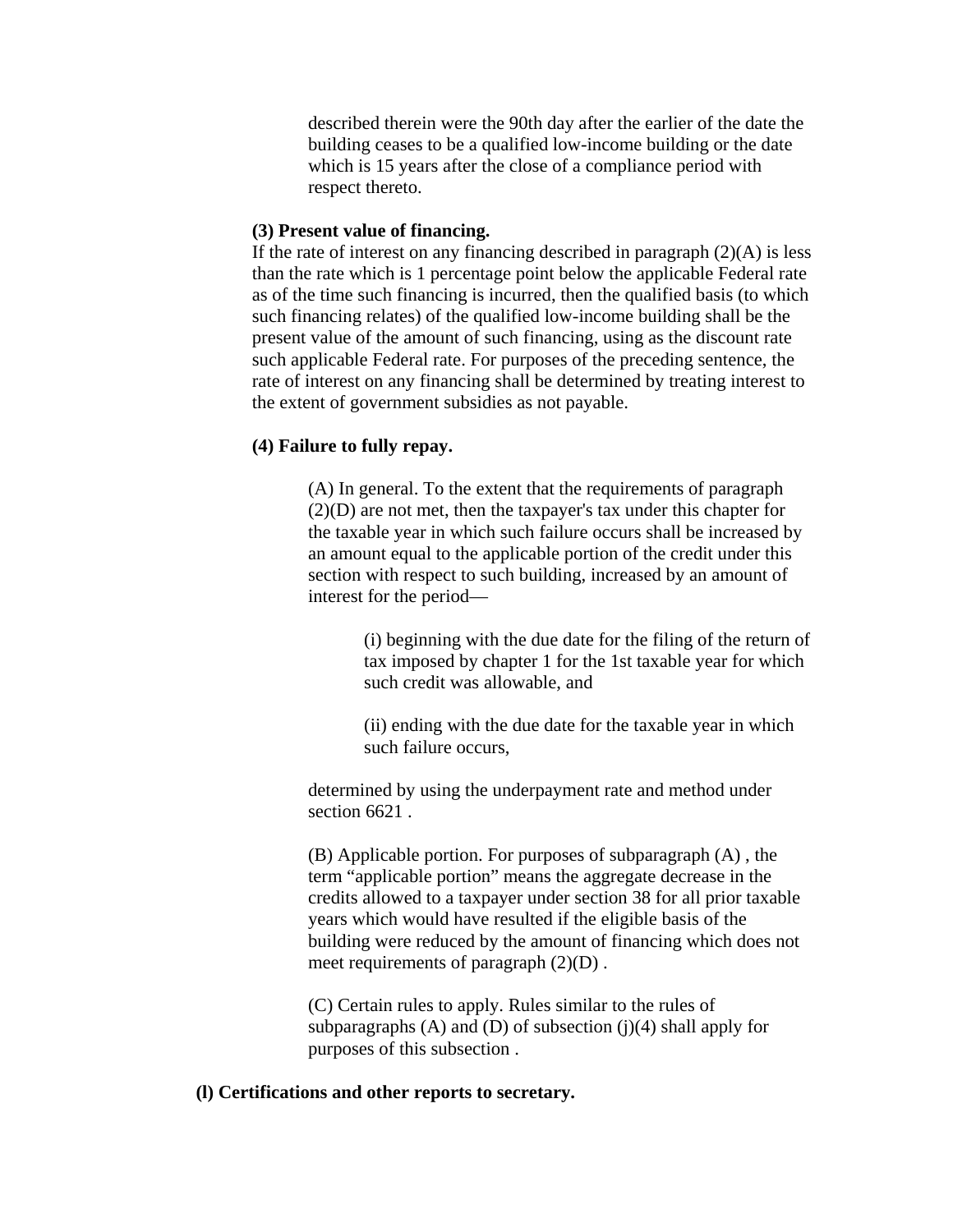#### **(1) Certification with respect to 1st year of credit period.**

Following the close of the 1st taxable year in the credit period with respect to any qualified low-income building, the taxpayer shall certify to the Secretary (at such time and in such form and in such manner as the Secretary prescribes)—

> (A) the taxable year, and calendar year, in which such building was placed in service,

(B) the adjusted basis and eligible basis of such building as of the close of the 1st year of the credit period,

(C) the maximum applicable percentage and qualified basis permitted to be taken into account by the appropriate housing credit agency under subsection (h) ,

(D) the election made under subsection (g) with respect to the qualified low-income housing project of which such building is a part, and

(E) such other information as the Secretary may require.

In the case of a failure to make the certification required by the preceding sentence on the date prescribed therefor, unless it is shown that such failure is due to reasonable cause and not to willful neglect, no credit shall be allowable by reason of subsection (a) with respect to such building for any taxable year ending before such certification is made.

#### **(2) Annual reports to the Secretary.**

The Secretary may require taxpayers to submit an information return (at such time and in such form and manner as the Secretary prescribes) for each taxable year setting forth—

> (A) the qualified basis for the taxable year of each qualified lowincome building of the taxpayer,

> $(B)$  the information described in paragraph  $(1)(C)$  for the taxable year, and

(C) such other information as the Secretary may require.

The penalty under section  $6652(i)$  shall apply to any failure to submit the return required by the Secretary under the preceding sentence on the date prescribed therefor.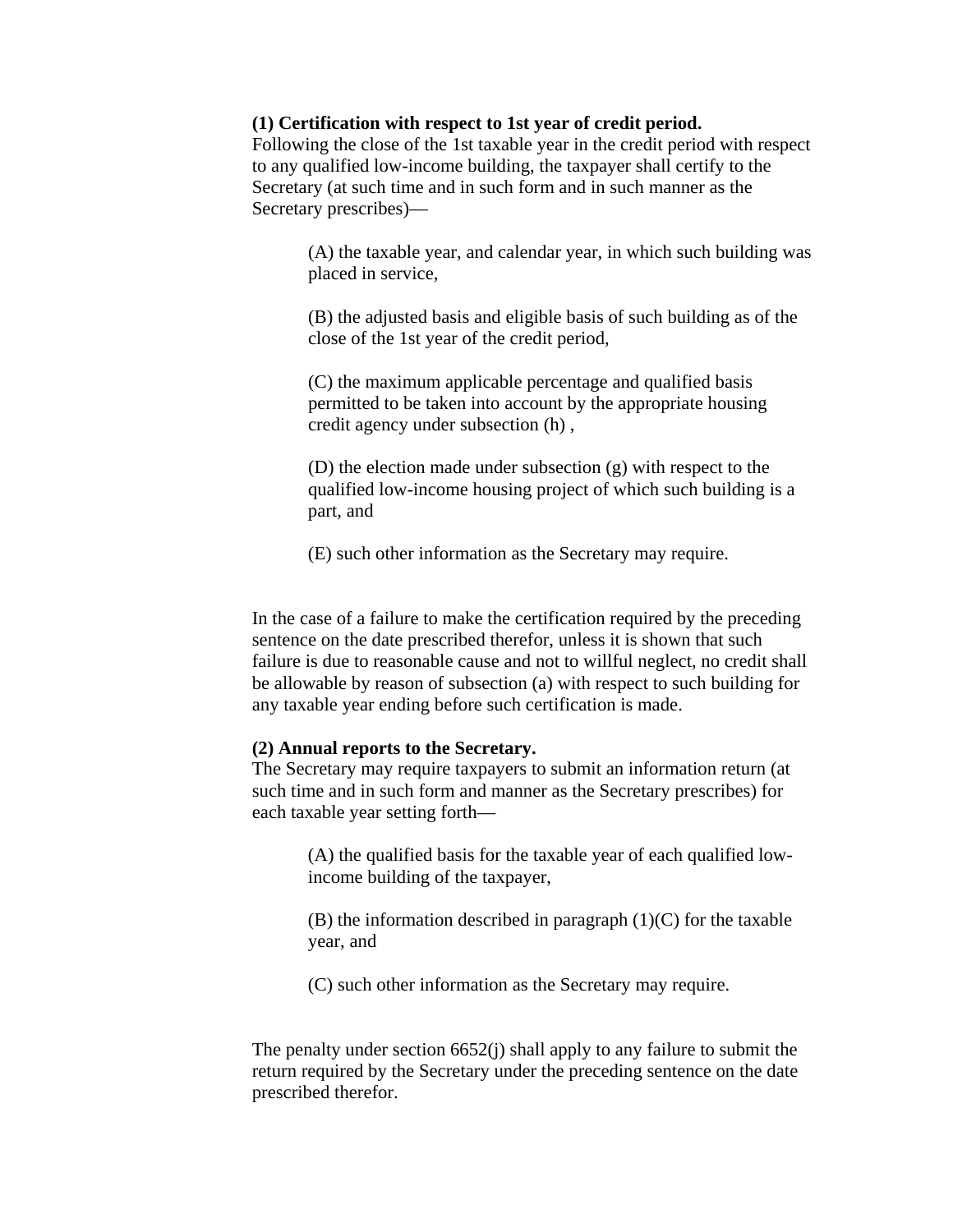## **(3) Annual reports from housing credit agencies.**

Each agency which allocates any housing credit amount to any building for any calendar year shall submit to the Secretary (at such time and in such manner as the Secretary shall prescribe) an annual report specifying—

> (A) the amount of housing credit amount allocated to each building for such year,

(B) sufficient information to identify each such building and the taxpayer with respect thereto, and

(C) such other information as the Secretary may require.

The penalty under section 6652(j) shall apply to any failure to submit the report required by the preceding sentence on the date prescribed therefor.

#### **(m) Responsibilities of housing credit agencies.**

## **(1) Plans for allocation of credit among projects.**

(A) In general. Notwithstanding any other provision of this section , the housing credit dollar amount with respect to any building shall be zero unless—

> (i) such amount was allocated pursuant to a qualified allocation plan of the housing credit agency which is approved by the governmental unit (in accordance with rules similar to the rules of section  $147(f)(2)$  (other than subparagraph  $(B)(ii)$  thereof) of which such agency is a part,

(ii) such agency notifies the chief executive officer (or the equivalent) of the local jurisdiction within which the building is located of such project and provides such individual a reasonable opportunity to comment on the project,

(iii) a comprehensive market study of the housing needs of low-income individuals in the area to be served by the project is conducted before the credit allocation is made and at the developer's expense by a disinterested party who is approved by such agency, and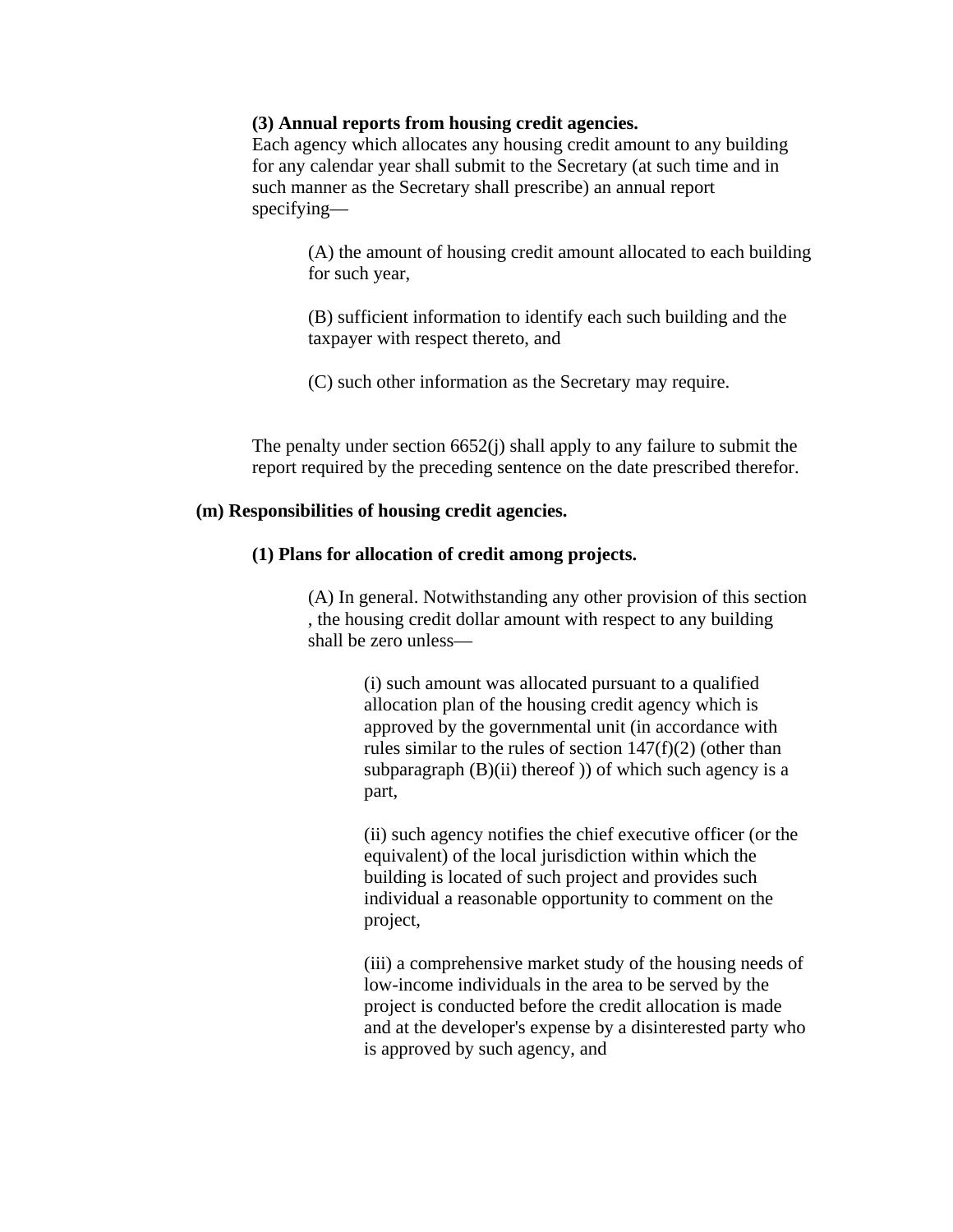(iv) a written explanation is available to the general public for any allocation of a housing credit dollar amount which is not made in accordance with established priorities and selection criteria of the housing credit agency.

(B) Qualified allocation plan. For purposes of this paragraph , the term "qualified allocation plan" means any plan—

> (i) which sets forth selection criteria to be used to determine housing priorities of the housing credit agency which are appropriate to local conditions,

(ii) which also gives preference in allocating housing credit dollar amounts among selected projects to—

(I) projects serving the lowest income tenants,

(II) projects obligated to serve qualified tenants for the longest periods, and

(III) projects which are located in qualified census tracts (as defined in subsection  $(d)(5)(C)$ ) and the development of which contributes to a concerted community revitalization plan, and

(iii) which provides a procedure that the agency (or an agent or other private contractor of such agency) will follow in monitoring for noncompliance with the provisions of this section and in notifying the Internal Revenue Service of such noncompliance which such agency becomes aware of and in monitoring for noncompliance with habitability standards through regular site visits.

(C) Certain selection criteria must be used. The selection criteria set forth in a qualified allocation plan must include—

(i) project location,

(ii) housing needs characteristics,

(iii) project characteristics, including whether the project includes the use of existing housing as part of a community revitalization plan,

(iv) sponsor characteristics,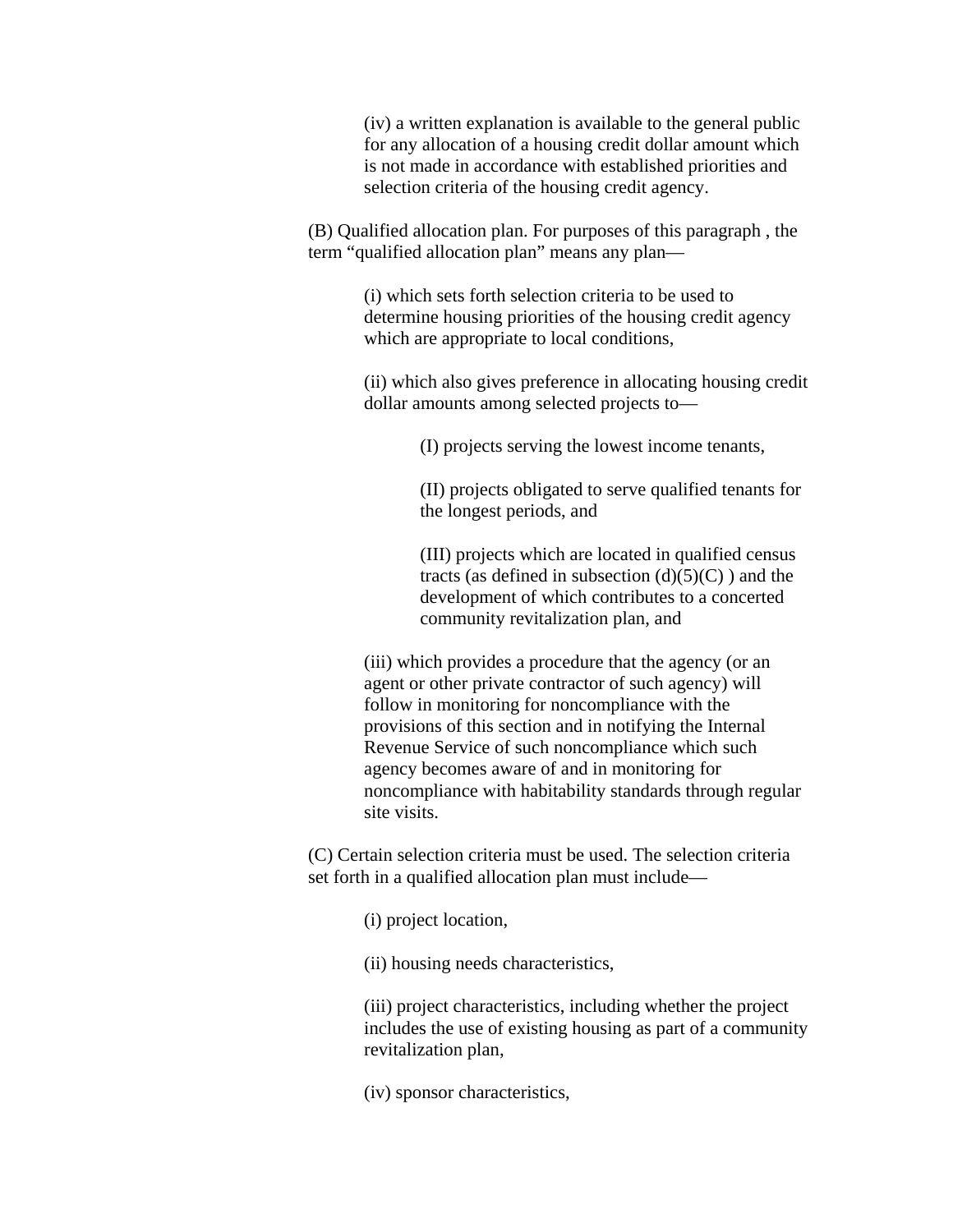(v) tenant populations with special housing needs,

(vi) public housing waiting lists,

**Caution:** Clauses (m)(1)(C)(vii)-(viii), following, are effective for allocations made before  $1/1/2009$ . For clauses  $(m)(1)(C)(vii)-(x)$ , effective for allocations made after 12/31/2008, see below.

(vii) tenant populations of individuals with children, and

(viii) projects intended for eventual tenant ownership.

**Caution:** Clauses (m)(1)(C)(vii)-(ix), following, are effective for allocations made after  $12/31/2008$ . For clauses  $(m)(1)(C)(vi)$ -(viii), effective for allocations made before 1/1/2009, see above.

(vii) tenant populations of individuals with children,

- (viii) projects intended for eventual tenant ownership,
- (ix) the energy efficiency of the project, and
- (x) the historic nature of the project.

(D) Application to bond financed projects. Subsection (h)(4) shall not apply to any project unless the project satisfies the requirements for allocation of a housing credit dollar amount under the qualified allocation plan applicable to the area in which the project is located.

# **(2) Credit allocated to building not to exceed amount necessary to assure project feasibility.**

(A) In general. The housing credit dollar amount allocated to a project shall not exceed the amount the housing credit agency determines is necessary for the financial feasibility of the project and its viability as a qualified low-income housing project throughout the credit period.

(B) Agency evaluation. In making the determination under subparagraph (A) , the housing credit agency shall consider—

> (i) the sources and uses of funds and the total financing planned for the project,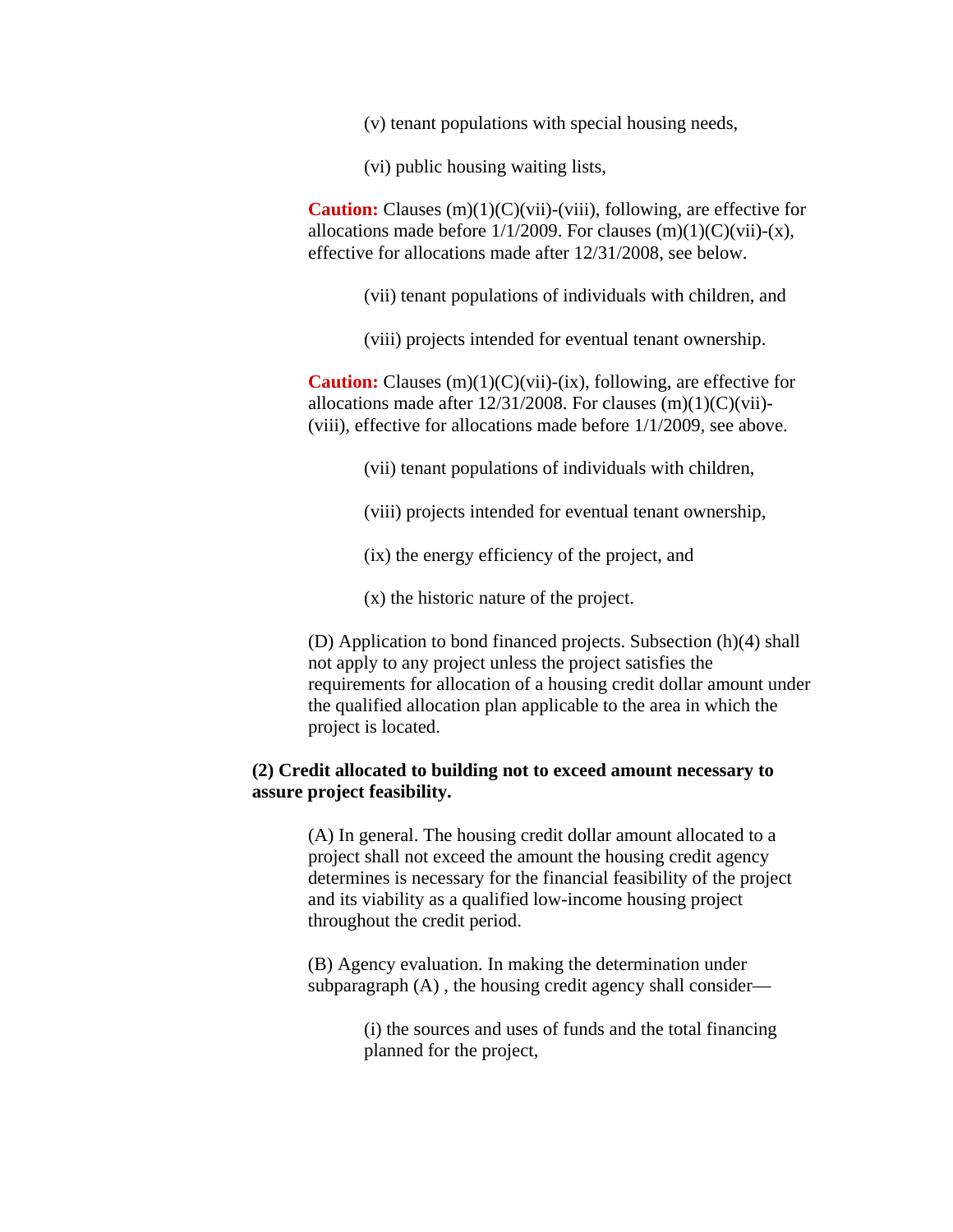(ii) any proceeds or receipts expected to be generated by reason of tax benefits,

(iii) the percentage of the housing credit dollar amount used for project costs other than the cost of intermediaries, and

(iv) the reasonableness of the developmental and operational costs of the project.

Clause (iii) shall not be applied so as to impede the development of projects in hard-to-develop areas. Such a determination shall not be construed to be a representation or warranty as to the feasibility or viability of the project.

(C) Determination made-when credit amount applied for and when building placed in service.

> (i) In general. A determination under subparagraph (A) shall be made as of each of the following times:

> > (I) The application for the housing credit dollar amount.

(II) The allocation of the housing credit dollar amount.

(III) The date the building is placed in service.

(ii) Certification as to amount of other subsidies. Prior to each determination under clause (i) , the taxpayer shall certify to the housing credit agency the full extent of all Federal, State, and local subsidies which apply (or which the taxpayer expects to apply) with respect to the building.

(D) Application to bond financed projects. Subsection (h)(4) shall not apply to any project unless the governmental unit which issued the bonds (or on behalf of which the bonds were issued) makes a determination under rules similar to the rules of subparagraphs (A) and  $(B)$ .

## **(n) Regulations.**

The Secretary shall prescribe such regulations as may be necessary or appropriate to carry out the purposes of this section , including regulations—

**(1)** dealing with—